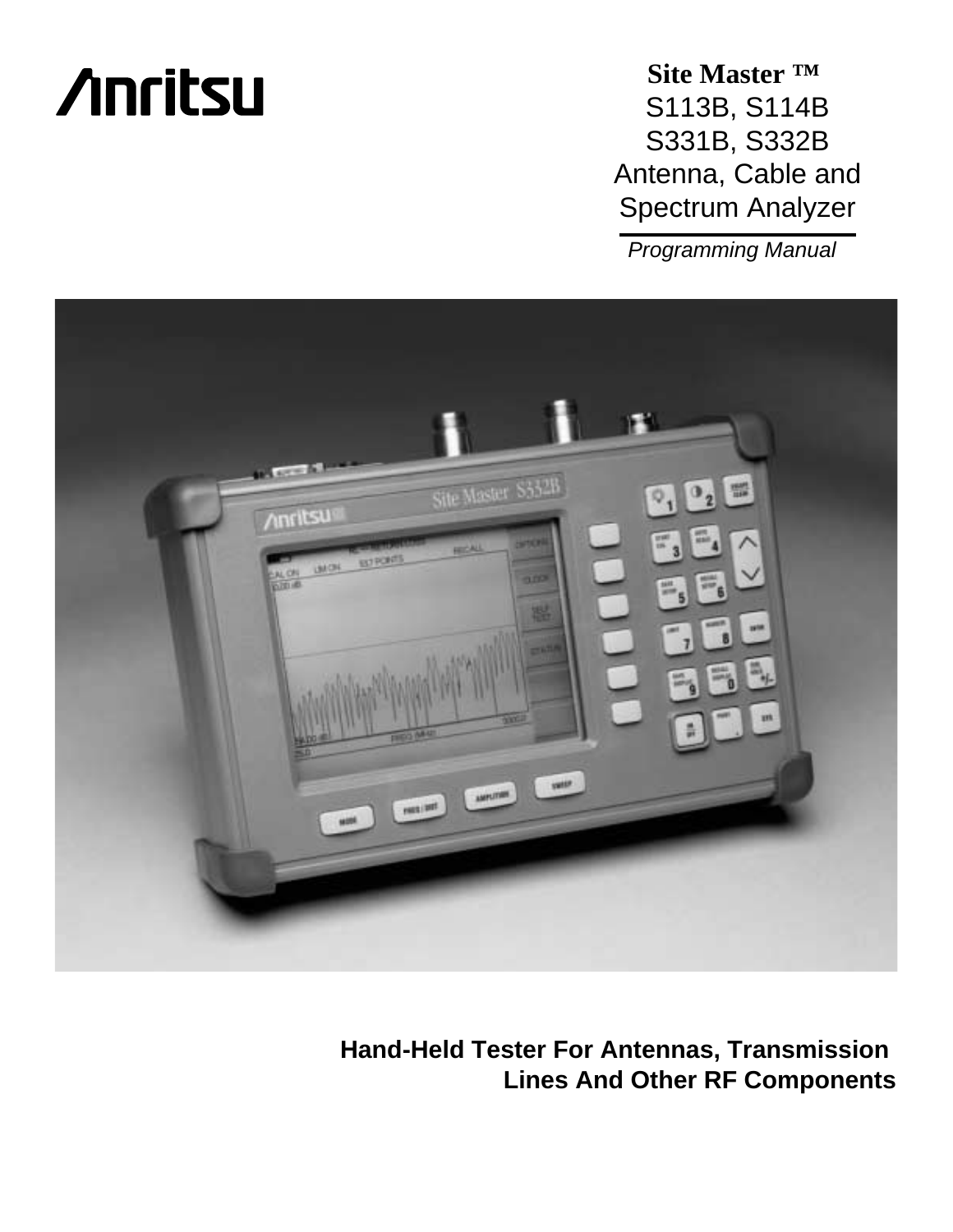#### **WARRANTY**

The Anritsu product(s) listed on the title page is (are) warranted against defects in materials and workmanship for one year from the date of shipment.

Anritsu's obligation covers repairing or replacing products which prove to be defective during the warranty period. Buyers shall prepay transportation charges for equipment returned to Anritsu for warranty repairs. Obligation is limited to the original purchaser. Anritsu is not liable for consequential damages.

#### **LIMITATION OF WARRANTY**

The foregoing warranty does not apply to Anritsu connectors that have failed due to normal wear. Also, the warranty does not apply to defects resulting from improper or inadequate maintenance by the Buyer, unauthorized modification or misuse, or operation outside the environmental specifications of the product. No other warranty is expressed or implied, and the remedies provided herein are the Buyer's sole and exclusive remedies.

#### **TRADEMARK ACKNOWLEDGEMENTS**

MS-DOS, Windows, and Windows for Workgroups are registered trademarks of the Microsoft Corporation.

**Site Master** and **Cable Mate** are trademarks of Anritsu Company.

#### **NOTICE**

Anritsu Company has prepared this manual for use by Anritsu Company personnel and customers as a guide for the proper installation, operation, and maintenance of Anritsu Company equipment and computer programs. The drawings, specifications, and information contained herein are the property of Anritsu Company, and any unauthorized use or disclosure of these drawings, specifications, and information is prohibited; they shall not be reproduced, copied, or used in whole or in part as the basis for manufacture or sale of the equipment or software programs without the prior written consent of Anritsu Company.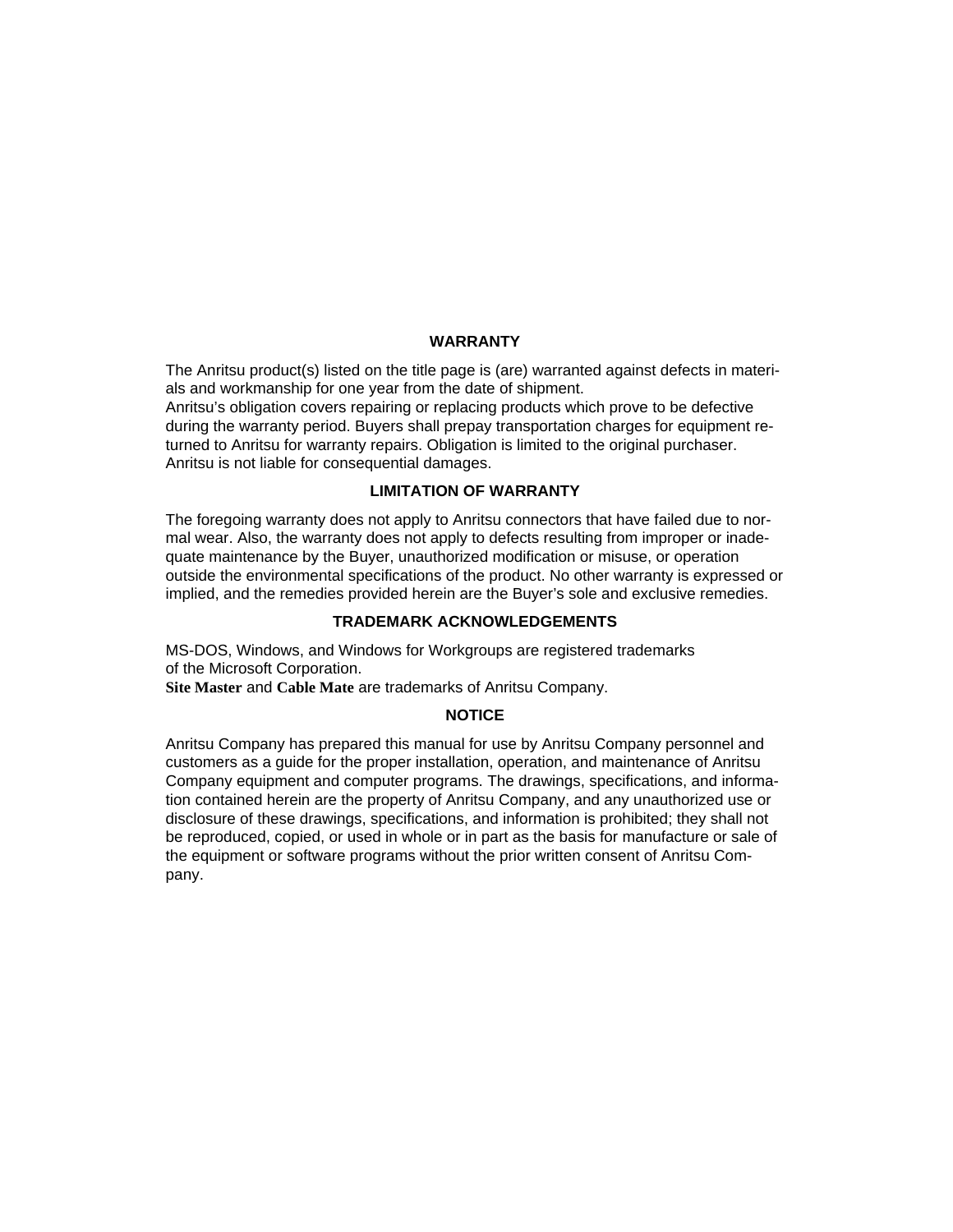# **Index**

# **[Programming Overview](#page-7-0)**

| Lifetime of Changes to Site Master Operating Parameters  3 |
|------------------------------------------------------------|
|                                                            |

# **[Functional Description](#page-9-0)**

# **Initialize**

| Enter remote mode immediately  4 |  |
|----------------------------------|--|

# **[Configure](#page-9-0)**

| <b>System</b>                       |
|-------------------------------------|
| Fixed CW mode control  4            |
|                                     |
|                                     |
|                                     |
|                                     |
|                                     |
|                                     |
| Automatically save runtime setup. 4 |
| <b>Measurement</b>                  |
|                                     |
|                                     |
|                                     |
| <b>Power Monitor</b>                |
|                                     |
|                                     |
|                                     |
|                                     |
|                                     |
| Frequency                           |
|                                     |
|                                     |
|                                     |
|                                     |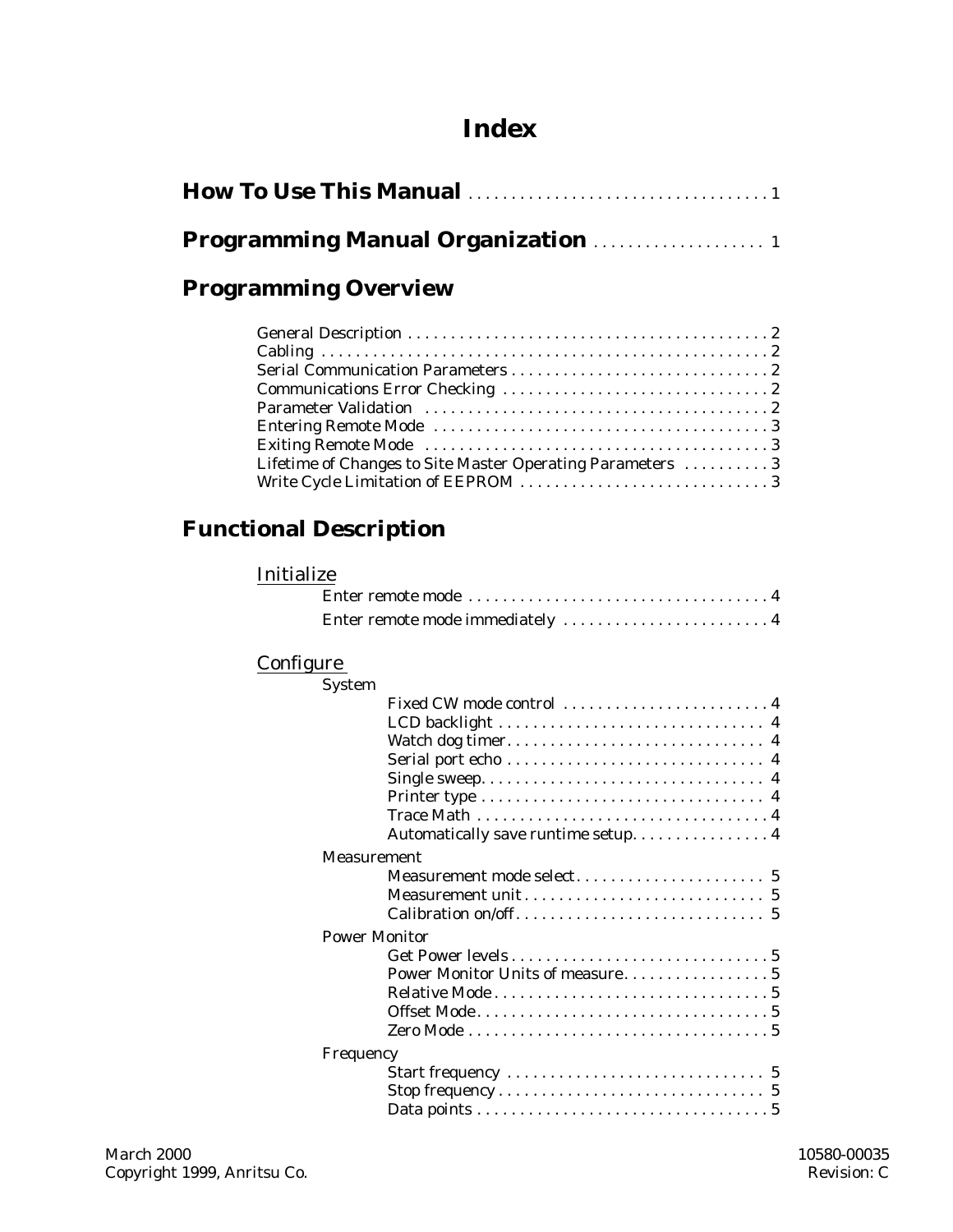|                | <b>Distance</b> |                                    |
|----------------|-----------------|------------------------------------|
|                |                 |                                    |
|                |                 |                                    |
|                |                 |                                    |
|                |                 |                                    |
|                |                 |                                    |
|                | <b>Display</b>  |                                    |
|                |                 |                                    |
|                |                 |                                    |
|                | <b>Markers</b>  |                                    |
|                |                 |                                    |
|                |                 |                                    |
|                |                 |                                    |
|                | Limits          |                                    |
|                |                 |                                    |
|                |                 |                                    |
|                |                 |                                    |
| <b>Utility</b> |                 |                                    |
|                |                 |                                    |
|                |                 |                                    |
|                |                 |                                    |
|                |                 |                                    |
| <b>Action</b>  |                 |                                    |
|                |                 |                                    |
|                |                 |                                    |
|                |                 |                                    |
|                |                 |                                    |
|                |                 |                                    |
|                |                 |                                    |
|                |                 |                                    |
| Data           |                 |                                    |
|                |                 |                                    |
|                |                 |                                    |
| Calibration    |                 |                                    |
|                |                 |                                    |
|                |                 |                                    |
|                |                 | <b>Configure Spectrum Analyzer</b> |
|                |                 |                                    |
|                |                 |                                    |
|                |                 |                                    |
|                |                 |                                    |
|                |                 |                                    |
|                |                 |                                    |
|                |                 |                                    |
|                |                 |                                    |
|                |                 |                                    |
|                |                 |                                    |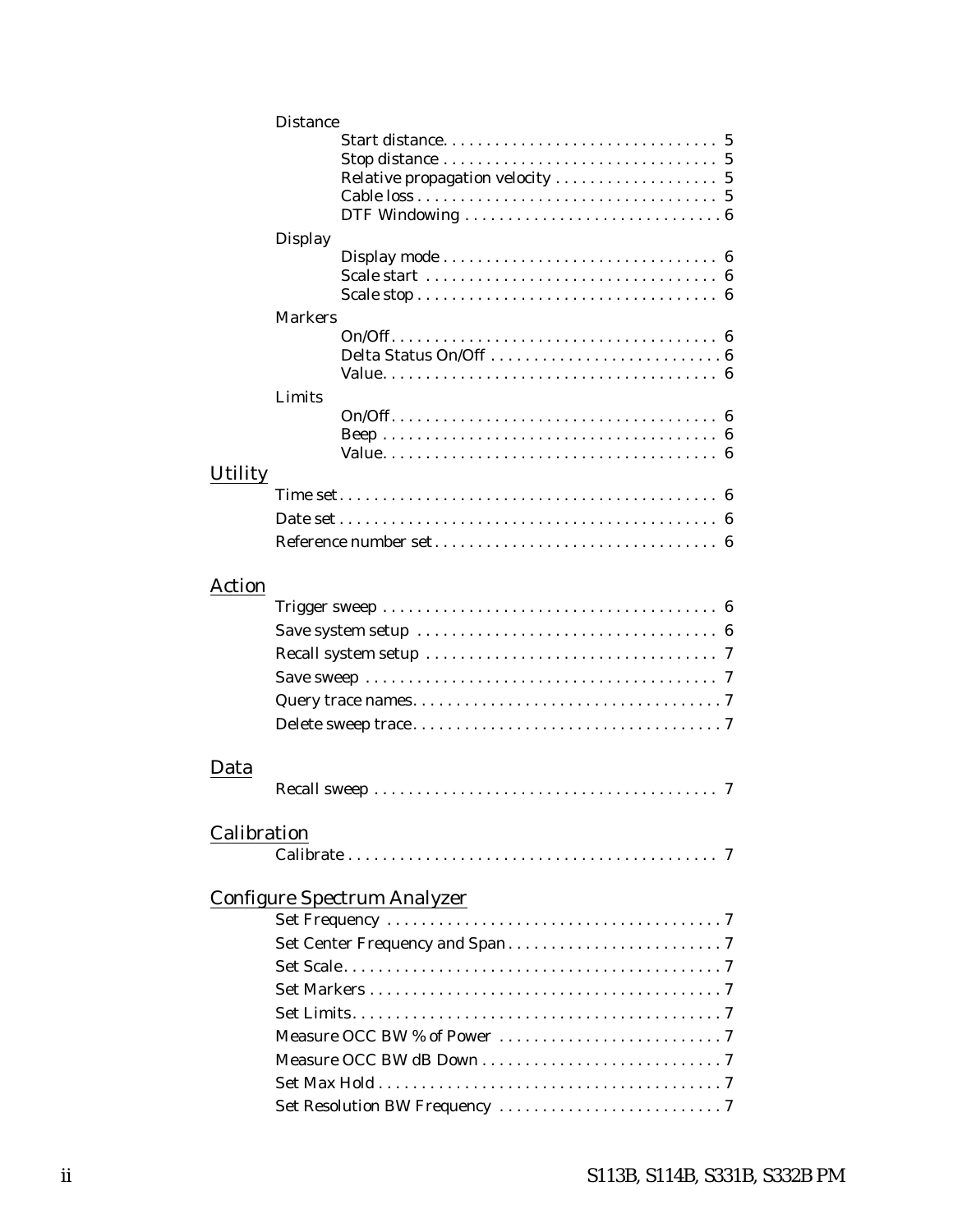|               | <b>Configure Custom Cable Table</b> |  |
|---------------|-------------------------------------|--|
|               |                                     |  |
|               |                                     |  |
| <b>Status</b> |                                     |  |
|               |                                     |  |
|               |                                     |  |
|               |                                     |  |
|               |                                     |  |
| <b>Close</b>  |                                     |  |
|               |                                     |  |

# **[Control Byte Descriptions](#page-14-0)**

| Control byte 1  |                                                            |
|-----------------|------------------------------------------------------------|
| Control byte 2  | Set Site Master frequency  12                              |
| Control byte 3  | Select measurement mode  13                                |
| Control byte 4  |                                                            |
| Control byte 5  | Set Site Master marker  14                                 |
| Control byte 6  |                                                            |
| Control byte 7  |                                                            |
| Control byte 8  |                                                            |
| Control byte 9  | Set reference number  17                                   |
| Control byte 10 |                                                            |
| Control byte 11 | Single sweep mode on/off  17                               |
| Control byte 12 | Watch dog timer on/off $\dots\dots\dots\dots\dots\dots$ 18 |
| Control byte 13 | Sequence Site Master calibration<br>18                     |
| Control byte 14 | Set Site Master data points<br>19                          |
| Control byte 16 |                                                            |
| Control byte 17 |                                                            |
| Control byte 18 |                                                            |
| Control byte 19 | Recall system setup  24                                    |
| Control byte 20 |                                                            |
| Control byte 21 |                                                            |
| Control byte 22 |                                                            |
| Control byte 23 | Clear fail counters 29                                     |
| Control byte 24 |                                                            |
| Control byte 25 |                                                            |
| Control byte 30 |                                                            |
| Control byte 31 |                                                            |
| Control byte 32 |                                                            |
| Control byte 39 |                                                            |
| Control byte 40 | Set power monitor unit 32                                  |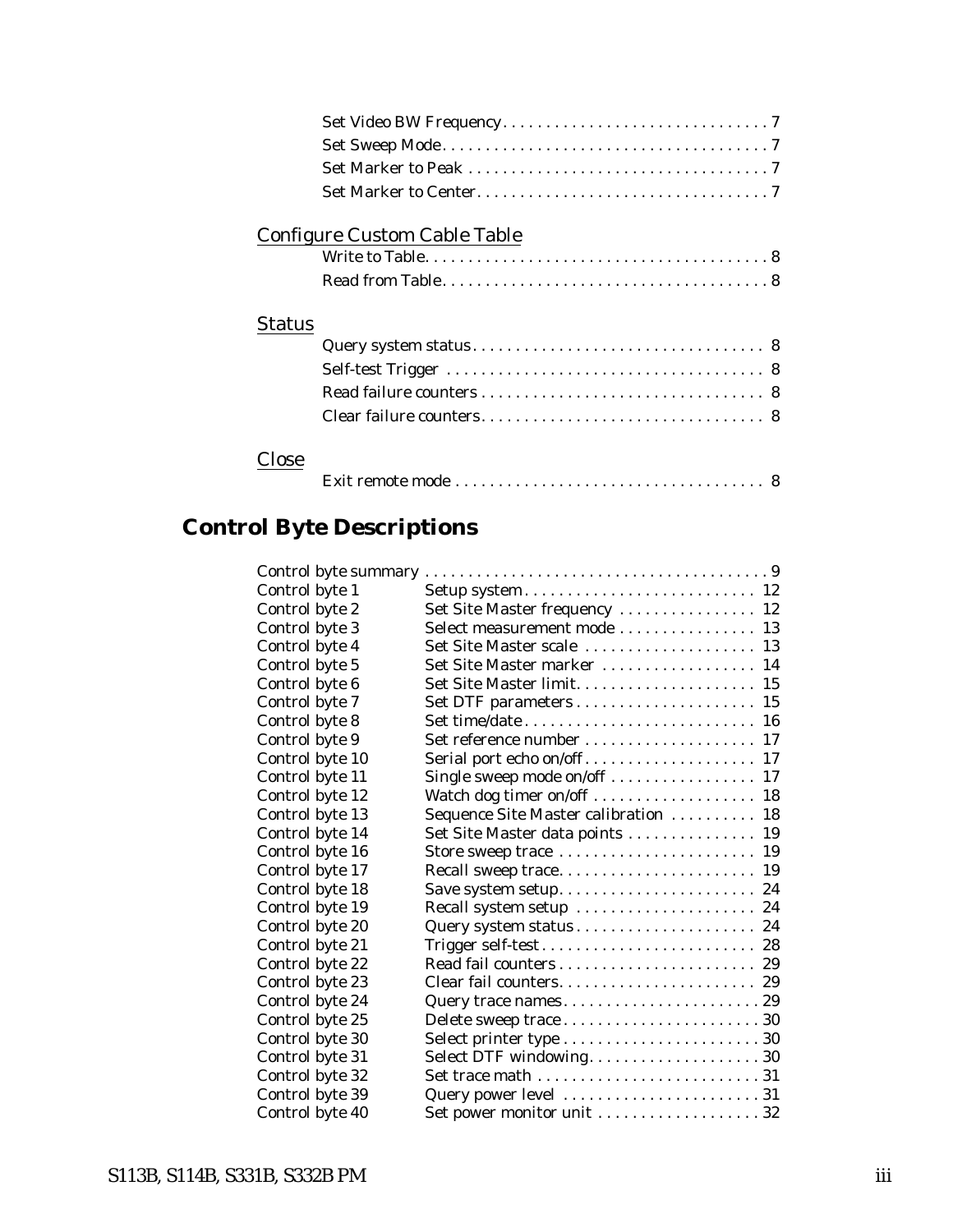| Offset mode on/off 32<br>Automatically save runtime setup  34<br>Enter remote mode immediately. 34<br>Recall custom cable  35<br>Measure OCC BW % of Power. 36<br>Measure OCC BW dB Down 36<br>Set Spectrum Analyzer Frequency 36<br>Set Spectrum Analyzer Center Freq/Span37<br>Set Spectrum Analyzer Scale 37<br>Set Spectrum Analyzer Marker  38<br>Set Spectrum Analyzer Limit 38<br>Set Spectrum Analyzer Max Hold. 39<br>Set Spectrum Analyzer Resolution BW Freq. . 39<br>Set Spectrum Analyzer Video BW Freq 39<br>Set Spectrum Analyzer Sweep Mode  40<br>Set SpectrumAnalyzer Marker to Peak 40<br>Set Spectrum Analyzer Marker to Center 40<br>Exit remote mode  41 | Control byte 41              | Relative mode on/off32 |  |
|--------------------------------------------------------------------------------------------------------------------------------------------------------------------------------------------------------------------------------------------------------------------------------------------------------------------------------------------------------------------------------------------------------------------------------------------------------------------------------------------------------------------------------------------------------------------------------------------------------------------------------------------------------------------------------|------------------------------|------------------------|--|
|                                                                                                                                                                                                                                                                                                                                                                                                                                                                                                                                                                                                                                                                                | Control byte 42              |                        |  |
|                                                                                                                                                                                                                                                                                                                                                                                                                                                                                                                                                                                                                                                                                | Control byte 43              |                        |  |
|                                                                                                                                                                                                                                                                                                                                                                                                                                                                                                                                                                                                                                                                                | Control byte 48              |                        |  |
|                                                                                                                                                                                                                                                                                                                                                                                                                                                                                                                                                                                                                                                                                | Control byte 50              |                        |  |
|                                                                                                                                                                                                                                                                                                                                                                                                                                                                                                                                                                                                                                                                                | Control byte 64              |                        |  |
|                                                                                                                                                                                                                                                                                                                                                                                                                                                                                                                                                                                                                                                                                | Control byte 69              |                        |  |
|                                                                                                                                                                                                                                                                                                                                                                                                                                                                                                                                                                                                                                                                                | Control byte 70              |                        |  |
|                                                                                                                                                                                                                                                                                                                                                                                                                                                                                                                                                                                                                                                                                | Control byte 80              |                        |  |
|                                                                                                                                                                                                                                                                                                                                                                                                                                                                                                                                                                                                                                                                                | Control byte 81              |                        |  |
|                                                                                                                                                                                                                                                                                                                                                                                                                                                                                                                                                                                                                                                                                | Control byte 96              |                        |  |
|                                                                                                                                                                                                                                                                                                                                                                                                                                                                                                                                                                                                                                                                                | Control byte 97              |                        |  |
|                                                                                                                                                                                                                                                                                                                                                                                                                                                                                                                                                                                                                                                                                | Control byte 99              |                        |  |
|                                                                                                                                                                                                                                                                                                                                                                                                                                                                                                                                                                                                                                                                                | Control byte 100             |                        |  |
|                                                                                                                                                                                                                                                                                                                                                                                                                                                                                                                                                                                                                                                                                | Control byte 101             |                        |  |
|                                                                                                                                                                                                                                                                                                                                                                                                                                                                                                                                                                                                                                                                                | Control byte 102             |                        |  |
|                                                                                                                                                                                                                                                                                                                                                                                                                                                                                                                                                                                                                                                                                | Control byte 103             |                        |  |
|                                                                                                                                                                                                                                                                                                                                                                                                                                                                                                                                                                                                                                                                                | Control byte 105             |                        |  |
|                                                                                                                                                                                                                                                                                                                                                                                                                                                                                                                                                                                                                                                                                | Control byte 106             |                        |  |
|                                                                                                                                                                                                                                                                                                                                                                                                                                                                                                                                                                                                                                                                                | Control byte 107             |                        |  |
|                                                                                                                                                                                                                                                                                                                                                                                                                                                                                                                                                                                                                                                                                | Control byte 108             |                        |  |
|                                                                                                                                                                                                                                                                                                                                                                                                                                                                                                                                                                                                                                                                                | Control byte 109             |                        |  |
|                                                                                                                                                                                                                                                                                                                                                                                                                                                                                                                                                                                                                                                                                | Control byte 110             |                        |  |
|                                                                                                                                                                                                                                                                                                                                                                                                                                                                                                                                                                                                                                                                                | Control byte 255             |                        |  |
|                                                                                                                                                                                                                                                                                                                                                                                                                                                                                                                                                                                                                                                                                | <b>Parameter definitions</b> |                        |  |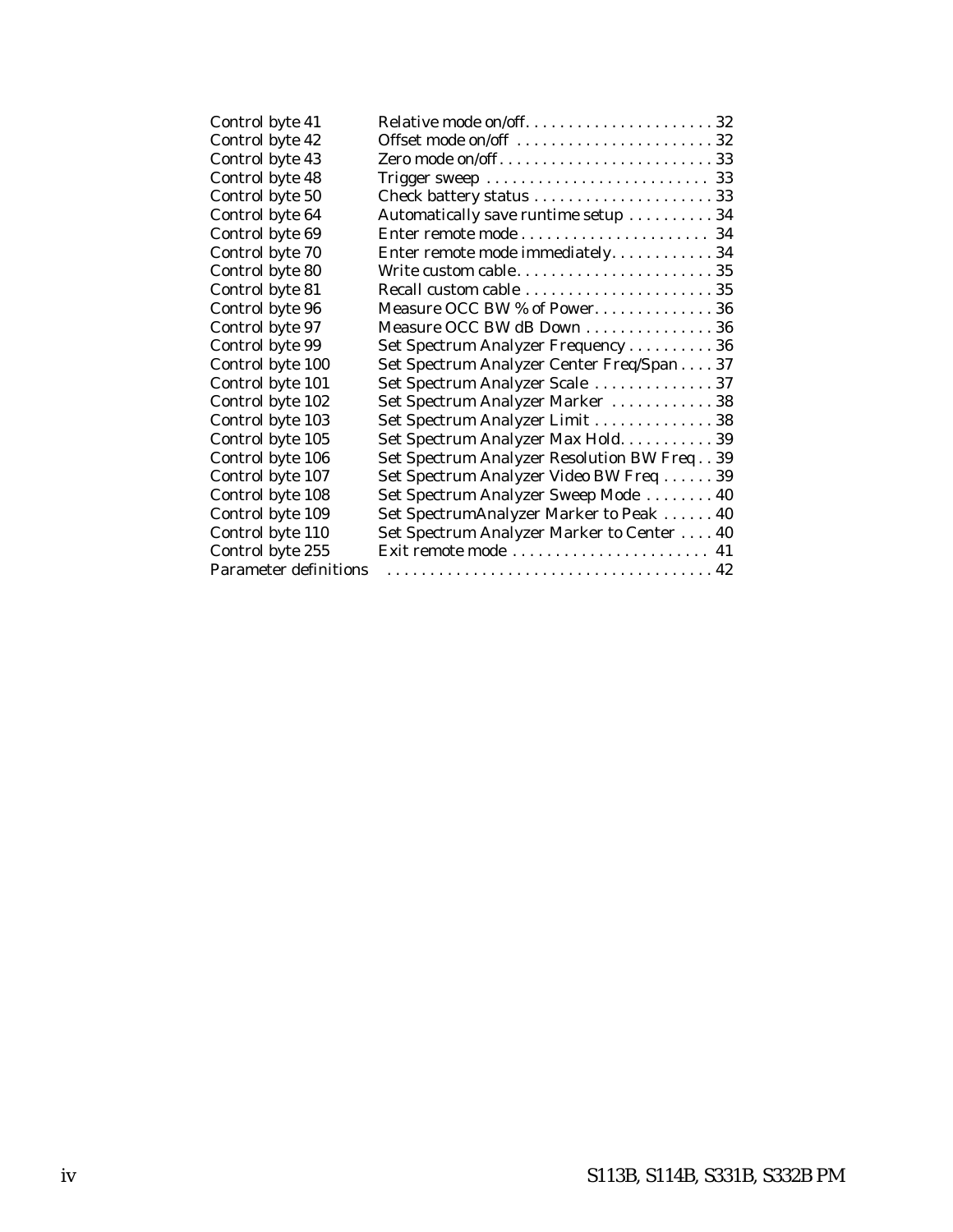# **How to Use this Manual**

<span id="page-6-0"></span>If you want to find out *general concepts* for programming the Site Master, go to the Programming Overview.

If you want to find out how to *perform a task*, go to the Functional Description.

If you want to find out what the *syntax of a control byte* is, go to the Control Byte Description.

# **Programming Manual Organization**

# **Programming Overview**

This section contains general information about programming the Site Master. It is an introduction and helps you get started.

# **Functional Descriptions**

This section includes a complete list of tasks you can control via the serial port. These are high level descriptions. Each task refers you to the appropriate individual control byte for details.

# **Control Byte Descriptions**

This section contains detailed explanations for each of the control bytes.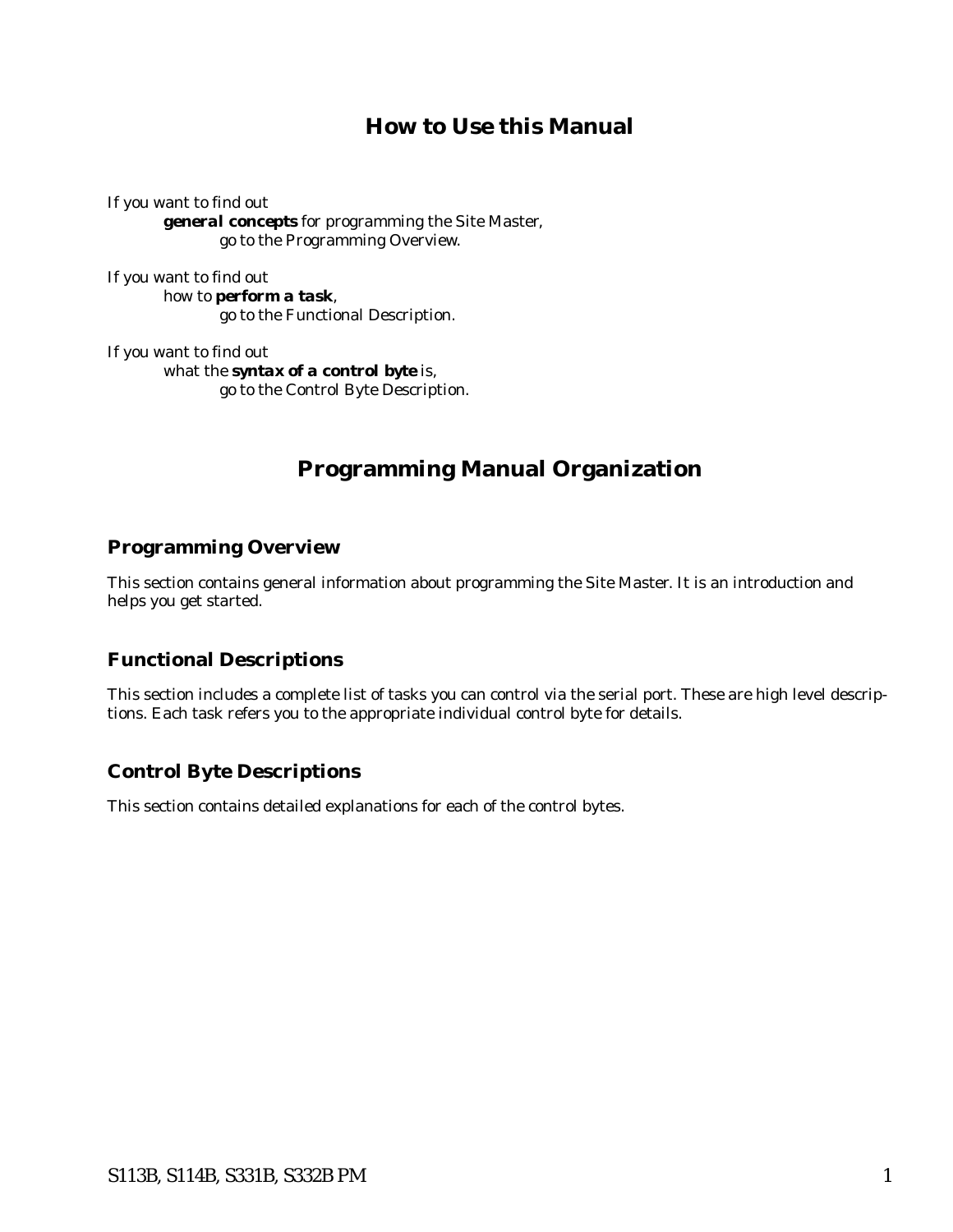# **Programming Overview**

<span id="page-7-0"></span>This programming manual is written exclusively for the Anritsu Site Master Models S113B, S114B, S331B, and S332B with firmware Version 1.42 and above. For information on firmware upgrade, please contact your local Anritsu service center.

# **General Description**

The Site Master must first be set into "remote" mode for communication with a computer. Remote mode differs from normal repetitive sweep and single-sweep modes. During remote mode, the Site Master suspends normal operations and attends to the serial port. The front panel display indicates when the Site Master is in remote mode.

Once in remote mode, you can send control bytes and associated data to the Site Master via the serial port. These control byte sequences command the Site Master to perform various functions and activities. The serial port supports virtually all features accessible from the keypad. The only exception is the printer, which requires connection to the same 9 pin connector on the Site Master rear panel.

To complete the communication session, send the control byte to exit remote mode. Site Master resumes normal operations. You may also exit the remote mode by using the escape key.

# **Cabling**

Serial communications take place via the 9 pin connector on the back of the Site Master. The Site Master is a DTE-type serial device and therefore requires a "null modem" cable for communication with a computer, which is also a DTE device. We provide a suitable cable with your Site Master.

# **Serial Communication Parameters**

The Site Master communicates at a baud rate of 9600. It uses no parity bits, 8 data bits, and 1 stop bit (N-8-1). No hardware handshaking is used.

# **Communications Error Checking**

Since there is no hardware handshaking, byte level error handling must be done by the controlling program. The expected number of response bytes for each control byte (listed in the control byte description section of this manual) works well for responses coming from the Site Master. For data streams going to the Site Master, the "watch dog timer" protects against interrupted transmissions by aborting a control byte sequence if the inter-byte time limit is exceeded.

# **Parameter Validation**

The Site Master validates input parameters for each control byte sequence. If the input parameters are out of range or invalid, the Site Master notifies the computer by sending Parameter Error Byte #224 (E0h). The Site Master discards the received data and waits for the next control byte.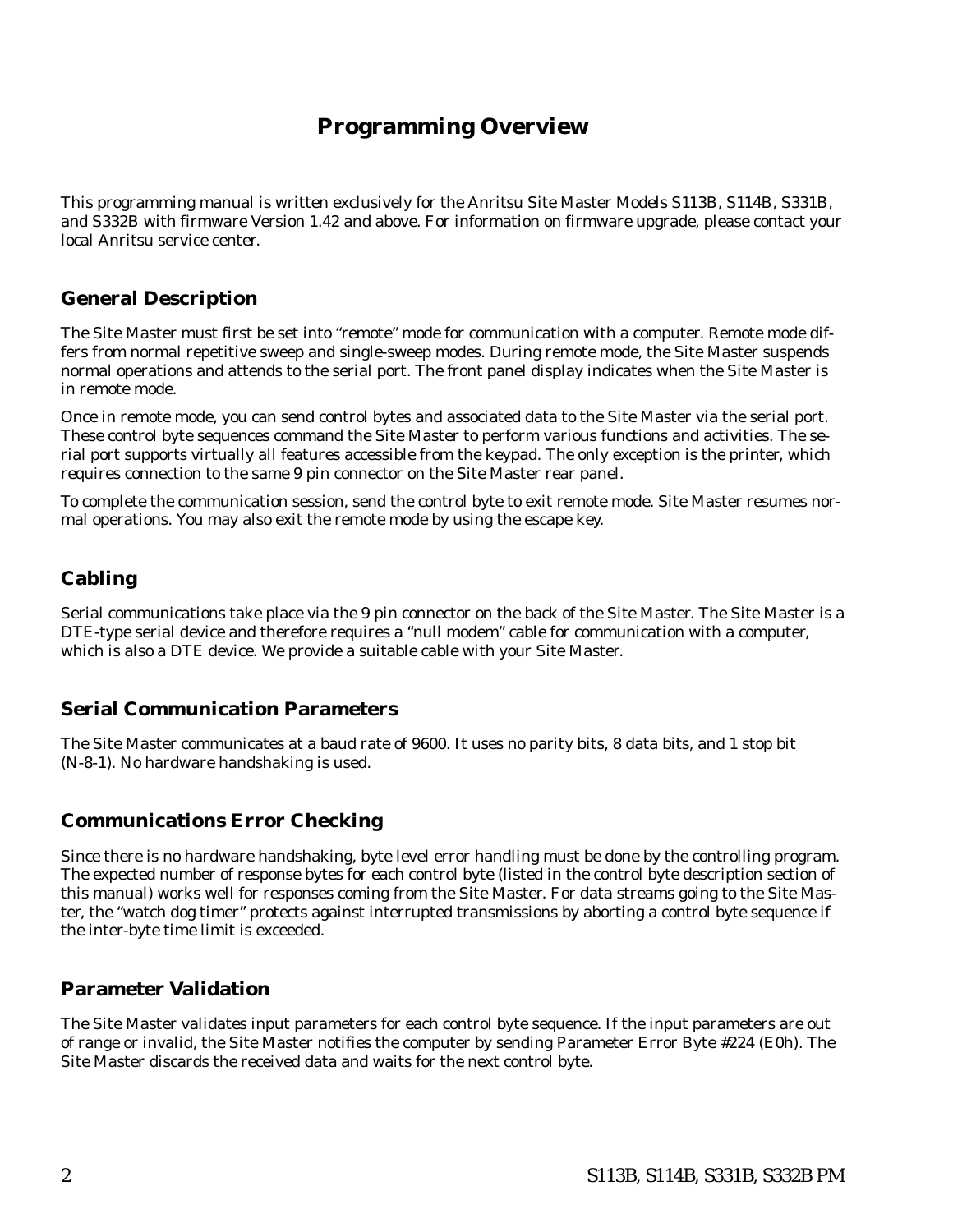# <span id="page-8-0"></span>**Entering Remote Mode**

Send the Enter Remote Mode byte #69 (45h) to the Site Master to enter remote mode at the end of a sweep. Send the Enter Remote Mode Immediately byte #70 (46h) to enter remote mode in the middle of a sweep.

The Site Master's serial port buffer is one byte wide. No internal buffer exists, so waiting is essential. If the Site Master is not in remote, sending a second byte overwrites the original byte commanding it to go into remote. If you send control byte #69, you must wait until the end of the sweep. If you send control byte #70, the unit will enter remote mode as it receives the byte. Note that this means the data stored for the current sweep may be incomplete.

Once you receive the response string from Site Master, you're in remote mode.

# **Exiting Remote Mode**

Send the Exit Remote control byte #255 (FFh) to the Site Master. Site Master sends a response byte of 255 (FFh) then exits remote mode.

# **Lifetime of Changes to Site Master Operating Parameters**

System parameters changed during remote mode remain changed for normal operation. They are not automatically written to the non-volatile EEPROM. Turning off power erases the changed settings.

If you want the changes saved, you must save the change to one of the setup memories. Use either the run-time setup (location 0, which holds the power-on defaults) or one of the ten saved setups. See control byte #18 (12h) for details.

# **Write Cycle Limitation of EEPROM**

The EEPROM, used to store setups, has a guaranteed lifetime of at least 100,000 write cycles and an unlimited number of read cycles. The write cycle limitation is for a specific location. For example, you can store setup #1 100,000 times and setup #2 100,000 times, etc.

It is for this reason we do not automatically store the changed system parameters to EEPROM. Instead, we provide a means of changing the operating parameters independent of this limitation.

Be aware of the EEPROM write cycle limitation when programming the Site Master. Keep the number of write cycles to a minimum.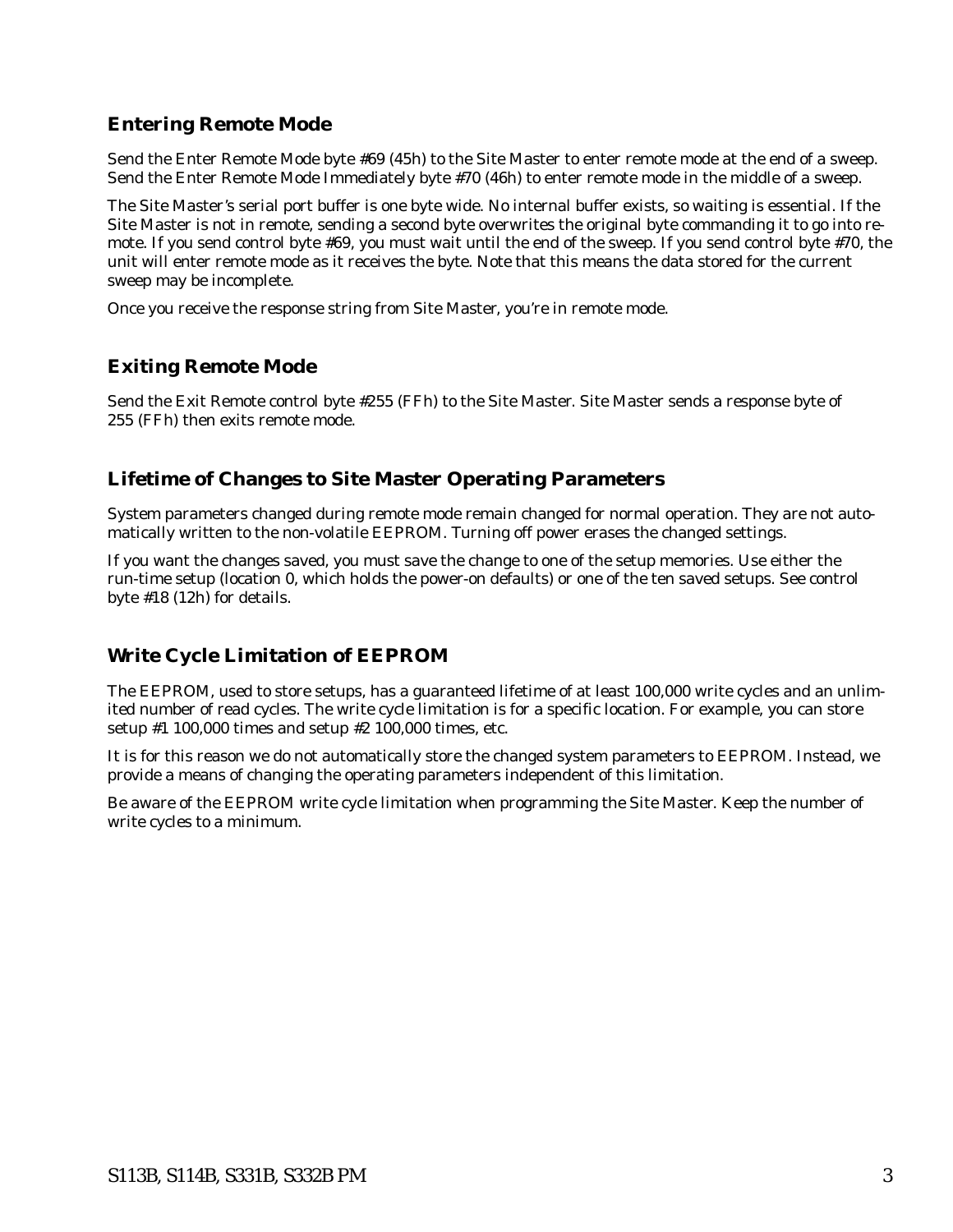# **Functional Description**

#### <span id="page-9-0"></span>INITIALIZE

#### **Enter remote mode** - see control byte #69 (45h)

Site Master must be in remote mode for further control byte command sequences to be accepted. Remember to wait until Site Master responds before issuing further control byte sequences.

#### **Enter remote mode immediately** - see control byte #70 (46h)

#### CONFIGURE SYSTEM

**Fixed CW mode control** - see control byte #1 (01h)

Site Master "dithers" the CW signal for improved immunity to interfering signals. Turning on the fixed CW signal bit "cleans up" the output spectrum by disabling the dithering. The drawback is decreased immunity to interfering signals.

#### **LCD backlight** -see control byte #1 (01h)

LCD backlight helps in adverse lighting conditions.

#### **Watch dog timer** - see control byte #12 (0Ch)

Used to guard against interrupted data transfers to the Site Master.

#### **Serial port echo** - see control byte #10 (0Ah)

Use this to synchronize the Site Master sweep and computer requests for current trace data. This feature is especially useful for synchronizing distance to fault sweeps.

Site Master goes into single sweep mode. It sends the sweep complete byte #192 (C0h) after the completion of each sweep. You must send the sweep trigger byte #48(30h) for the Site Master to perform another sweep. Retrieve the trace data using control byte #17 (11h).

#### **Single sweep** - see control byte #11 (0Bh)

This puts the Site Master into single sweep mode. Normally the Site Master sweeps continually. Once in the single sweep mode, send the sweep trigger byte #48 (30h) to cause Site Master to perform another sweep.

**Printer type** - see control byte #30 (1Eh)

Printer type is selectable.

**Trace Math** - see control byte #32 (20h)

#### **Automatically Save Runtime Setup** - see control byte #64 (40h)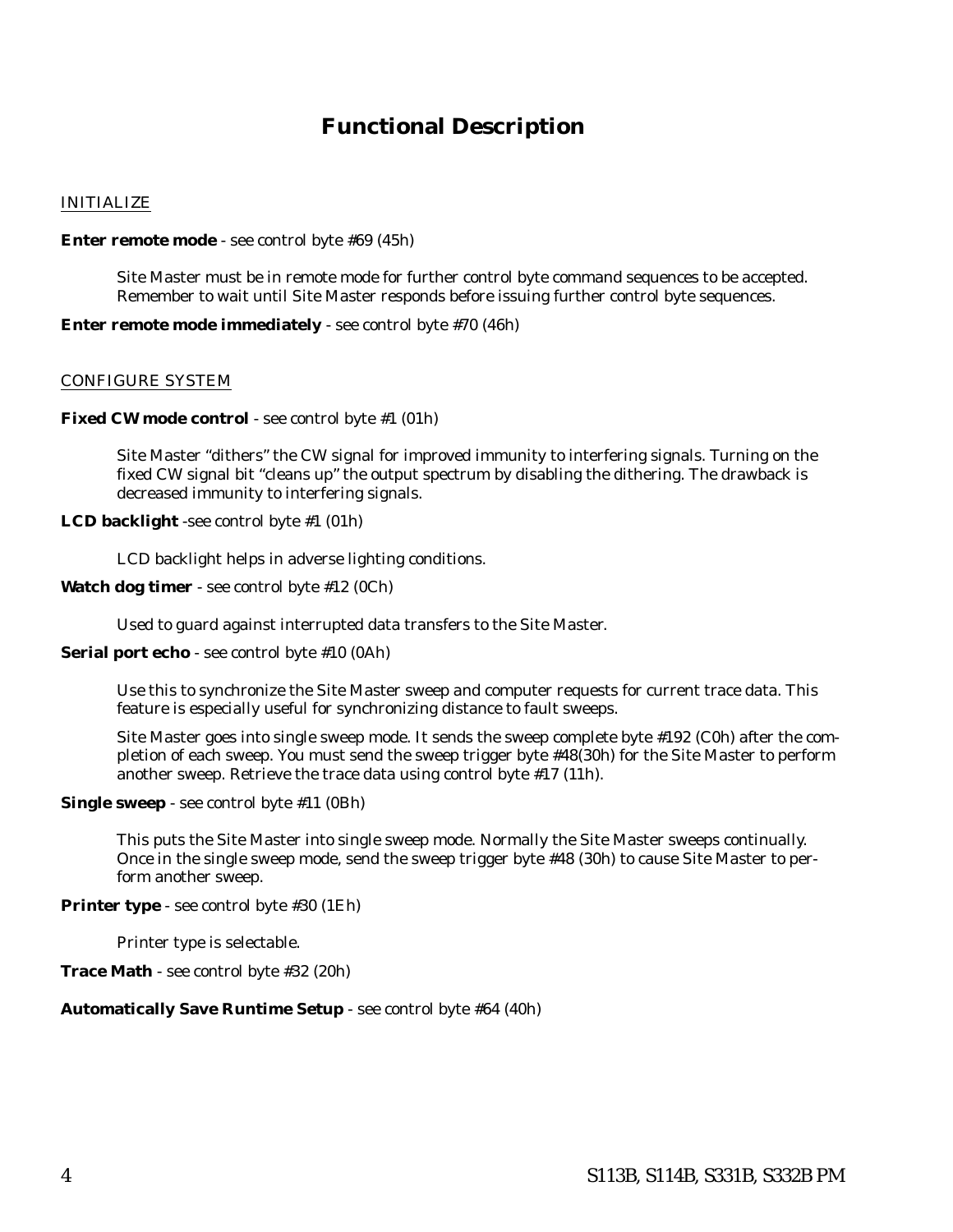#### <span id="page-10-0"></span>CONFIGURE MEASUREMENT

#### **Measurement mode select** - see control byte #3 (03h)

Measurement mode selectable as Site Master in frequency or distance domain, power monitor mode, or spectrum analyzer mode.

**Measurement unit** - see control byte #1 (01h)

The Site Master uses Metric or English units.

**Calibration on/off** - see control byte #1 (01h)

Calibration corrects for test port uniqueness. It should always be used to ensure accurate readings.

#### CONFIGURE POWER MONITOR

The power monitor is available as an option.

**Get Power levels** - see control byte #39 (27h)

Querying the Site Master gives the raw and corrected power levels plus information about the configuration.

**Power Monitor Units of measure** - see control byte #40 (28h)

**Relative Mode** - see control byte #41 (29h)

**Offset Mode** - see control byte #42 (2Ah)

**Zero Mode** - see control byte #43 (2Bh)

#### CONFIGURE FREQUENCY

**Start frequency** - see control byte #2 (02h)

**Stop frequency** - see control byte #2 (02h)

**Data points** - see control byte #14 (0Eh)

#### CONFIGURE DISTANCE

**Start distance** - see control byte #7 (07h)

**Stop distance** - see control byte #7 (07h)

**Relative propagation velocity** - see control byte #7 (07h)

This affects the distance to fault calculatons.

**Cable loss** - see control byte #7 (07h)

This affects the measurement magnitude.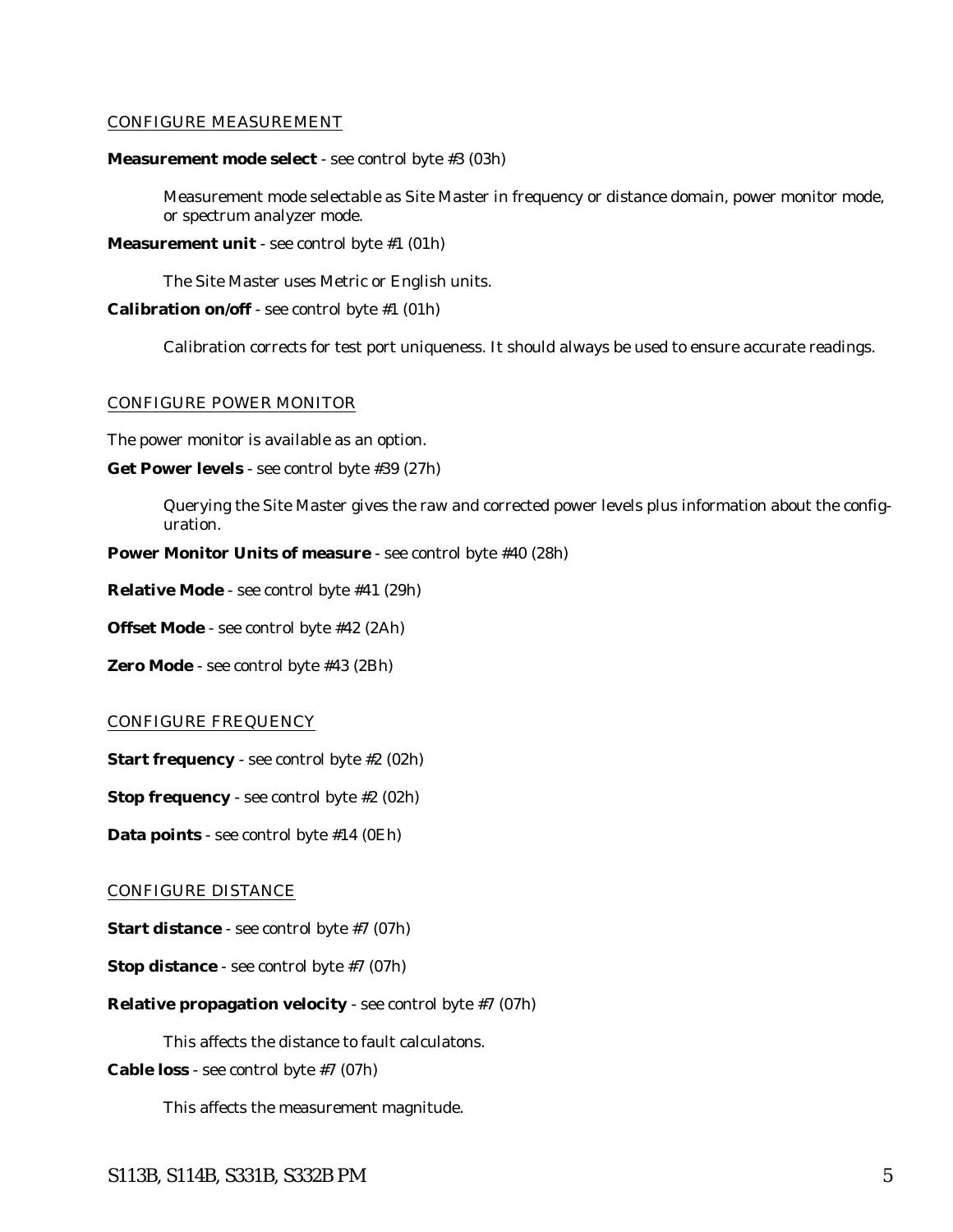#### <span id="page-11-0"></span>**DTF Windowing** - see control byte #31 (1Fh)

Allows selection of a window to lessen the side lobes.

#### CONFIGURE DISPLAY

**Display mode** - see control byte #3 (03h)

Selectable among SWR, return loss, cable insertion loss, transmission loss, transmission gain, power monitor, and spectrum analyzer.

**Scale start** - see control byte #4 (04h)

**Scale stop** - see control byte #4 (04h)

#### CONFIGURE MARKERS

**Marker (on/off)** - see control byte #5 (05h)

**Marker Delta Status (on/off)** - see control byte #5 (05h)

**Marker value** - see control byte #5 (05h)

#### CONFIGURE LIMITS

**Limit (on/off)** - see control byte #6 (06h)

**Limit beep (on/off)** - see control byte #6 (06h)

**Limit value** - see control byte #6 (06h)

#### **UTILITY**

ASCII text strings, which are stored with each sweep, help identify the stored traces. Use these control bytes to modify the strings before storing the trace.

**Time set** - see control byte #8 (08h)

**Date set** - see control byte #8 (08h)

**Reference number set** - see control byte #9 (09h)

#### ACTION

**Trigger sweep** - see control byte #48 (30h)

Both serial port echo and single sweep modes use this byte to trigger a Site Master sweep. If the Site Master is not in one of those modes, this byte is ignored.

**Save system setup** - see control byte #18 (12h)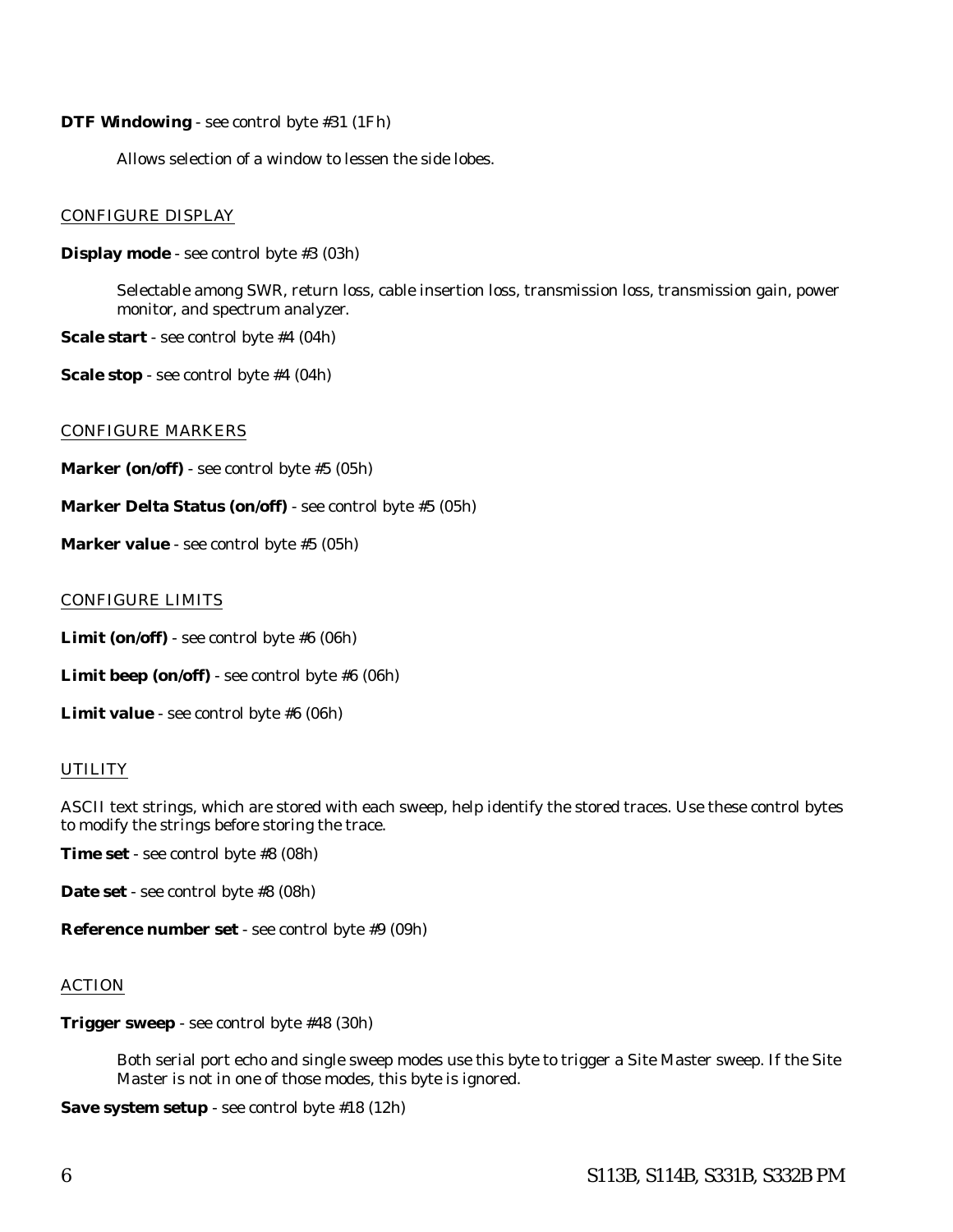<span id="page-12-0"></span>**Recall system setup** - see control byte #19 (13h)

**Save sweep** - see control byte #16 (10h)

**Query trace names** - see control byte #24 (18h)

**Delete sweep trace** - see control byte #25 (19h)

#### DATA

**Recall sweep** - see control byte #17 (11h)

Use this control byte to obtain stored traces or the current measurement data from the Site Master. All traces and modes use the same trace data format.

#### CALIBRATION

#### **Calibrate** - see control byte #13 (0Dh)

Computer sequencing of the open-short-load calibration is possible.

#### CONFIGURE SPECTRUM ANALYZER

**Set Frequency** - see control byte #99 (63h)

**Set Center Frequency and Span** - see control byte #100 (64h)

**Set Scale** - see control byte #101 (65h)

**Set Markers** - see control byte #102 (66h)

**Set Limits** - see control byte #103 (67h)

**Measure OCC BW % of Power** - see control byte #96 (60h)

**Measure OCC BW dB Down** - see control byte #99 (63h)

**Set Max Hold** - see control byte #105 (69h)

**Set Resolution BW Frequency** - see control byte #106 (6Ah)

**Set Video BW Frequency** - see control byte #107 (6Bh)

**Set Sweep Mode** - see control byte #108 (6Ch)

**Set Marker to Peak** - see control byte #109 (6Dh)

**Set Marker to Center** - see control byte #110 (6Eh)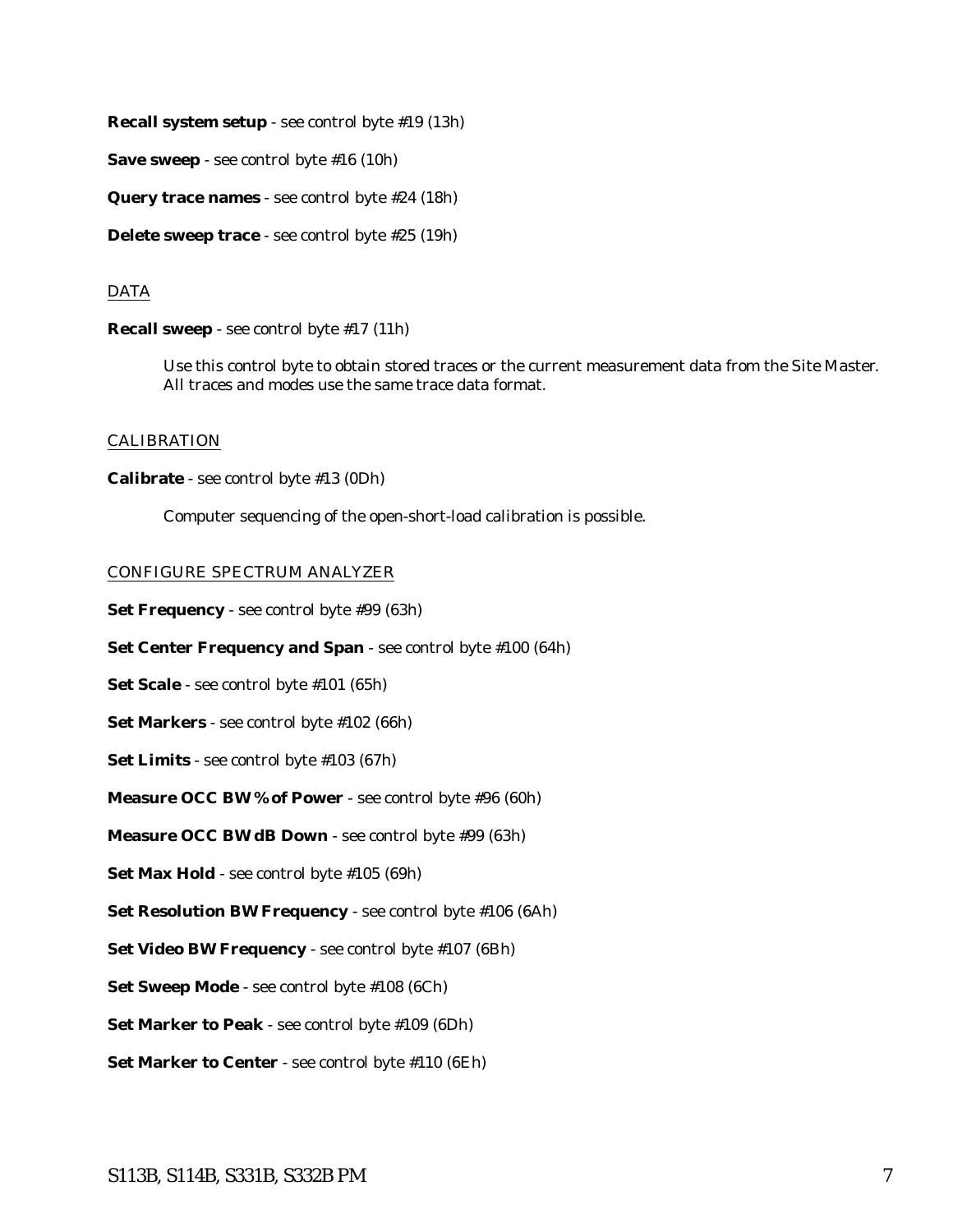#### <span id="page-13-0"></span>CONFIGURE CUSTOM CABLE TABLE

**Write to Table** - see control byte #80 (50h)

#### **Read from Table** - see control byte #81 (51h)

#### STATUS

#### **Query system status** - see control byte #20 (14h)

The system status contains virtually all information about the current Site Master system state. It is a powerful and complete "snapshot" of the system.

Some control bytes affect multiple system parameters (such as distance to fault parameters). Use the response from this control byte for preserving any of the system parameters you wish to remain unchanged.

**Self-test Trigger** - see control byte #21 (15h)

Upon receiving this control byte the Site Master runs self-test. After completion of the self-test, the Site Master sends the results via the serial port.

#### **Read failure counters** -see control byte #22 (16h)

In order to provide absolute confidence about the validity of a measurement, internal counters monitor the analog integrator and phase lock loops for error conditions. If an error occurs, it is logged. These counters perform the same function as the icons on the front panel.

**Clear failure counters** - see control byte #23 (17h)

Use this control byte to reset the failure counters.

#### CLOSE

#### **Exit remote mode** - see control byte #255 (FFh)

Ends communication with the Site Master. "Exiting remote mode" returns the Site Master to normal operation.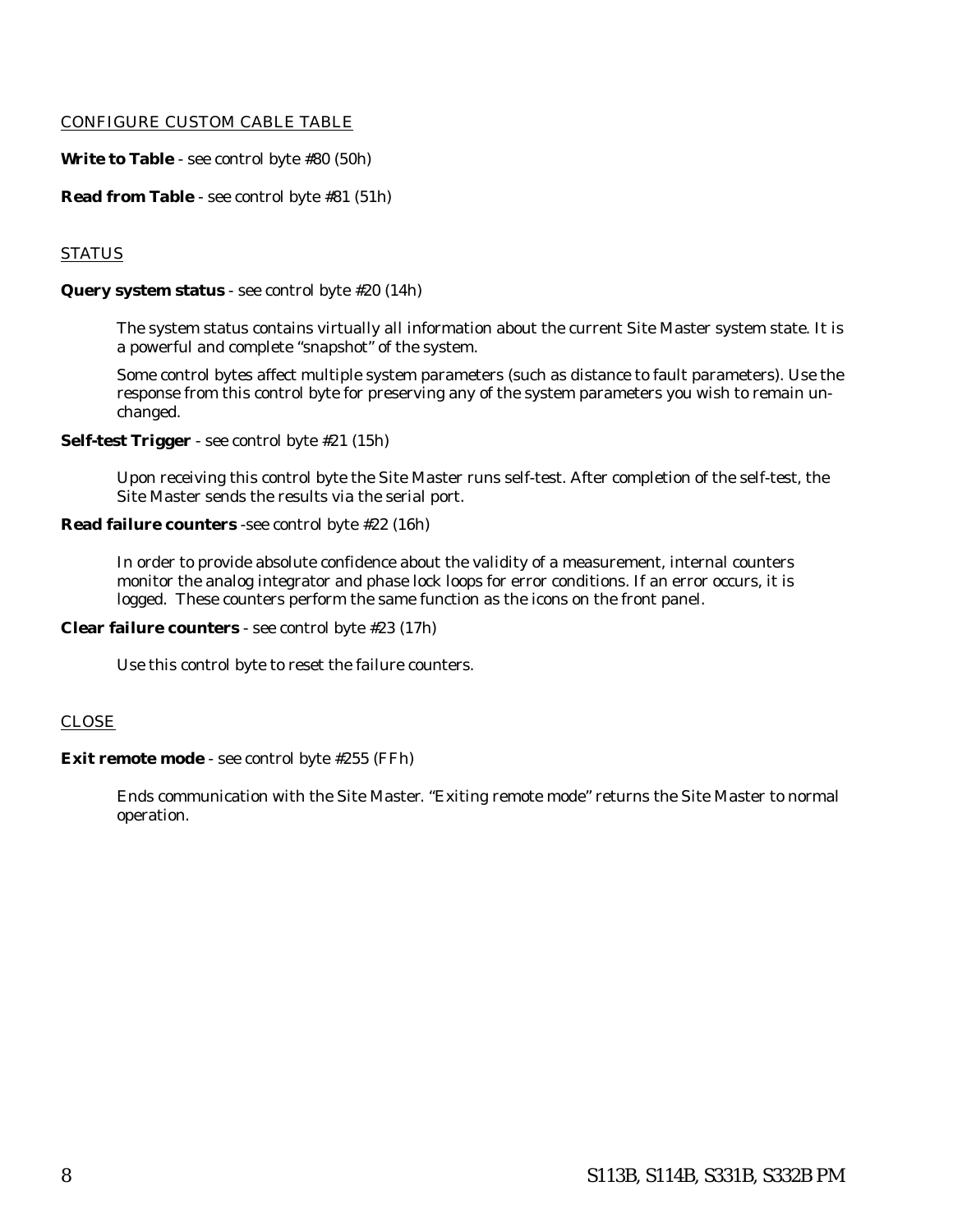# **Control Byte Summary**

# Control Byte Summary (1 of 3)

<span id="page-14-0"></span>

| Control<br>Byte # | <b>Name</b>                         | Watch-<br><b>Description</b>                                                           |     |
|-------------------|-------------------------------------|----------------------------------------------------------------------------------------|-----|
| 1(01h)            | Setup system                        | System status flags and switches                                                       | Yes |
| 2(02h)            | Set frequency                       | Sets Site Master frequency range                                                       | Yes |
| 3(03h)            | Select measurement mode             | Measurement domain and measurement mode                                                | Yes |
| 4 (04h)           | Set scale                           | Sets Site Master scale values                                                          | Yes |
| 5 (05h)           | Set marker                          | Set position and on/off status of a Site Master marker                                 | Yes |
| 6 (06h)           | Set limit                           | Set position and on/off status of a Site Master limit line                             | Yes |
| 7 (07h)           | Set DTF parameters                  | Sets Distance to Fault parameters                                                      | Yes |
| 8 (08h)           | Set time/date                       | Sets Time and date for a sweep trace                                                   | Yes |
| 9(09h)            | Set reference number                | Sets reference number for a sweep trace                                                | Yes |
| 10 (0Ah)          | Serial port echo On/Off             | Allows synchronization of the Site Master and request from computer<br>for sweep trace | Yes |
| 11 (0Bh)          | Single sweep On/Off                 | Enable or disable the single sweep mode                                                | Yes |
| 12 (0Ch)          | Watch-dog timer On/Off              | Enable or disable the watch-dog timer                                                  |     |
| 13 (0Dh)          | Sequence Site Master<br>calibration | Trigger a calibration step                                                             |     |
| 14 (0Eh)          | Set Site Master data points         | Sets number of measurement data points for Site Master mode                            |     |
| 16 (10h)          | Store sweep trace                   | Save current trace data to EEPROM                                                      |     |
| 17 (11h)          | Recall sweep trace                  | Site Master sends sweep data                                                           | Yes |
| 18 (12h)          | Save system setup                   | Save system setup parameters to EEPROM                                                 |     |
| 19 (13h)          | Recall system setup                 | Recall system setup parameters from EEPROM                                             | Yes |
| 20 (14h)          | Query system status                 | Get the current system settings                                                        |     |
| 21 (15h)          | Trigger self-test                   | Trigger a self test                                                                    |     |
| 22 (16h)          | Read fail counters                  | Same as icons on front panel                                                           |     |
| 23 (17h)          | Clear fail counters                 | Reset the fail counters                                                                |     |
| 24 (18h)          | Query trace names                   | Returns list of all saved traces                                                       |     |
| 25 (19h)          | Delete sweep trace                  | Delete single or all stored sweep traces                                               | Yes |
| 30 (1Eh)          | Select printer type                 | Select printer type                                                                    | Yes |
| 31 (1Fh)          | Select DTF Windowing                | Select DTF Windowing Methods                                                           | Yes |
| 32 (20h)          | Set Trace Math                      | Select Trace Math operation                                                            |     |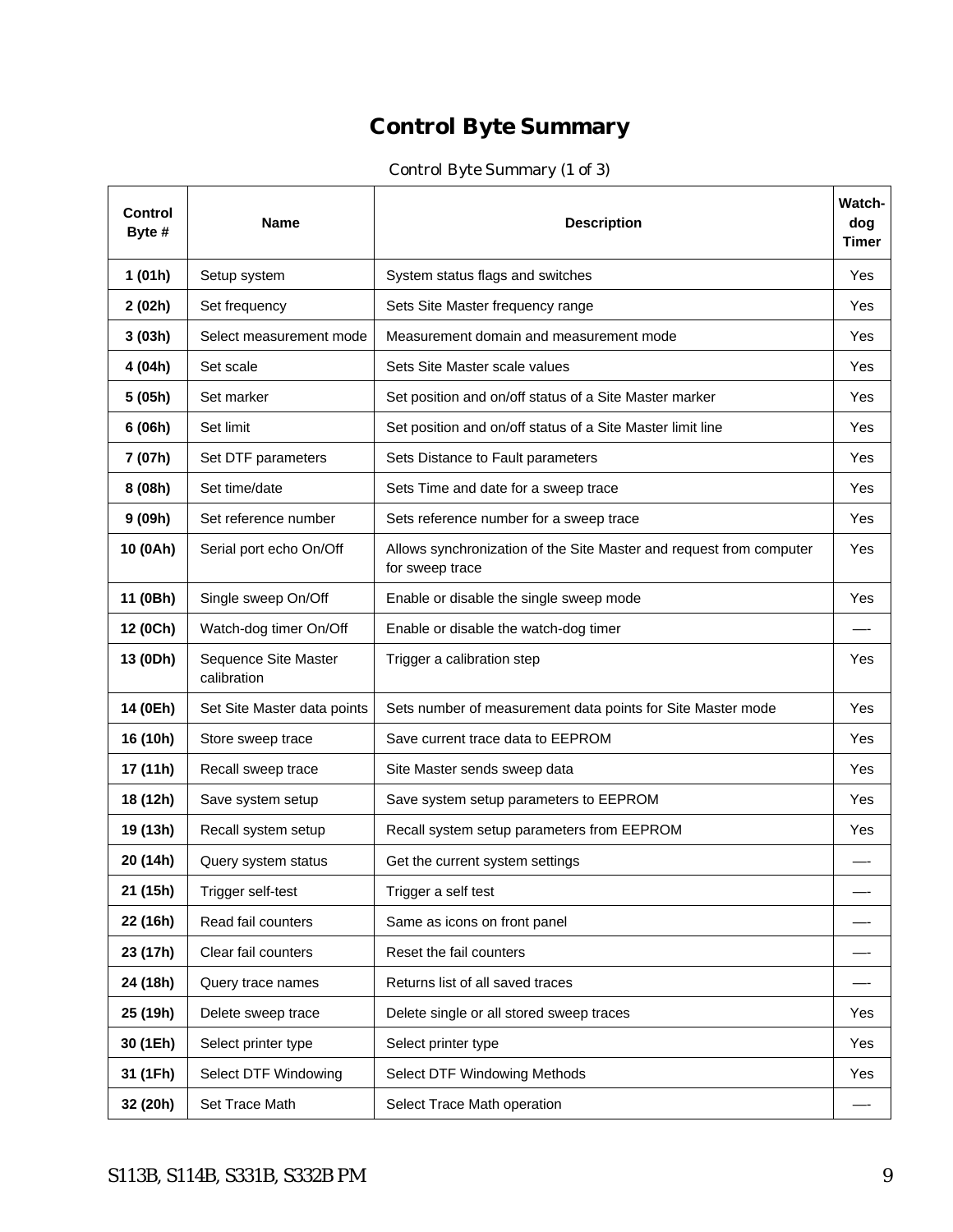# Control Byte Summary (2 of 3)

| Control<br>Byte # | Name<br><b>Description</b>                                |                                                                                             | Watch-<br>dog<br><b>Timer</b> |
|-------------------|-----------------------------------------------------------|---------------------------------------------------------------------------------------------|-------------------------------|
| 39 (27h)          | Query Power Level                                         | Return Power Level at Detector Port                                                         |                               |
| 40 (28h)          | <b>Set Power Unit</b>                                     | Set Power Monitor displaying unit                                                           | Yes                           |
| 41 (29h)          | Set Relative Mode                                         | Enable or disable Power Monitor Relative Mode                                               | Yes                           |
| 42 (2Ah)          | Set Offset Mode                                           | Set/Reset Power Level offset                                                                | Yes                           |
| 43 (2Bh)          | Set Zero Mode                                             | Set/Reset Power Level zeroing mode                                                          | Yes                           |
| 48 (30h)          | Trigger sweep                                             | Starts the next sweep                                                                       |                               |
| 50 (32h)          | <b>Check Battery Status</b>                               | Return smart battery status                                                                 |                               |
| 64 (40h)          | Auto Save Runtime Setup                                   | Automatically save the runtime setup when exiting remote mode                               |                               |
| 69 (45h)          | Enter remote mode                                         | Enters remote mode at the end of the sweep and returns model number<br>and firmware version |                               |
| 70 (46h)          | Enter remote mode<br>immediately                          | Enters remote mode immediately and returns model number and firm-<br>ware version           |                               |
| 80 (50h)          | <b>Write Custom Cable</b>                                 | Input Custom Cable data to Site Master                                                      |                               |
| 81 (51h)          | <b>Recall Custom Cable</b>                                | Recall Custom Cable data from Site Master                                                   |                               |
| 96 (60h)          | Measure OCC BW % of<br>Power                              | Measure OCC BW with % of Power method                                                       |                               |
| 97 (61h)          | Measure OCC BW dB<br>Down                                 | Measure OCC BW with dB down method                                                          |                               |
| 99 (63h)          | Set Spectrum Analyzer<br>Frequency                        | Sets the Spectrum Analyzer frequency range                                                  |                               |
| 100 (64h)         | Set Spectrum Analyzer<br>Center Freq./Span                | Sets the Spectrum Analyzer center frequency and frequency span                              |                               |
| 101 (65h)         | Set Spectrum Analyzer<br>Scale                            | Sets the Spectrum Analyzer scale value                                                      |                               |
| 102 (66h)         | Set Spectrum Analyzer<br>Marker                           | Set position and on/off status of a Spectrum Analyzer marker                                |                               |
| 103 (67h)         | Set Spectrum Analyzer<br>Limit                            | Set position and on/off status of Spectrum Analyzer limit line                              |                               |
| 105 (69h)         | Set Spectrum Analyzer<br>Max Hold                         | Enable or disable the Spectrum Analyzer Max Hold                                            |                               |
| 106 (6Ah)         | Set Spectrum Analyzer<br><b>Resolution Bandwidth Freq</b> | Sets the Spectrum Analyzer resolution BW frequency                                          |                               |
| 107 (6Bh)         | Set Spectrum Analyzer<br>Video Bandwidth Freq             | Sets the Spectrum Analyzer video BW frequency                                               |                               |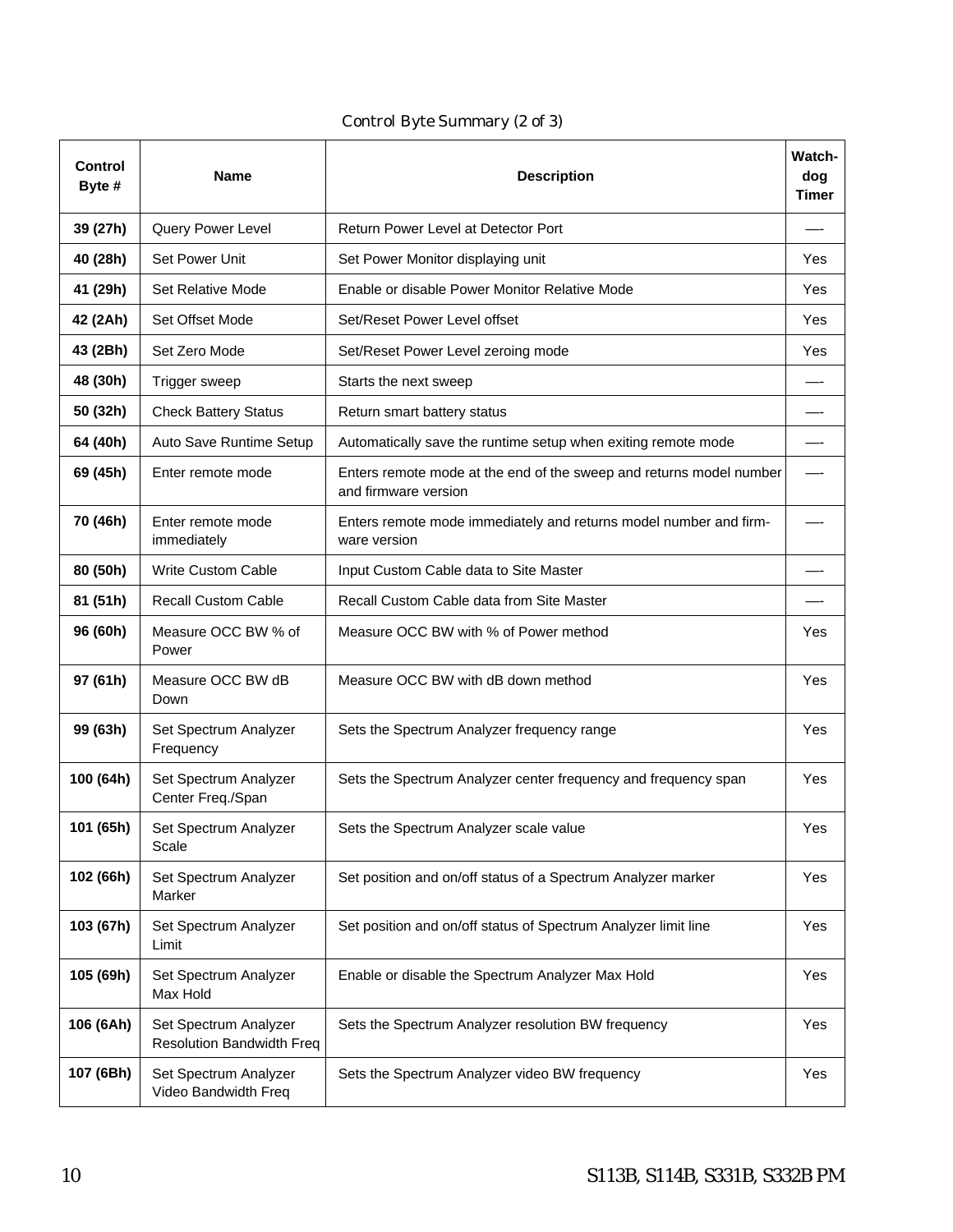# Control Byte Summary (3 of 3)

| Control<br>Byte $#$ | <b>Name</b>                               | <b>Description</b>                                                          |     |
|---------------------|-------------------------------------------|-----------------------------------------------------------------------------|-----|
| 108 (6Ch)           | Set Spectrum Analyzer<br>Sweep Mode       | Sets the Spectrum Analyzer sweep mode                                       | Yes |
| 109 (6Dh)           | Set Spectrum Analyzer<br>Marker to Peak   | Sets specified marker to peak value of the sweep                            | Yes |
| 110 (6Eh)           | Set Spectrum Analyzer<br>Marker to Center | Sets the center frequency equal to the frequency of the specified<br>marker | Yes |
| 255 (FFh)           | Exit remote mode                          | End serial communications                                                   |     |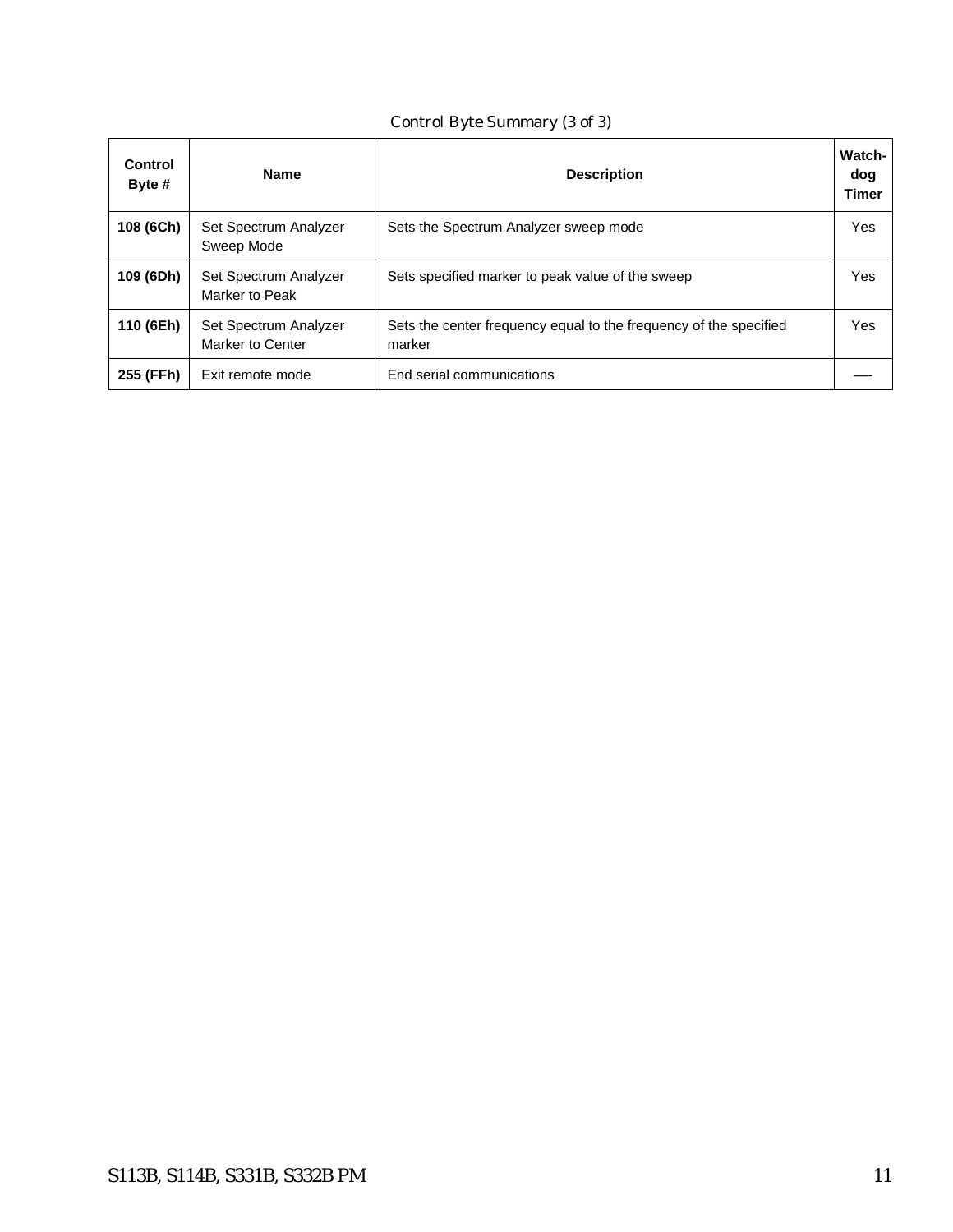# **Control Byte Descriptions**

# <span id="page-17-0"></span>**Setup system - Control byte #1 (01h)**

*Description:* Sets system status flags and switches. The Site Master acts on the entire byte. You must account for the state of each of the bits. For example, if you wanted to turn the LCD backlight on without disturbing the other switches you would do the following: query the Site Master with control byte #20. You would mask in the LCD status with the data from response byte #41 and send this to the Site Master after control byte #1.

See control byte #20 (14h) response byte 159 for current Site Master configuration. It is important to set the Metric/English flag to the proper value before sending distance information.

| <b>Bytes to Follow:</b> 1 byte |  |  |  |
|--------------------------------|--|--|--|
|                                |  |  |  |

1) Status byte (bit data) (LSB) bit 0 : Fixed CW mode On/Off bit 1 : Currently Unused bit 2 : LCD Back Light On/Off bit 3 : Measurement Unit Metric/English (0 = English, 1 = Metric) bit 4 : Cal On/Off bit 5-7 : Currently Unused

| <i><b>Site Master Returns:</b></i> | 255 (FFh) Operation Complete Byte                                                |
|------------------------------------|----------------------------------------------------------------------------------|
|                                    | 224 (E0h) Parameter Error : Invalid Printer Selection or unsuccessful attempt to |
|                                    | turn calibration on.                                                             |
|                                    | 238 (EEh) Time-out Error                                                         |

**Notes:** Cal can be turned on ONLY if a complete calibration has been performed at the current start and stop frequencies.

Bit Value:  $0 = \text{Off}$  $1 = On$ 

# **Set Site Master frequency - Control byte #2 (02h)**

*Description:* Sets the Site Master frequency range.

See control byte #20 (14h) response bytes 4-11 for current Site Master configuration.

#### *Bytes to Follow:* 8 bytes

- 1) Start Frequency (highest byte)
- 2) Start Frequency
- 3) Start Frequency
- 4) Start Frequency (lowest byte)
- 5) Stop Frequency (highest byte)
- 6) Stop Frequency
- 7) Stop Frequency
- 8) Stop Frequency (lowest byte)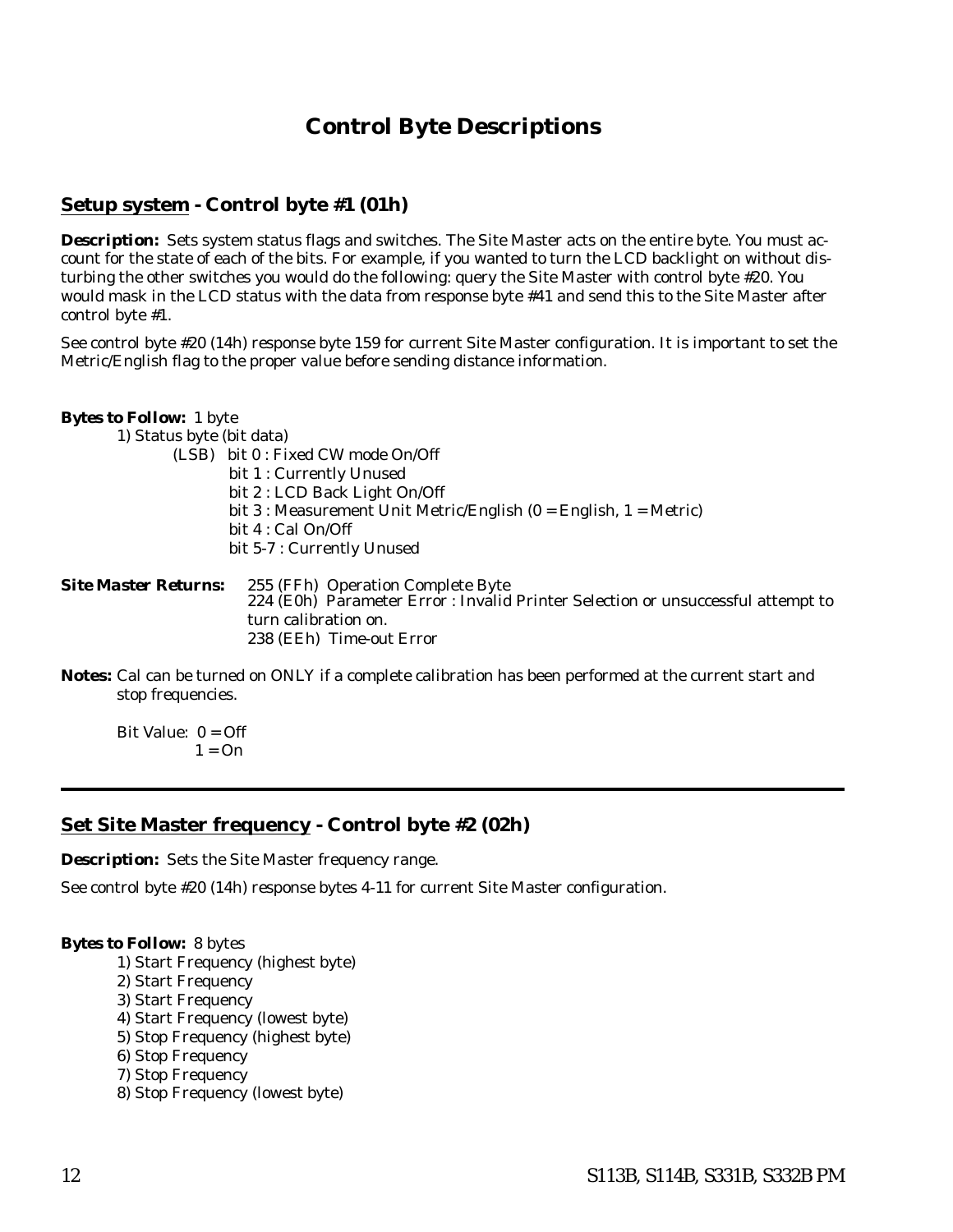<span id="page-18-0"></span>

| <i><b>Site Master Returns:</b></i> | 255 (FFh) Operation Complete Byte<br>224 (E0h) Parameter Error : Invalid frequency range |
|------------------------------------|------------------------------------------------------------------------------------------|
|                                    | 238 (EEh) Time-out Error                                                                 |

**Notes:** Start and stop frequencies are given in terms of 1 Hz steps. (e.g. 100.3 MHz would be sent as 100030000 = 1,000,300,000 Hz)

# **Select Measurement mode - Control Byte #3 (03h)**

*Description:* Sets measurement domain and display graph type. You must have a valid calibration (current frequencies and calibration frequencies being the same) to switch to the Distance domain.

See control byte #20 (14h) response byte 1 (01h) for current Site Master domain.

Bytes to Follow: 1 byte 1) Measurement Mode 00h = RL Frequency 01h = SWR Frequency 02h = Cable Loss Frequency 10h = RL Distance 11h = SWR Distance 20h = Transmission Mode 30h = Spectrum Analyzer Mode 40h = Power Monitor Mode *Site Master Returns:* 255 (FFh) Operation Complete Byte 224 (E0h) Parameter Error : Invalid domain or graph type or combination 238 (EEh) Time-out Error

# **Set Site Master scale - Control byte #4 (04h)**

*Description:* Sets the Site Master graph boundaries.

The scale settings require knowing the graph type for proper configuration. For example, the scale start in return loss is the top of the graph while scale start is the bottom of the graph for SWR. Think of the scale start as being the smallest value on the graph.

See control byte #20 (14h) response bytes 12 to 19 for current Site Master scaling.

#### *Bytes to Follow:* 8 bytes

1) Scale Top (highest byte) 2) Scale Top 3) Scale Top 4) Scale Top (lowest byte) 5) Scale Bottom (highest byte) 6) Scale Bottom 7) Scale Bottom 8) Scale Bottom (lowest byte)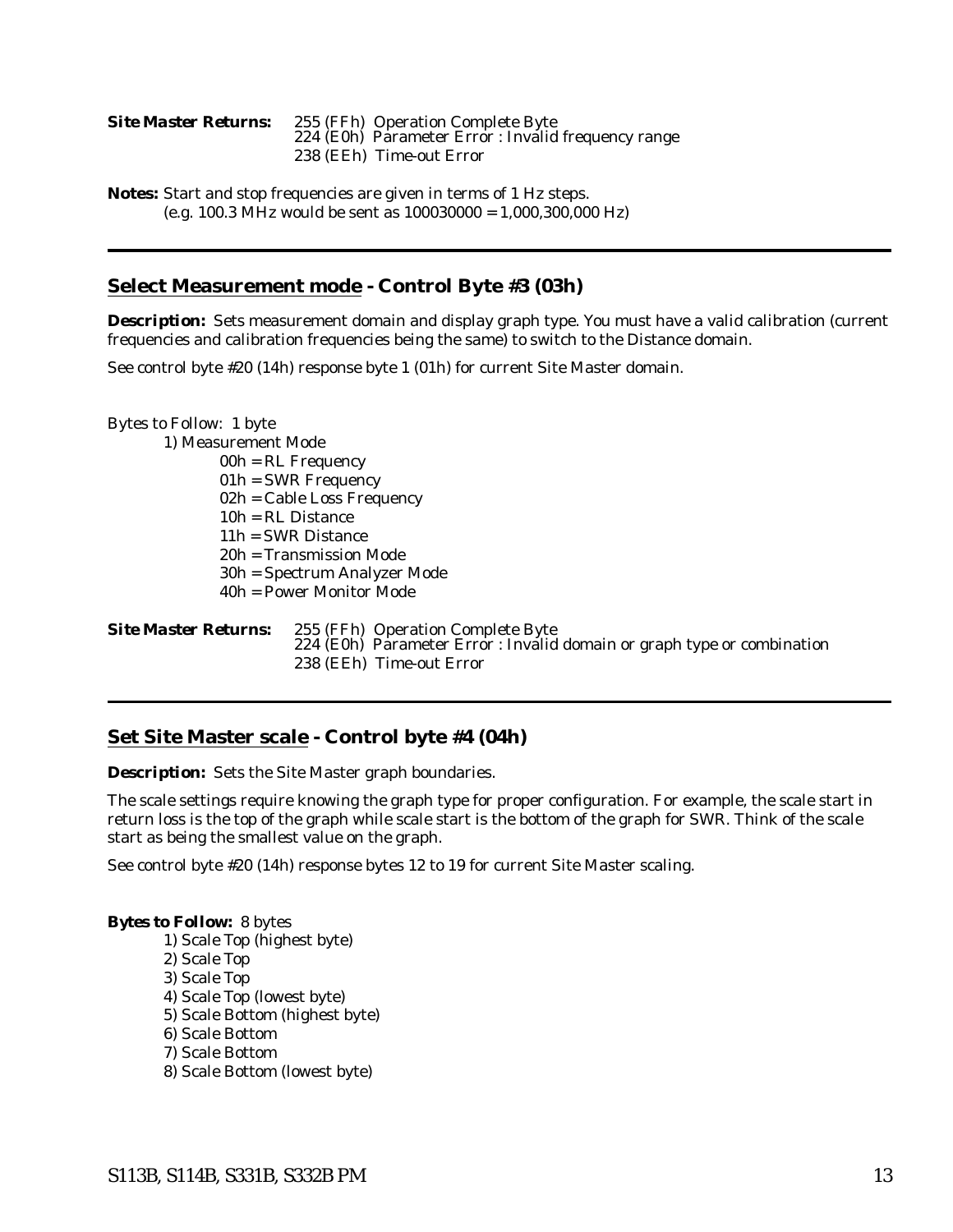<span id="page-19-0"></span>

| 255 (FFh) Operation Complete Byte<br>224 (E0h) Parameter Error : Invalid scale range<br>238 (EEh) Time-out Error                                                                                                                                   |  |
|----------------------------------------------------------------------------------------------------------------------------------------------------------------------------------------------------------------------------------------------------|--|
|                                                                                                                                                                                                                                                    |  |
| Scaling is in <b>thousandths</b> of a dB<br>Maximum value sent is 54000 which represents 54.00 dB<br>Minimum value sent is 0 which represent 0.00 dB<br>Scale Start Value is the top of the graph<br>Scale Stop Value is the bottom of the graph   |  |
| Scaling is in <b>thousandths</b> (of ratio)<br>Maximum value sent is 65535 which represents 65.53<br>Minimum value sent is 1000 which represents 1.00<br>Scale Start Value is the bottom of the graph<br>Scale Stop Value is the top of the graph  |  |
| Scaling is in <b>hundredths</b> (of dB)<br>Maximum value sent is 22000 which represents -120.0 dB<br>Minimum value sent is 0 which represents 100.0 dB<br>Scale Start Value is the bottom of the graph<br>Scale Stop Value is the top of the graph |  |
|                                                                                                                                                                                                                                                    |  |

# **Set Site Master marker - Control byte #5 (05h)**

*Description:* Sets an individual Site Master marker.

The Site Master sets the position of a marker by its relative position on the graph. The lowest position is 0 at the start frequency (or distance). The highest position is 129 at the stop frequency (or distance). The On/Off Status of a Marker can be toggled using this control byte.

In order to set frequency markers, you must be in the frequency domain. Likewise, if you want to set distance markers, you must be in the distance domain. Marker position is independently remembered for distance and frequency domains.

See control byte #20 (14h) response bytes 20 to 27 for current frequency markers. See control byte #20 (14h) response bytes 40 to 47 for current distance markers. See control byte #20 (14h) response byte 40 (28h) for current marker on/off status.

#### *Bytes to Follow:* 5 bytes:

- 1) Marker Number (01h = marker 1, 02h = marker 2, 03h = marker 3, 04h = marker 4)
- 2) Marker Line  $On/-Off$  (01h = On, 00h = Off)
- 3) Marker Delta On/~Off (01h = On, 00h = Off)
- 4) Marker Value (higher byte)
- 5) Marker Value (lower byte)

#### *Site Master Returns:* 255 (FFh) Operation Complete Byte 224 (E0h) Parameter Error : Invalid marker, marker status, or marker position 238 (EEh) Time-out Error

**Note:** Delta Marker status is not valid for Marker 1.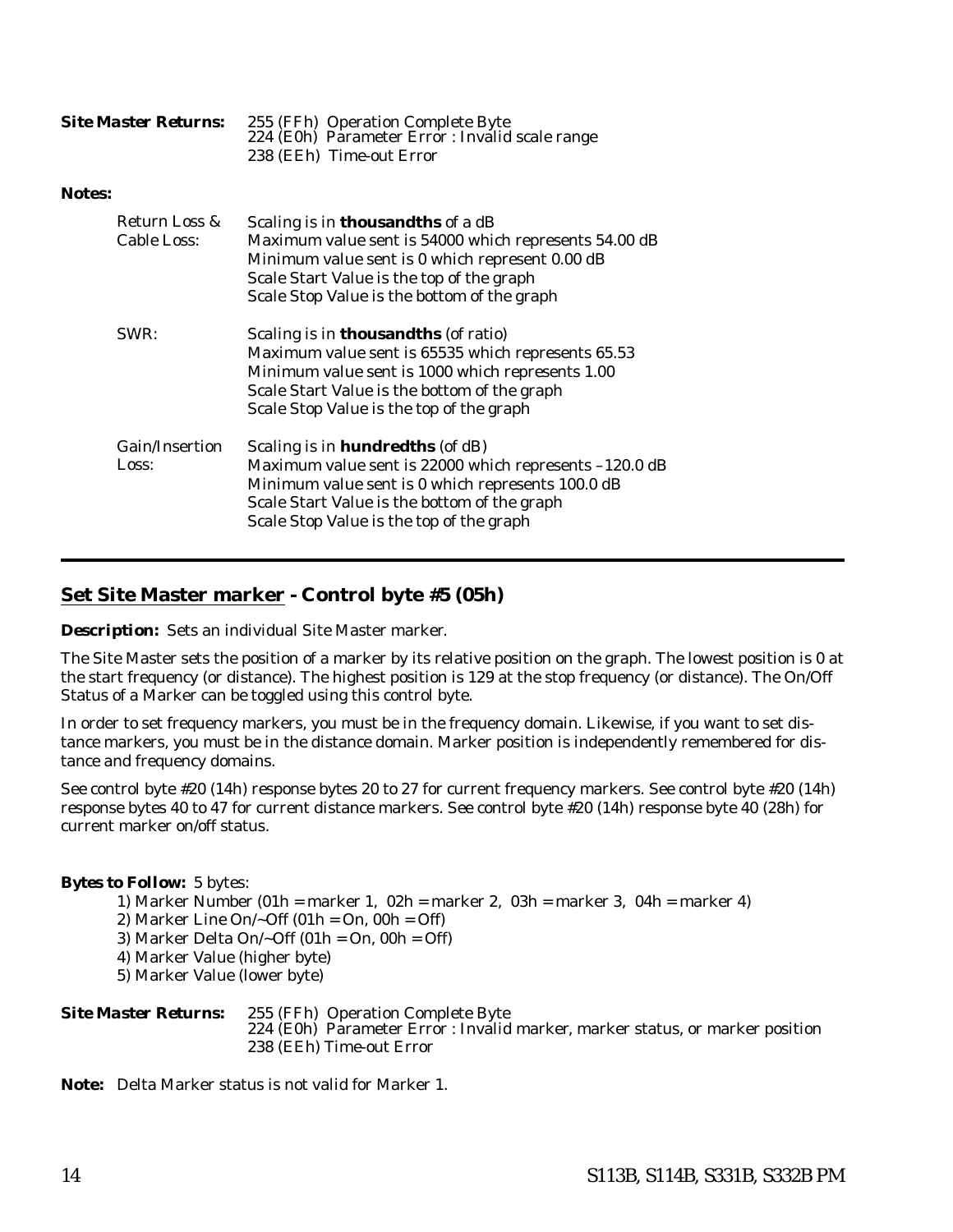# <span id="page-20-0"></span>**Set Site Master limit - Control byte #6 (06h)**

*Description:* Sets the position and On/Off Status of the Site Master Limit Line.

Currently, Site Master supports one limit line so the limit number is always 1. If the limit beep is turned on, the Site Master beeps any time the trace is above the limit line on the display. You can use return loss graphs to "catch" a bad match. SWR graph limit beeps only when the match gets good.

See control byte #20 (14h) response byte 155 for current Site Master configuration.

#### *Bytes to Follow:* 7 bytes:

1) Limit Number (for units with multiple limits, 1 for Site Master) 2) Limit Line  $On/-Off$  (01h = On, 00h = Off) 3) Beep at Limit  $On/-Off$  (01h = On, 00h = Off) 4) Limit Value (highest byte) 5) Limit Value 6) Limit Value 7) Limit Value (lowest byte)

# 224 (E0h) Parameter Error : Invalid limit, limit status, or limit value 238 (EEh) Time-out Error

**Notes: Limit Value** depends on the current display mode selected.

*Site Master Returns:* 255 (FFh) Operation Complete Byte

| Return Loss &<br>Cable Loss: | Limit is in <b>thousandths</b> of a dB<br>Maximum value sent is 54000 which represents 54.00 dB<br>Minimum value sent is 0 which represents 0.0 dB      |
|------------------------------|---------------------------------------------------------------------------------------------------------------------------------------------------------|
| SWR:                         | Limit is in <b>thousandths</b> (of ratio)<br>Maximum value sent is 65530 which represents 65.53<br>Minimum value sent is 1000 which represents 1.00     |
| Gain/Insertion<br>Loss:      | Limit is in <b>hundredths</b> (of $dB$ )<br>Maximum value sent is 22000 which represents -120.0 dB<br>Minimum value sent is 0 which represents 100.0 dB |

# **Set DTF parameters - Control byte #7 (07h)**

*Description:* Sets Distance to Fault parameters.

Be aware using this control byte. The distance to fault parameters are all inter-related. Consequently, the control byte must change all of those parameters at the same time to properly set them.

Please refer to the Site Master operations manual for a detailed explanation of the factors influencing proper selection of DTF parameters.

See control byte #20 (14h) response bytes 32 to 39 and 48 to 55 for current Site Master configuration.

#### *Bytes to Follow:* 16 bytes:

1) Start Distance (highest byte) 2) Start Distance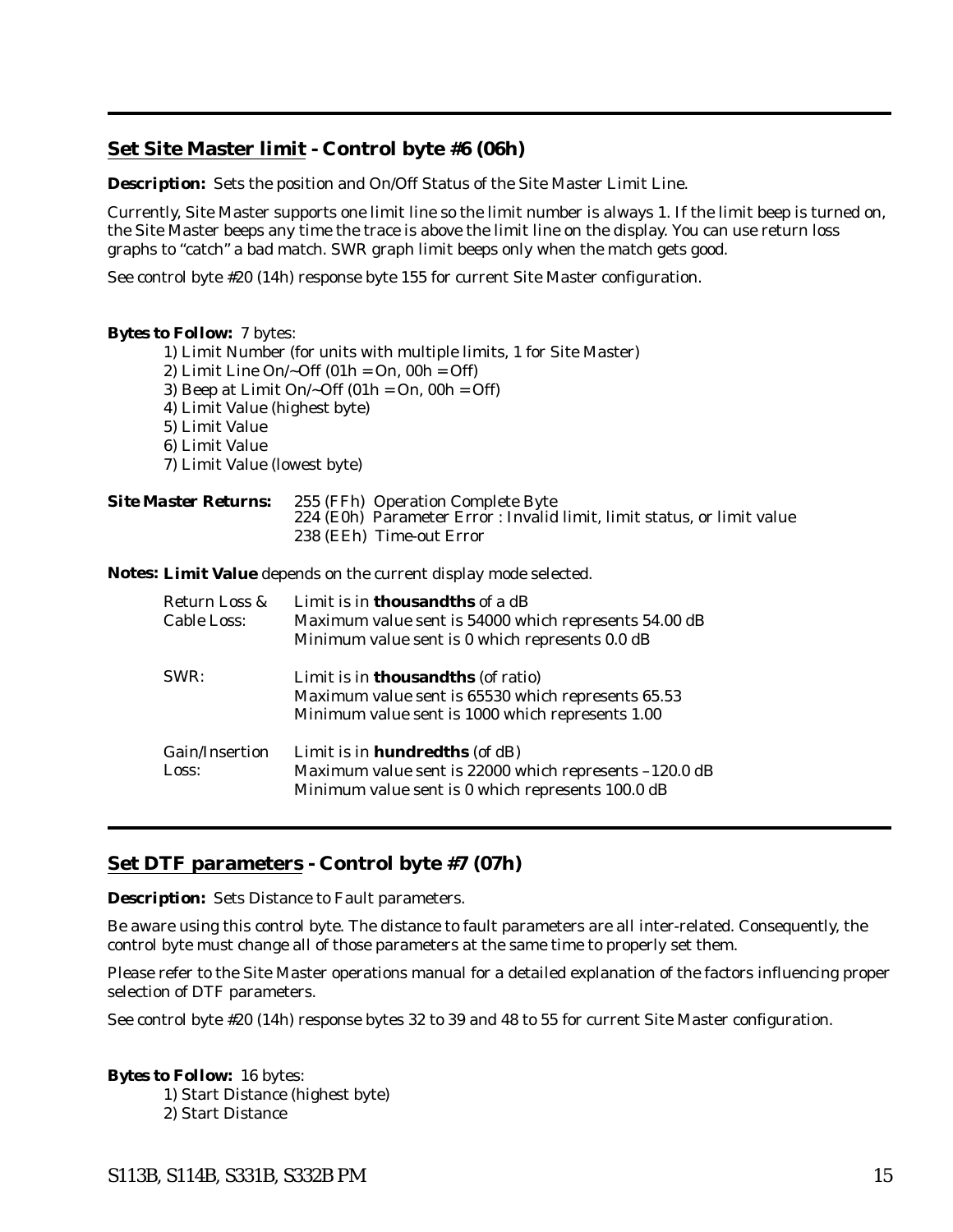<span id="page-21-0"></span>3) Start Distance 4) Start Distance (lowest byte) 5) Stop Distance (highest byte) 6) Stop Distance 7) Stop Distance 8) Stop Distance (lowest byte) 9) Relative Propagation Velocity (highest byte) 10) Relative Propagation Velocity 11) Relative Propagation Velocity 12) Relative Propagation Velocity (lowest byte) 13) Cable Loss (highest byte) 14) Cable Loss 15) Cable Loss 16) Cable Loss (lowest byte)

| <i><b>Site Master Returns:</b></i> | 255 (FFh) Operation Complete Byte                     |
|------------------------------------|-------------------------------------------------------|
|                                    | 224 (E0h) Parameter Error : Parameter(s) out of range |
|                                    | 238 (EEh) Time-out Error                              |

**Notes: Start & Stop Distances** are in **hundred-thousandths** of meter or foot (12.34 m would be sent as 1234000)

**Relative Propagation Velocity** is in **hundred-thousandths** (a Relative Propagation Velocity of 0.850 will be sent as 85000)

**Cable Loss** is in **hundred-thousandths** of dB/m or dB/ft (-0.345 dB/m would be sent as 34500)

# **Set time/date - Control Byte #8 (08h)**

*Description:* Sets the real-time clock.

The current Time/Date is stamped into all stored sweeps (for users' reference).

#### *Bytes to Follow:* 7 bytes

1) Hour 2) Minute 3) Month 4) Day 5) Year (Higher Byte) 6) Year (Lower Byte) 7) Daylight Savings (ON/~OFF)

*Site Master Returns:* 255 (FFh) Operation Complete Byte 238 (EEh) Time-out Error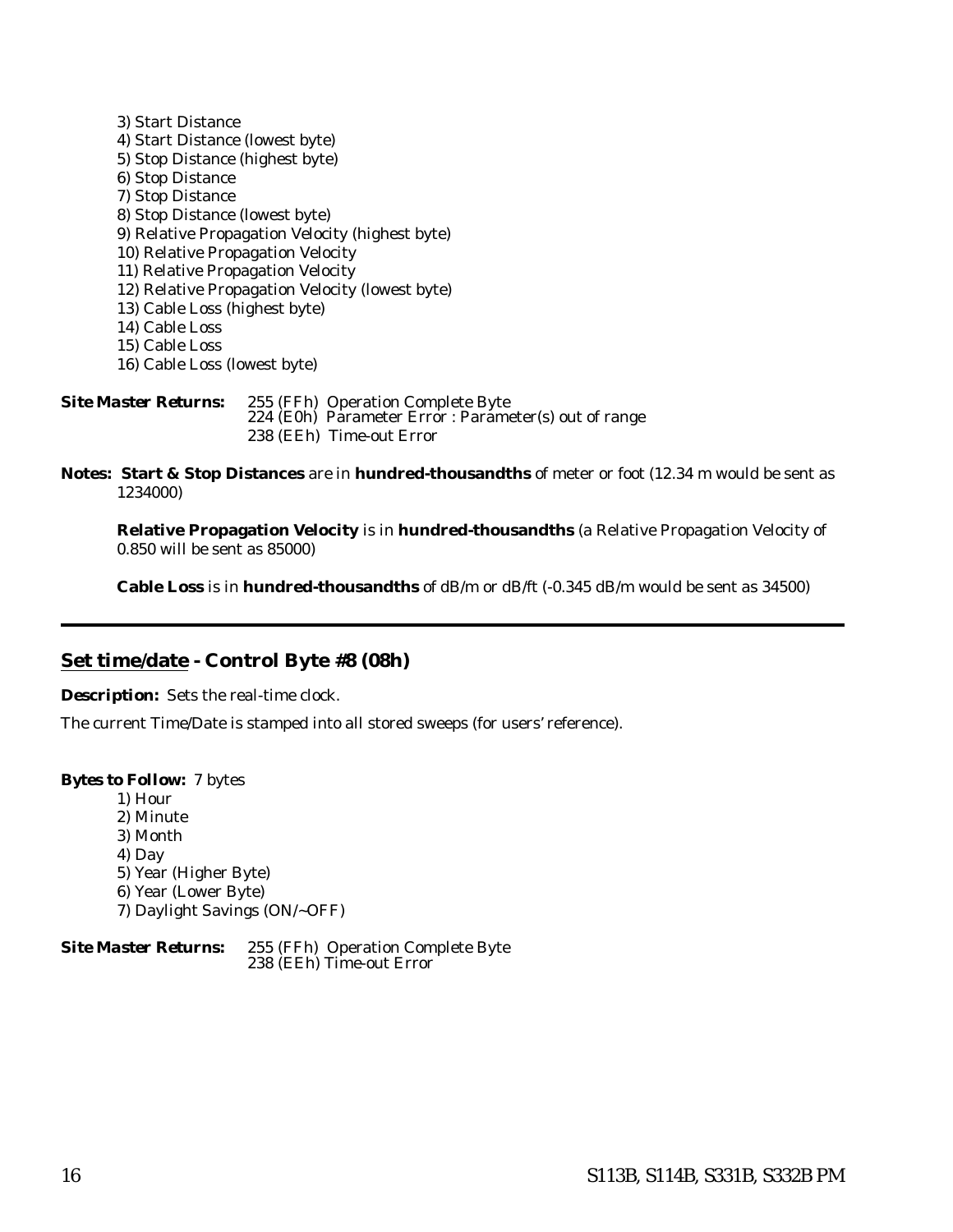# <span id="page-22-0"></span>**Set reference number - Control Byte #9 (09h)**

*Description:* Stores a Reference Number with the sweep trace. You determine the format.

Current reference number is found in trace 0 response bytes 32 to 54.

*Bytes to Follow:* 16 bytes (ASCII text string)

*Site Master Returns:* 255 (FFh) Operation Complete Byte 238 (EEh) Time-out Error

# **Serial port echo On/Off - Control Byte #10 (0Ah)**

*Description:* Sets the serial port echo mode On/Off.

Serial Port Echo Mode uses the **single sweep** mode (see control byte #11 (0Bh)). Therefore, at the end of each sweep cycle, the Site Master sends a Sweep Complete Byte #192 (C0h) to the serial port.

This mode activates once the Site Master exits from the remote mode. Serial Port Echo status can't be saved to or recalled from saved setups. Cycling power resets the Serial port echo status to Off.

The Serial Port Echo Mode allows run-time handshaking between the Site Master and computer by doing the following ...

- 1) Enter remote mode. Set Serial Port Echo Mode On. Exit remote mode.
- 2) The Site Master sweeps once and then sends the Sweep Complete Byte.
- 3) After you receive it, enter remote mode. Recall sweep 0 (last sweep trace in RAM).
- 4) Exit remote mode. Send Sweep Triggering Byte #48 (30h) and wait for the next sweep cycle.
- 5) Repeat steps 2-4.

*Bytes to Follow:* 1 byte

1) Serial Port Echo Status  $00h =$ Off

 $01h = On$ 

| <i><b>Site Master Returns:</b></i> | 255 (FFh) Operation Complete Byte<br>224 (E0h) Parameter Error : Invalid serial port echo status |
|------------------------------------|--------------------------------------------------------------------------------------------------|
|                                    | 238 (EEh) Time-out Error                                                                         |

# **Single sweep mode On/Off - Control Byte #11(0Bh)**

*Description:* Enables or disables the Single Sweep Mode. Single Sweep Mode activates once the Site Master exits from the remote mode.

When the Site Master returns to local mode, the Site Master **stops sweeping**, waits for either the **Run/Hold Key of the Site Master keypad** or **triggering byte #48 (30h)**.

Site Master also checks for remote control byte #69 (45h) at the end of each sweep. If present in the buffer, Site Master returns to remote mode (no sweeping, locked keypad).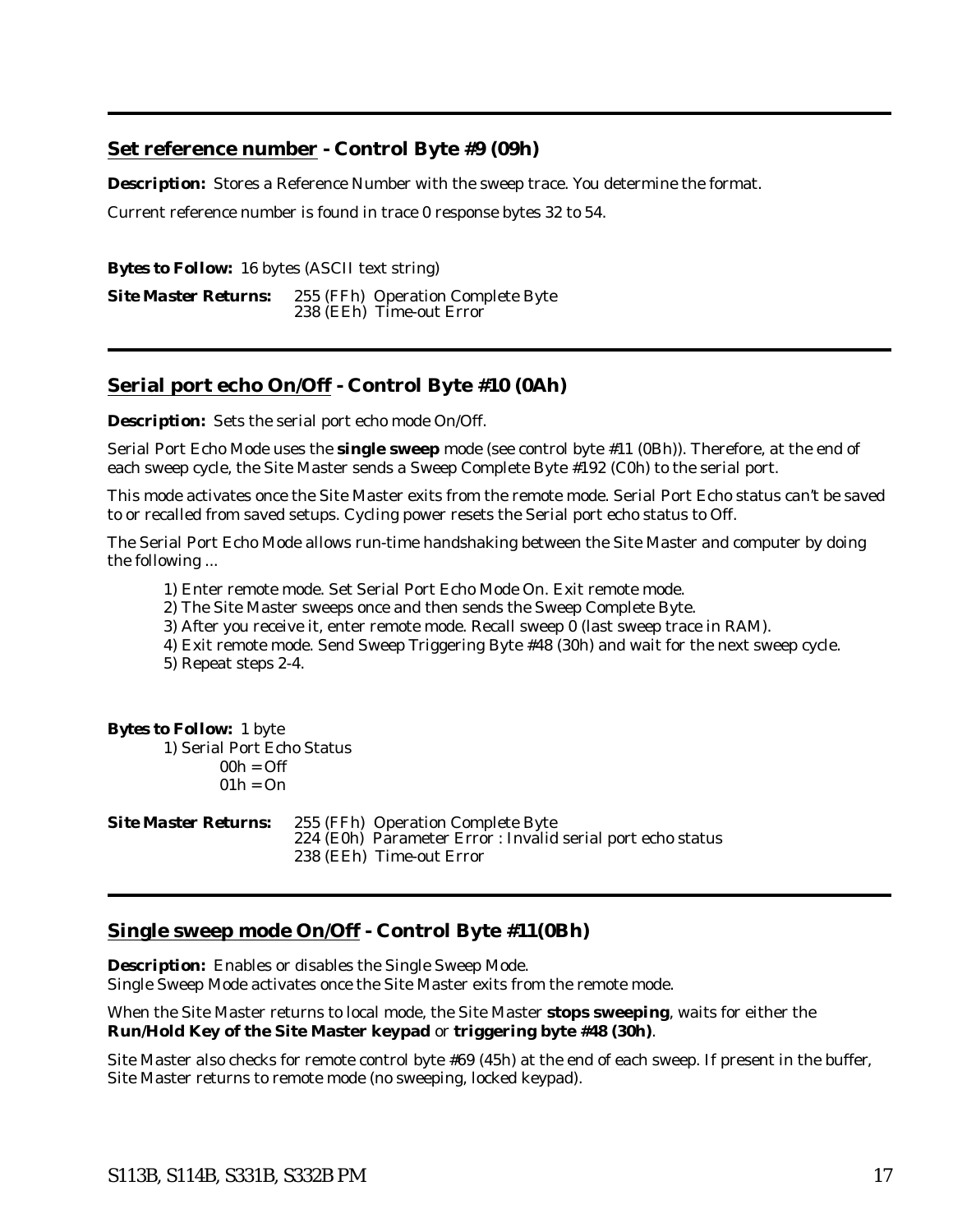<span id="page-23-0"></span>*Bytes to Follow:* 1 byte 1) Single Sweep Mode Status  $00h = Off$  $01h = On$ *Site Master Returns:* 255 (FFh) Operation Complete Byte 224 (E0h) Parameter Error : Invalid single sweep mode status 238 (EEh) Time-out Error

# **Watch-dog timer On/Off - Control Byte #12 (0Ch)**

*Description:* Enables or Disables the Watch-dog timer.

The Site Master incorporates a Watch-dog Timer for higher reliability in serial communication. In selected control bytes (see control byte summary), the Site Master checks for the time interval between each byte received from the computer. If the time interval exceeds the set time limit (0.5 sec), the Site Master notifies the computer by sending Time-out Byte #238 (EEh). The Site Master discards the data it just received and then waits for the next control byte sequence.

*Bytes to Follow:* 1 byte 1) Watch-dog timer On/Off  $0 = \text{Off}$  $1 = On$ *Site Master Returns:* 255 (FFh) Operation Complete Byte 224 (E0h) Parameter Error : Invalid watch-dog timer status

**Sequence Site Master calibration - Control byte #13 (0Dh)**

*Description:* Initiates a calibration step.

The Site Master must be calibrated to give accurate measurements. Calibration is based on frequency range. Once the frequency range is set, sequence the calibration process using this control byte. Measure each component (OPEN, SHORT, LOAD) then trigger the calculate step. The calculate step uses the measurements obtained and generates the correction factors.

Upon receiving this control byte any old calibration data is lost. The Site Master does the calibration step specified by the second byte. After the measurements, you must trigger the calculation step to complete the calibration.

After receiving the calculation byte, the Site Master checks to see if all three calibration steps are completed. The Site Master calculates the resulting correction factors and sends an Operation Complete Byte #255 (FFh) to the computer. If all three steps are not complete, the Site Master returns an Operation Incomplete Byte #224 (E0h) and no calculation is performed.

```
Bytes to Follow: 2 bytes
       1) Calibration Step to trigger
                      01h = open02h = short03h = load
```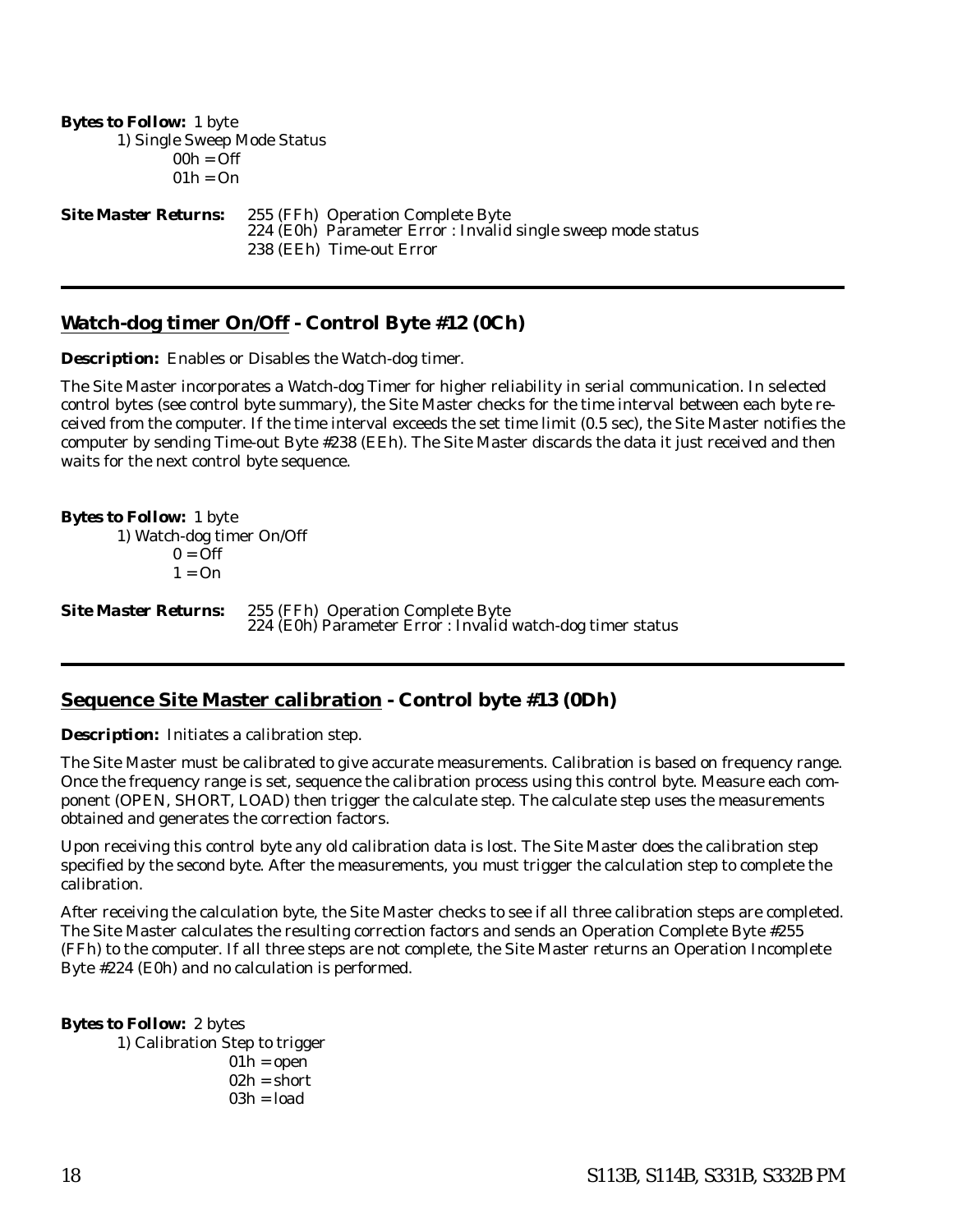04h = Calculate Calibration Data

<span id="page-24-0"></span>

| <b>Site Master Returns:</b> | 255 (FFh) Operation Complete Byte<br>224 (E0h) Error : Invalid Cal operation or Cal Incomplete |
|-----------------------------|------------------------------------------------------------------------------------------------|
|                             | 238 (EEh) Time-out Error                                                                       |

#### **Set Site Master data points - Control Byte #14 (0Eh)**

**Description:** Sets the number of measurement data points for the Site Master mode.

| <b>Bytes to Follow:</b> 1 byte |                                                                                                                         |
|--------------------------------|-------------------------------------------------------------------------------------------------------------------------|
| 1) Measurement Data Points     |                                                                                                                         |
|                                | $00h = 130$ Points                                                                                                      |
|                                | $01h = 259$ Points                                                                                                      |
|                                | $02h = 517$ Points                                                                                                      |
| <b>Site Master Returns:</b>    | 255 (FFh) Operation Complete Byte<br>224 (E0h) Parameter Error : Invalid Data Point Setting<br>238 (EEh) Time-out Error |

#### **Store sweep trace - Control Byte #16 (10h)**

*Description:* Saves current trace.

**Note:** Any calibration steps performed in remote mode overwrite the trace data in the memory.

#### *Bytes to Follow:* 0 bytes

*Site Master Returns:* 5 bytes 1-4) Time/Date Stamp (In long integer format) 5) Operation result: 255 (FFh) Operation Complete Byte 224 (E0h) Out of Memory (Memory Full) 238 (EEh) Time-out Error

### **Recall sweep trace - Control Byte #17 (11h)**

*Description:* Queries the Site Master for sweep trace data.

#### *Bytes to Follow:* 1 byte

- 0 Last sweep trace before entering remote mode (sweep trace in RAM)
- 1 200 = Specific saved sweep number (stored sweeps in Flash memory)

#### *Site Master Returns:*

- 1-2) # of following bytes (1130 for a valid sweep)
- 3-4) Reserved bytes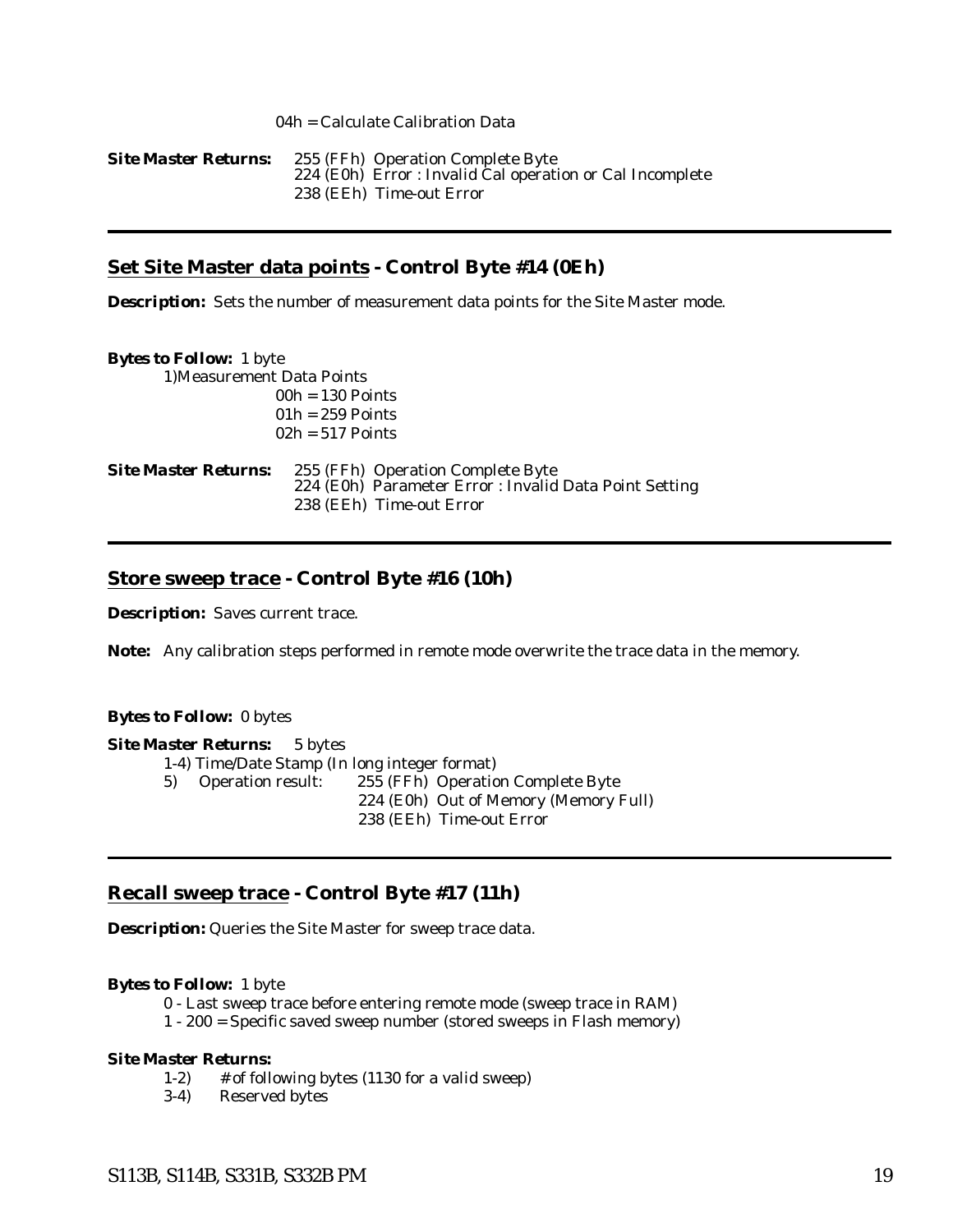- 5-11) Model Number (7 bytes in ASCII)
- 12-15) Software Version (4 bytes in ASCII)
- 16) Measurement Mode
- 17-20) Time/Date (in Long Integer)
- 21-30) Date in String Format (mm/dd/yyyy)
- 31-38 Time in String Format (hh:mm:ss)
- 39-54) Reference number stamp
- 55-56) # data points

#### For all "Site Master Mode":

- 57) Start Frequency (highest byte)
	- 58) Start Frequency
	- 59) Start Frequency
	- 60) Start Frequency (lowest byte)
	- 61) Stop Frequency (highest byte)
	- 62) Stop Frequency
	- 63) Stop Frequency
	- 64) Stop Frequency (lowest byte)
	- 65) Minimum Frequency Step Size (highest byte)
	- 66) Minimum Frequency Step Size
	- 67) Minimum Frequency Step Size
	- 68) Minimum Frequency Step Size (lowest byte)
	- 69) Scale Top (highest byte)
	- 70) Scale Top
	- 71) Scale Top
	- 72) Scale Top (lowest byte)
	- 73) Scale Bottom (highest byte)
	- 74) Scale Bottom
	- 75) Scale Bottom
	- 76) Scale Bottom (lowest byte)
	- 77) Frequency Marker 1 (higher byte)
	- 78) Frequency Marker 1 (lower byte)
	- 79) Frequency Marker 2 (higher byte)
	- 80) Frequency Marker 2 (lower byte)
	- 81) Frequency Marker 3 (higher byte)
	- 82) Frequency Marker 3 (lower byte)
	- 83) Frequency Marker 4 (higher byte)
	- 84) Frequency Marker 4 (lower byte)
	- 85) Limit (highest byte)
	- 86) Limit
	- 87) Limit
	- 88) Limit (lowest byte)
	- 89) Start Distance (highest byte)
	- 90) Start Distance
	- 91) Start Distance
	- 92) Start Distance (lowest byte)
	- 93) Stop Distance (highest byte)
	- 94) Stop Distance
	- 95) Stop Distance
	- 96) Stop Distance (lowest byte)
	- 97) Distance Marker 1 (higher byte)
	- 98) Distance Marker 1 (lower byte)
	- 99) Distance Marker 2 (higher byte)
	- 100) Distance Marker 2 (lower byte)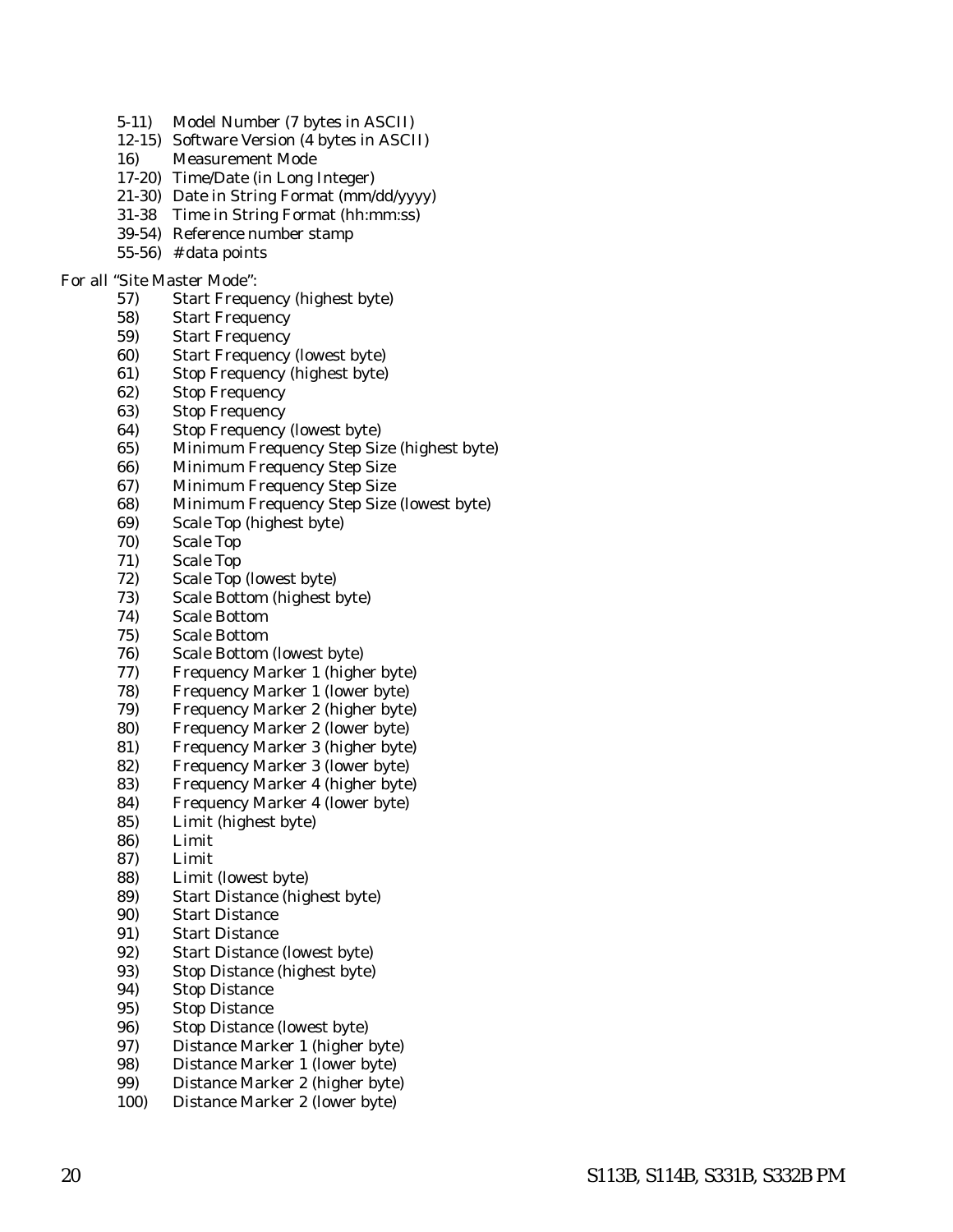- 101) Distance Marker 3 (higher byte)
- 102) Distance Marker 3 (lower byte)
- 103) Distance Marker 4 (higher byte)
- 104) Distance Marker 4 (lower byte)
- 105) Relative Propagation Velocity (highest byte)
- 106) Relative Propagation Velocity
- 107) Relative Propagation Velocity
- 108) Relative Propagation Velocity (lowest byte)
- 109) Cable Loss (highest byte)
- 110) Cable Loss
- 111) Cable Loss
- 112) Cable Loss (lowest byte)
- 113) Status Byte 1: (0 = Off, 1 = On)
	- (LSB) bit 0 : Marker 1 On/Off bit 1 : Marker 2 On/Off bit 2 : Marker 3 On/Off bit 3 : Marker 4 On/Off bit 4-7 : Not Used
- 114) Status byte  $2 : (0 = \text{Off}, 1 = \text{On})$ 
	- (LSB) bit 0 : Not Used bit 1 : Marker 2 Delta On/Off bit 2 : Marker 3 Delta On/Off
		- bit 3 : Marker 4 Delta On/Off
		- bit 4-7 : Not Used
- 115) Status byte  $3: (0 = \text{Off}, 1 = \text{On})$ 
	- (LSB) bit 0 : Limit On/Off
		- bit 1-3 : Currently Unused
		- bit 4 : Cal On/Off
		- bit 5 : Not Used
		- bit  $6$ : Unit of Measurement (1 = metric, 0 = English)
		- bit 7 : Not Used
- 116) Status byte 4 :
	- (LSB) bit 0-1: DTF Windowing Mode
		- bit: 1 0
			- | |
			- 0 0 Rectangular (No Windowing)
			- 0 1 Nominal Side Lobe
			- 1 0 Low Side Lobe
			- 1 1 Minimum Side Lobe
		- bit 2-7: Currently Unused
- 117-126) Reserved Bytes
- 127-1166) Sweep Data (130 points  $*$  8 bytes/point = 1040 bytes)
- 127-2198) (259 points \* 8 bytes/point = 2072 bytes)
- 127-4262) (517 points \* 8 bytes/point = 4136 bytes)
	- 8 bytes for each data point
		- 1. gamma MSB
		- 2. gamma
		- 3. gamma
		- 4. gamma LSB
		- 5. phase MSB
		- 6. phase
		- 7. phase
		- 8. phase LSB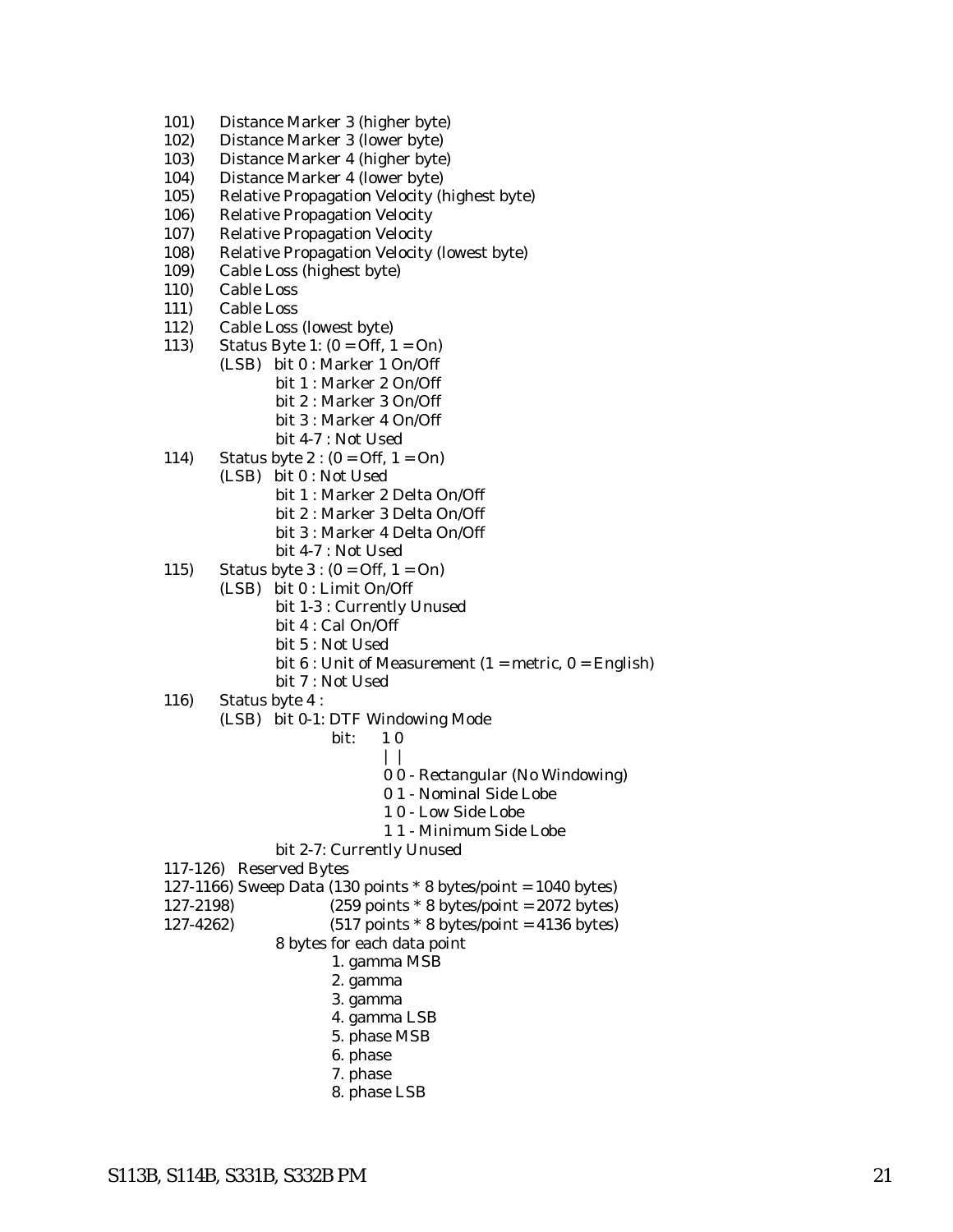**Note:** return loss = - 20\* log(gamma)  $VSWR = (1+gamma)/(1-gamma)$ phase compares the reflected to the incident (reference)

For Spectrum Analyzer Mode:

- 57) Start Frequency (highest byte)
- 58) Start Frequency
- 59) Start Frequency
- 60) Start Frequency (lowest byte)
- 61) Stop Frequency (highest byte)
- 62) Stop Frequency
- 63) Stop Frequency
- 64) Stop Frequency (lowest byte)
- 65) Center Frequency (highest byte)
- 66) Center Frequency
- 67) Center Frequency
- 68) Center Frequency (lowest byte)
- 69) Frequency Span (highest byte)
- 70) Frequency Span
- 71) Frequency Span
- 72) Frequency Span (lowest byte)
- 73) Minimum Frequency Step Size (highest byte)
- **Minimum Frequency Step Size**
- 75) Minimum Frequency Step Size
- 76) Minimum Frequency Step Size (lowest byte)
- 77) Ref Level (highest byte)
- 78) Ref Level
- 79) Ref Level
- 80) Ref Level (lowest byte)
- 81) Scale per div (highest byte)
- 82) Scale per div
- 83) Scale per div
- 84) Scale per div (lowest byte)
- 85) Frequency Marker 1 (higher byte)
- 86) Frequency Marker 1 (lower byte)
- 87) Frequency Marker 2 (higher byte)
- 88) Frequency Marker 2 (lower byte)
- 89) Frequency Marker 3 (higher byte)
- 90) Frequency Marker 3 (lower byte)
- 91) Frequency Marker 4 (higher byte)
- 92) Frequency Marker 4 (lower byte)
- 93) Limit (highest byte)
- 94) Limit
- 95) Limit
- 96) Limit (lowest byte)
- 97) RBW Setting (highest byte)
- 98) RBW Setting
- 99) RBW Setting
- 100) RBW Setting (lowest byte)
- 101) VBW Setting (highest byte)
- 102) VBW Setting
- 103) VBW Setting
- 104) VBW Setting (lowest byte)
- 105) OCC BW Method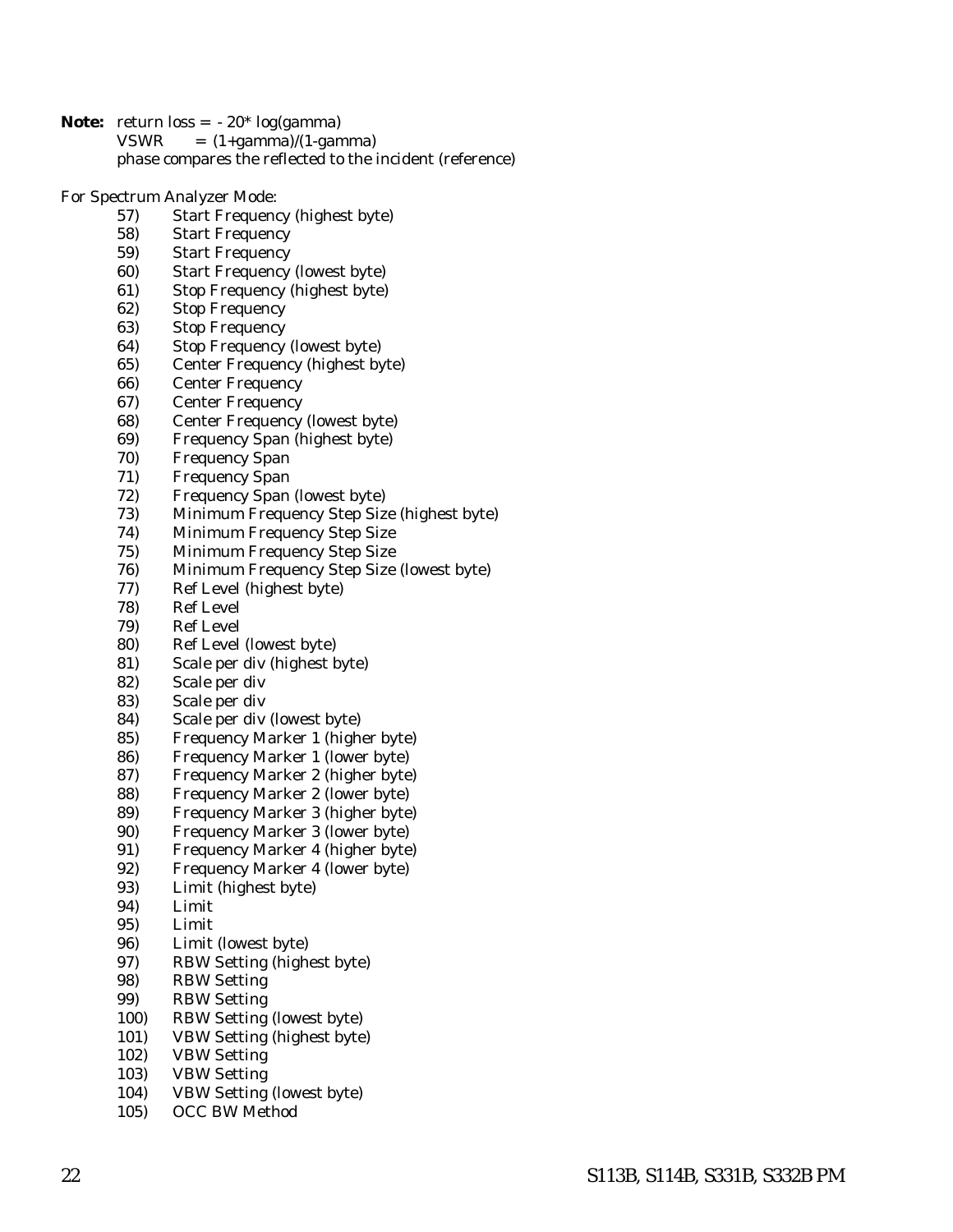- 106) OCC BW % Value (highest byte)
- 107) OCC BW % Value
- 108) OCC BW % Value
- 109) OCC BW % Value (lowest byte)
- 110) OCC BW dBc (highest byte)
- 111) OCC BW dBc
- 112) OCC BW dBc
- 113) OCC BW dBc (lowest byte)
- 114) Attenuation (highest byte)
- 115) Attenuation
- 116) Attenuation
- 117) Attenuation (Lowest byte)
- 118) Status Byte 1: (0 = Off, 1 = On)
	- (LSB) bit 0 : Marker 1 On/Off bit 1 : Marker 2 On/Off bit 2 : Marker 3 On/Off bit 3 : Marker 4 On/Off bit 4-7 : Not Used
- 119) Status byte  $2:(0 = \text{Off}, 1 = \text{On})$ 
	- (LSB) bit 0 : Not Used
		- bit 1 : Marker 2 Delta On/Off
		- bit 2 : Marker 3 Delta On/Off
		- bit 3 : Marker 4 Delta On/Off
		- bit 4-7 : Not Used
- 120) Status byte  $3: (0 = \text{Off}, 1 = \text{On})$ (LSB) bit 0 : Limit On/Off
	- bit 1-7 : Not Used
- 121-130) Reserved Bytes

131-1730) Sweep Data (400 points  $*$  4 bytes/point = 1600 bytes)

- 4 bytes for each data point
	- 1. sweep value MSB
	- 2. sweep value
	- 3. sweep value
	- 4. sweep value LSB

#### **For invalid sweeps(empty stored sweep locations):** only 11 bytes will return:

- 1-2) Number of following bytes (9 bytes for invalid sweep recall)
- 3-4) Model # (unsigned integer, 0x00 for Site Master)
- 5-11) Extended Model # (7 bytes in ASCII)

#### **Invalid sweep location:** 1 byte

224 (E0) : Parameter error : Invalid sweep location

**Notes:** Please refer to Control Bytes 02h through 0Ah for data formats.

#### **Minimum Frequency Step Size** is in Hz

**Gamma** is in **thousandths** (of ratio)

**Phase** is in **tenths** of a degree

#### **For Spectrum Analyzer Mode:**

dBm value is obtained by: dBm value = (sweep value  $-270,000$ )/1000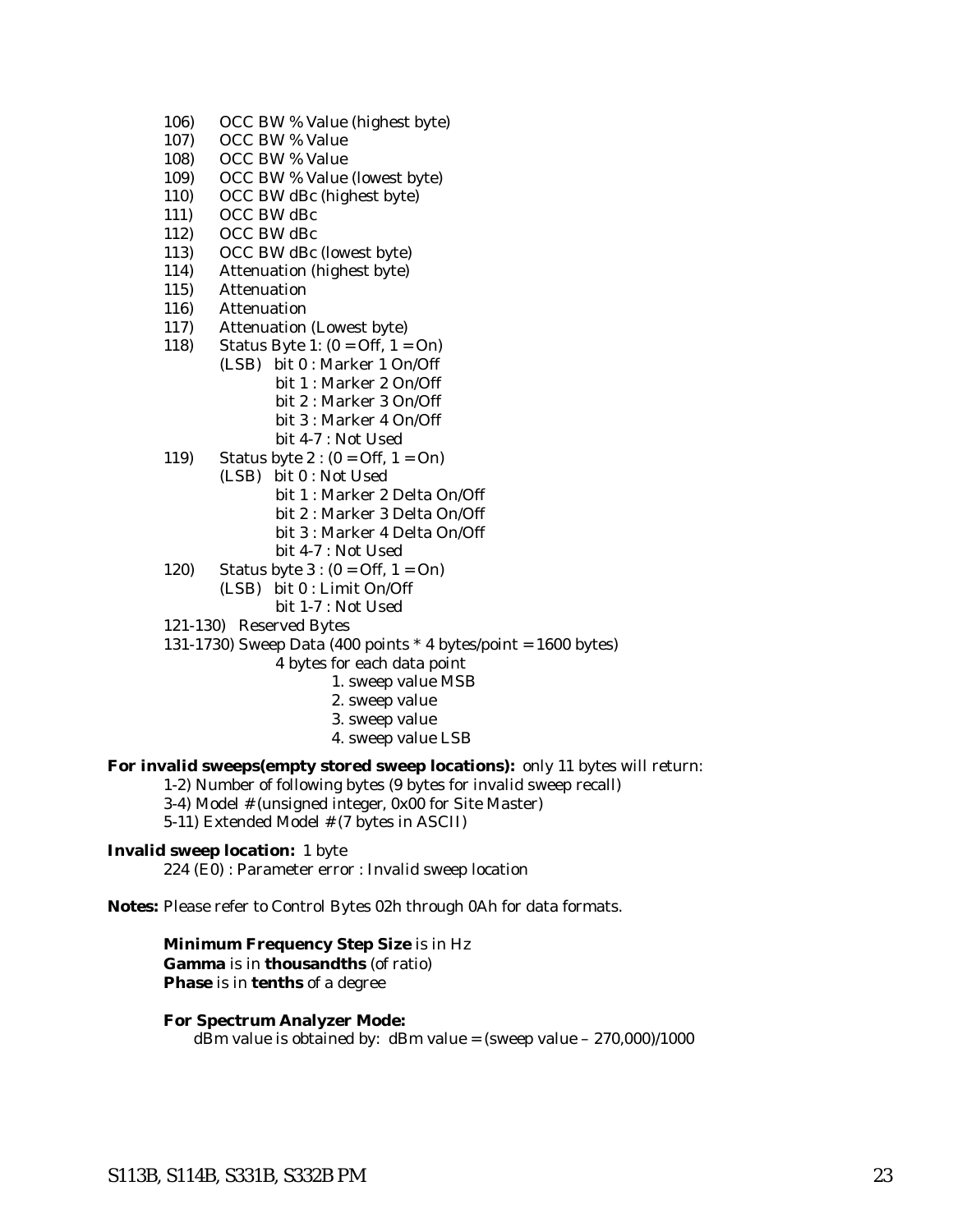# <span id="page-29-0"></span>**Save system setup - Control Byte #18 (12h)**

**Description:** Saves current system setup parameters to a specific setup store location.

The Site Master saves all parameters described in System Status Query - Control Byte #20 (14h) to the specified store location. Store location 0 is the run-time setup of the Site Master. It holds the power-on defaults of the Site Master.

#### *Bytes to Follow:* 1 byte

1) Location to save system setup parameters, 0 - 10

*Site Master Returns:* 255 (FFh) Operation Complete Byte 224 (E0h) Parameter Error : Invalid store location 238 (EEh) Time-out Error

# **Recall system setup - Control Byte #19 (13h)**

*Description:* Recalls system setup parameters from a specific store location.

The Site Master recalls all parameters described in System Status Query (14h) (except Serial Port Echo Status) from the specified store location. The recalled setup does **not** automatically become the default setup when exiting remote.

You may want to save the recalled setup as the run-time setup by saving it to setup location 0 (which holds the power-on defaults). See control byte #18 (12h) for details.

#### *Bytes to Follow:* 1 byte

1) Location to recall system setup parameters from:

 $0 =$  Run-time setup  $1 - 10 =$  Saved setups 255 = Default setup

*Site Master Returns:* 255 (FFh) Operation Complete Byte 224 (E0h) Parameter Error : Invalid store location or no saved setup 238 (EEh) Time-out Error

#### **Query system status - Control Byte #20 (14h)**

*Description:* Queries the Site Master for current system settings.

The current state of the Site Master represents the state after last successful remote control operation.

Please refer to Control bytes 01h through 0Ah for data formats.

#### *Bytes to Follow:* 0 bytes

#### *Site Master Returns:* 171 bytes

- 1) Measurement Mode
- 2) Site Master Mode Data Points (higher byte)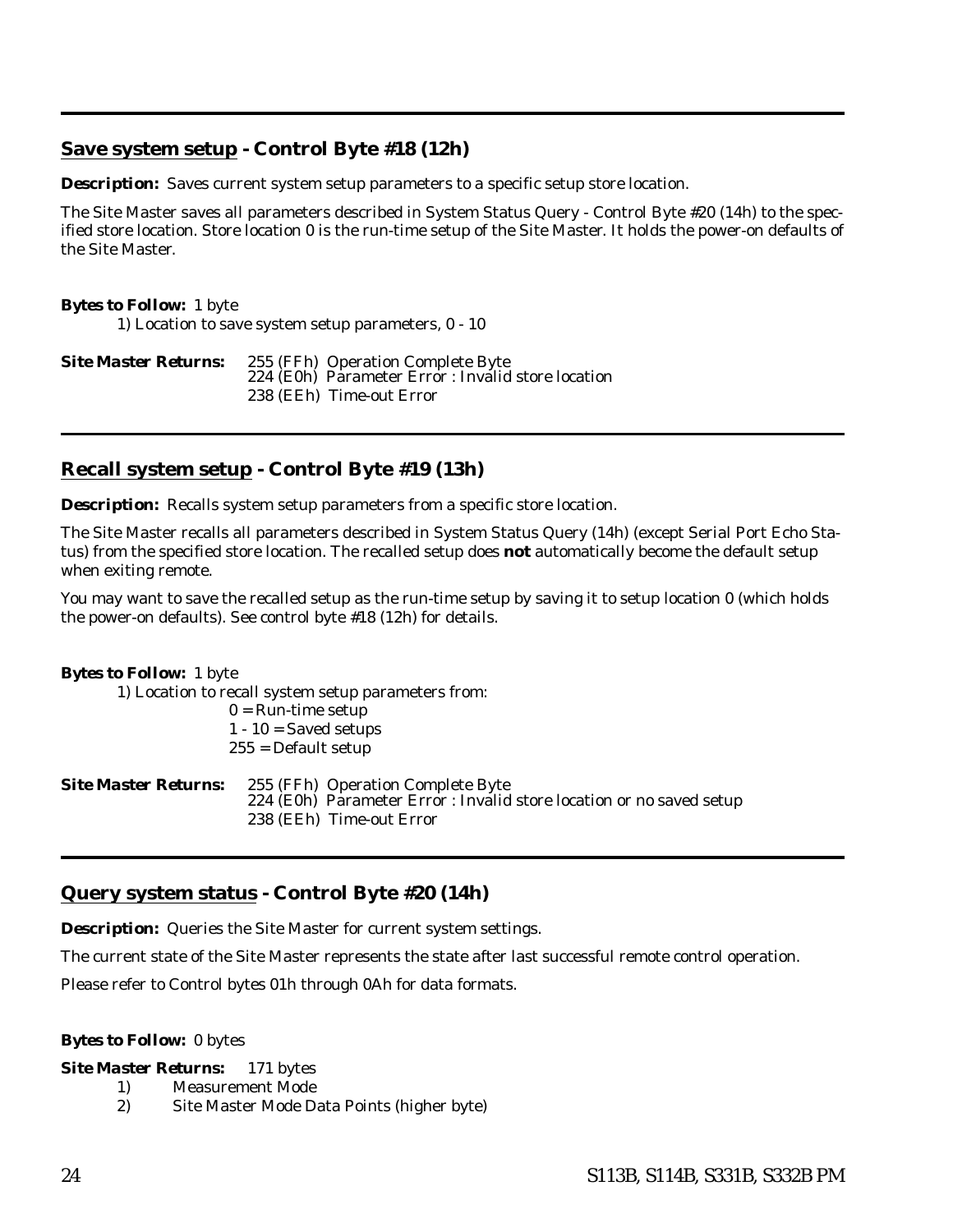- 3) Site Master Mode Data Points (lower byte)
- 4) Start Frequency (highest byte)
- 5) Start Frequency
- 6) Start Frequency<br>
7) Start Frequency
- **Start Frequency (lowest byte)**
- 8) Stop Frequency (highest byte)
- 9) Stop Frequency
- 10) Stop Frequency
- 11) Stop Frequency (lowest byte)
- 12) Scale Start (higher byte)
- 13) Scale Start
- 14) Scale Start
- 15) Scale Start (lower byte)
- 16) Scale Stop (higher byte)
- 17) Scale Stop
- 18) Scale Stop
- 19) Scale Stop (lower byte)
- 20) Frequency Marker 1 (higher byte)
- 21) Frequency Marker 1(lower byte)
- 22) Frequency Marker 2 (higher byte)
- 23) Frequency Marker 2 (lower byte)
- 24) Frequency Marker 3 (higher byte)
- 25) Frequency Marker 3 (lower byte)
- 26) Frequency Marker 4 (higher byte)
- 27) Frequency Marker 4 (lower byte)
- 28) Limit (higher byte)
- Limit
- 30) Limit
- 31) Limit (lower byte)
- 32) Start Distance (highest byte)
- 33) Start Distance
- 34) Start Distance
- 35) Start Distance (lowest byte)
- 36) Stop Distance (highest byte)
- 37) Stop Distance
- 38) Stop Distance
- 39) Stop Distance (lowest byte)
- 40) Distance Marker 1 (higher byte)
- 41) Distance Marker 1 (lower byte)
- 42) Distance Marker 2 (higher byte)
- 43) Distance Marker 2 (lower byte)
- 44) Distance Marker 3 (higher byte)
- 45) Distance Marker 3 (lower byte)
- 46) Distance Marker 4 (higher byte)
- 47) Distance Marker 4 (lower byte)
- 48) Relative Propagation Velocity (highest byte)
- 49) Relative Propagation Velocity
- 50) Relative Propagation Velocity
- 51) Relative Propagation Velocity (lowest byte)
- 52) Cable Loss (highest byte)
- 53) Cable Loss
- 54) Cable Loss
- 55) Cable Loss (lowest byte)
- 56) Spectrum Analyzer Mode Data Points (higher byte)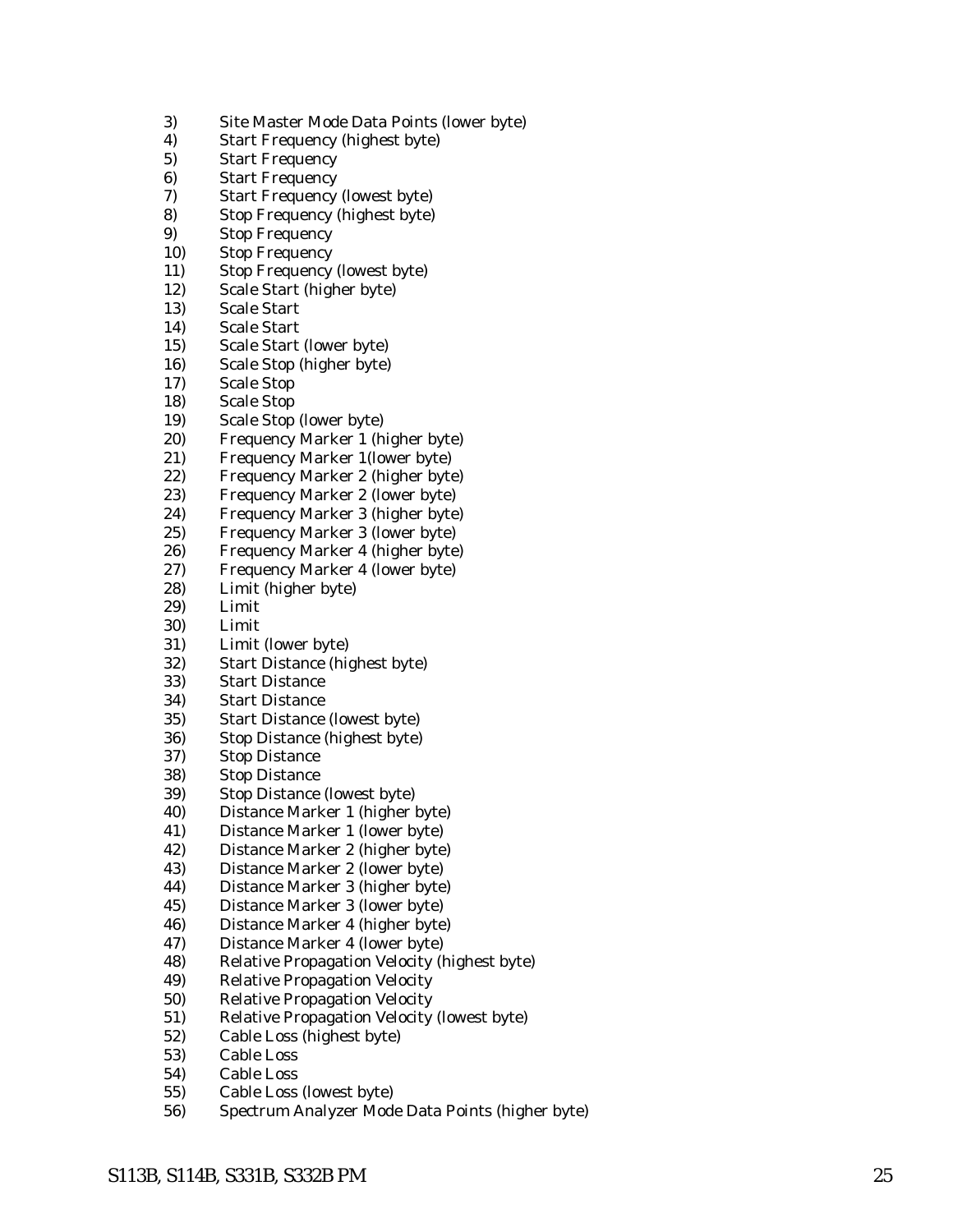- 57) Spectrum Analyzer Mode Data Points (lower byte)
- 58) Spectrum Analyzer Start Frequency (highest byte)
- 59) Spectrum Analyzer Start Frequency
- 60) Spectrum Analyzer Start Frequency
- 61) Spectrum Analyzer Start Frequency (lowest byte)
- 62) Spectrum Analyzer Stop Frequency (highest byte)
- 63) Spectrum Analyzer Stop Frequency
- 64) Spectrum Analyzer Stop Frequency
- 65) Spectrum Analyzer Stop Frequency (lowest byte)
- 66) Spectrum Analyzer Center Frequency (highest byte)
- 67) Spectrum Analyzer Center Frequency
- 68) Spectrum Analyzer Center Frequency
- 69) Spectrum Analyzer Center Frequency (lowest byte)
- 70) Spectrum Analyzer Frequency Span (highest byte)
- 71) Spectrum Analyzer Frequency Span<br>72) Spectrum Analyzer Frequency Span
- **Spectrum Analyzer Frequency Span**
- 73) Spectrum Analyzer Frequency Span (lowest byte)
- 74) Spectrum Analyzer Minimum Frequency Step Size (highest byte)
- 75) Spectrum Analyzer Minimum Frequency Step Size
- 76) Spectrum Analyzer Minimum Frequency Step Size
- 77) Spectrum Analyzer Minimum Frequency Step Size (lowest byte)
- 78) Ref Level (highest byte)
- Ref Level
- 80) Ref Level
- 81) Ref Level (lowest byte)
- 82) Scale per div (highest byte)
- 83) Scale per div
- 84) Scale per div
- 85) Scale per div (lowest byte)
- 86) Spectrum Analyzer Frequency Marker 1 (higher byte)
- 87) Spectrum Analyzer Frequency Marker 1 (lower byte)
- 88) Spectrum Analyzer Frequency Marker 2 (higher byte)
- 89) Spectrum Analyzer Frequency Marker 2 (lower byte)
- 90) Spectrum Analyzer Frequency Marker 3 (higher byte)
- 91) Spectrum Analyzer Frequency Marker 3 (lower byte)
- 92) Spectrum Analyzer Frequency Marker 4 (higher byte)
- 93) Spectrum Analyzer Frequency Marker 4 (lower byte)
- 94) Spectrum Analyzer Limit (highest byte)
- 95) Spectrum Analyzer Limit
- 96) Spectrum Analyzer Limit
- 97) Spectrum Analyzer Limit (lowest byte)
- 98) RBW Setting (highest byte)
- 99) RBW Setting
- 100) RBW Setting
- 101) RBW Setting (lowest byte)
- 102) VBW Setting (highest byte)
- 103) VBW Setting
- 104) VBW Setting
- 105) VBW Setting (lowest byte)
- 106) OCC BW Method
- 107) OCC BW % Value (highest byte)
- 108) OCC BW % Value
- 109) OCC BW % Value
- 110) OCC BW % Value (lowest byte)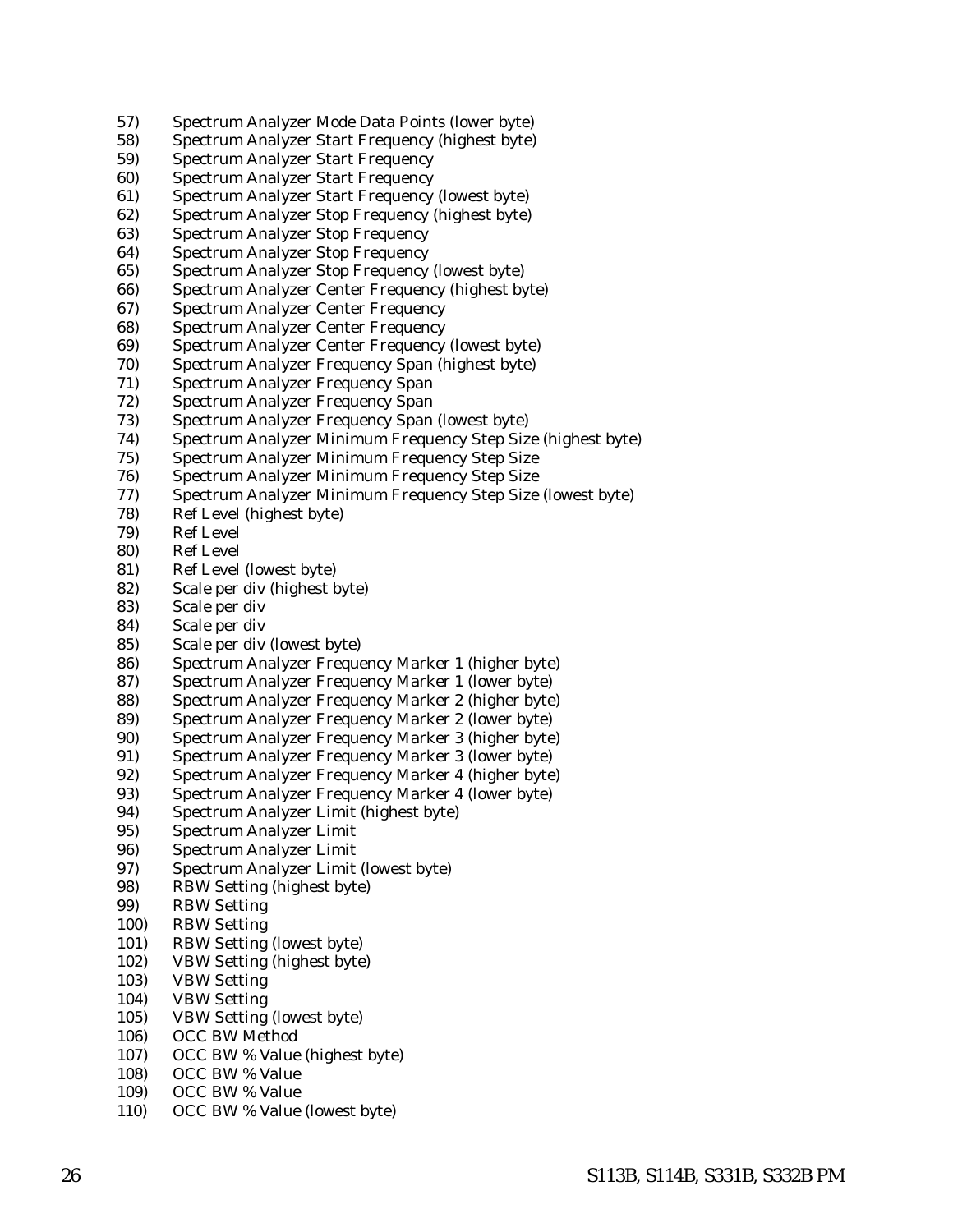- 111) OCC BW dBc (highest byte)
- 112) OCC BW dBc
- 113) OCC BW dBc
- 114) OCC BW dBc (lowest byte)
- 115) Attenuation (highest byte)
- 116) Attenuation
- 117) Attenuation
- 118) Attenuation (lowest byte)
- 119-148) Reserved Bytes
- 149) Status Byte 1: (0 = Off, 1 = On)
	- (LSB) bit 0 : Site Master Marker 1 On/Off bit 1 : Site Master Marker 2 On/Off bit 2 : Site Master Marker 3 On/Off bit 3 : Site Master Marker 4 On/Off bit 4-7 : Not Used
- 150) Status byte  $2:(0 = \text{Off}, 1 = \text{On})$ 
	- (LSB) bit 0 : Not Used bit 1 : Site Master Marker 2 Delta On/Off bit 2 : Site Master Marker 3 Delta On/Off bit 3 : Site Master Marker 4 Delta On/Off bit 4-7 : Not Used
- 
- 151) Status Byte 3: Reserved Byte<br>152) Status byte 4: Reserved Byte Status byte 4 : Reserved Byte
- 153) Status Byte 5: (0 = Off, 1 = On)
	- (LSB) bit 0 : Spectrum Analyzer Marker 1 On/Off bit 1 : Spectrum Analyzer Marker 2 On/Off bit 2 : Spectrum Analyzer Marker 3 On/Off bit 3 : Spectrum Analyzer Marker 4 On/Off bit 4-7 : Not Used
- 154) Status byte  $6: (0 = \text{Off}, 1 = \text{On})$ 
	- (LSB) bit 0 : Not Used
		- bit 1 : Spectrum Analyzer Marker 2 Delta On/Off
		- bit 2 : Spectrum Analyzer Marker 3 Delta On/Off
		- bit 3 : Spectrum Analyzer Marker 4 Delta On/Off
		- bit 4-7 : Not Used
- 155) Status byte  $7: (0 = \text{Off}, 1 = \text{On})$ 
	- (LSB) bit 0 : Site Master Limit On/Off bit 1-3 : Currently Unused
		- bit 4 : Site Master Cal On/Off
		- bit 5 : Not Used
		- bit 6 : Site Master Limit Beep On/Off
		- bit 7 : Not Used
- 156) Status byte 8 : Reserved Byte
- 157) Status byte  $9: (0 = \text{Off}, 1 = \text{On})$ 
	- (LSB) bit 0 : Spectrum Analyzer Limit On/Off bit 1-3 : Currently Unused bit 4 : Not Used bit 5-7 : Not Used
- 158) Status byte 10 :
	- (LSB) bit 0-1: DTF Windowing Mode
		- bit: 10
			- | |
				- 0 0 Rectangular (No Windowing)
				- 0 1 Nominal Side Lobe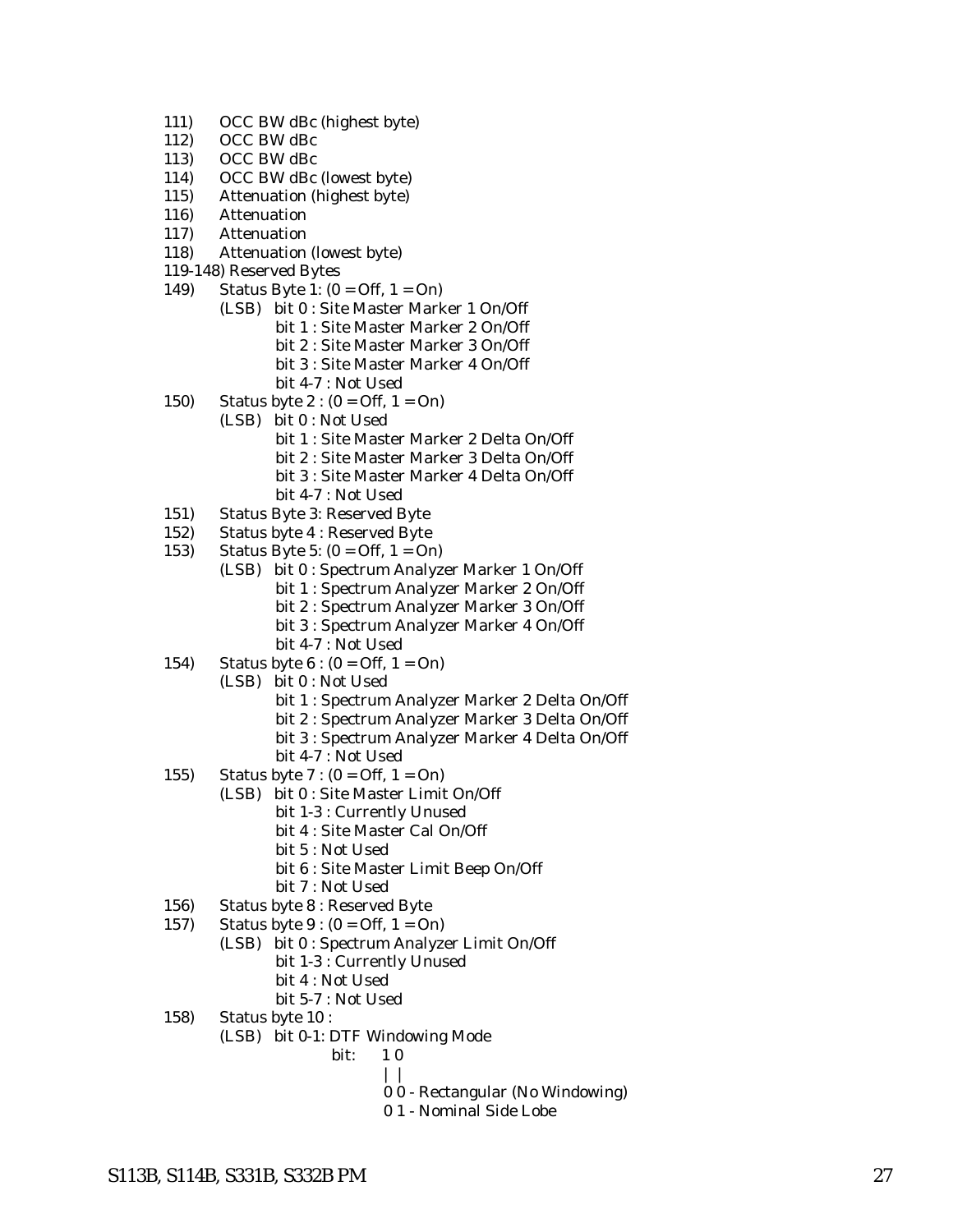<span id="page-33-0"></span>

|    |      | 10 - Low Side Lobe                                                |
|----|------|-------------------------------------------------------------------|
|    |      | 11 - Minimum Side Lobe                                            |
|    |      | bit 2-7: Currently Unused                                         |
|    | 159) | Status byte 11 :                                                  |
|    |      | (LSB) bit 0 : Fixed CW Mode On/Off                                |
|    |      | bit 1: Currently Unused                                           |
|    |      | bit 2 : LCD Back Light On/Off                                     |
|    |      | bit 3 : Measurement Unit Metric/English (0 = English, 1 = Metric) |
|    |      | bit 4-7 : Currently Unused                                        |
|    | 160) | Serial Port Echo Status On/~Off (1=On, 0=Off)                     |
|    | 161) | <b>Printer Type</b>                                               |
|    |      | 162-171) Currently Unused                                         |
|    |      |                                                                   |
| ∩. |      | $Rit$ Value $0 - Qff$                                             |

**Note:** Bit Value:  $0 = \text{O}$  $1 = On$ 

# **Trigger self-test - Control Byte #21 (15h)**

*Description:* Triggers a self test on the Site Master.

#### *Bytes to Follow:* 0 Bytes

```
Site Master Returns: 12 bytes
        1) Self-test report: (0 = \text{fail}, 1 = \text{Pass})(LSB) bit 0 : Phase Lock Loop
                       bit 1 : Integrator
                       bit 2 : Battery
                       bit 3 : Temperature
                       bit 4 : EEPROM read/write
                       bit 5- 7 : Not currently used.
        2) Self-test report: (0 = \text{Fall}, 1 = \text{Pass})(LSB) bit 0 : Spectrum Analyzer Lock
                       bit 1- 7 : Spectrum Analyzer Measurement
        3) Battery Voltage(higher byte)
        4) Battery Voltage(lower byte)
        5) Temperature (higher byte)
       6) Temperature (lower byte)
        7) Lock Fail Counter (higher byte)
       8) Lock Fail Counter (lower byte)
       9) Integrator Fail Counter (higher byte)
        10) Integrator Fail Counter (lower byte)
        11) Spectrum Analyzer Lock Fail Counter (higher byte)
        12) Spectrum Analyzer Lock Fail Counter (lower byte)
```
**Notes:** Battery Voltage in 1/10th of a Volt (e.g. 124 = 12.4 Volts) Temperature in 1/10th of degree Celsius (e.g. 362 = 36.2 °C) or degree Fahrenheit (e.g. 934 = 93.4 °F), depending on the current measurement unit (Metric or English) selected.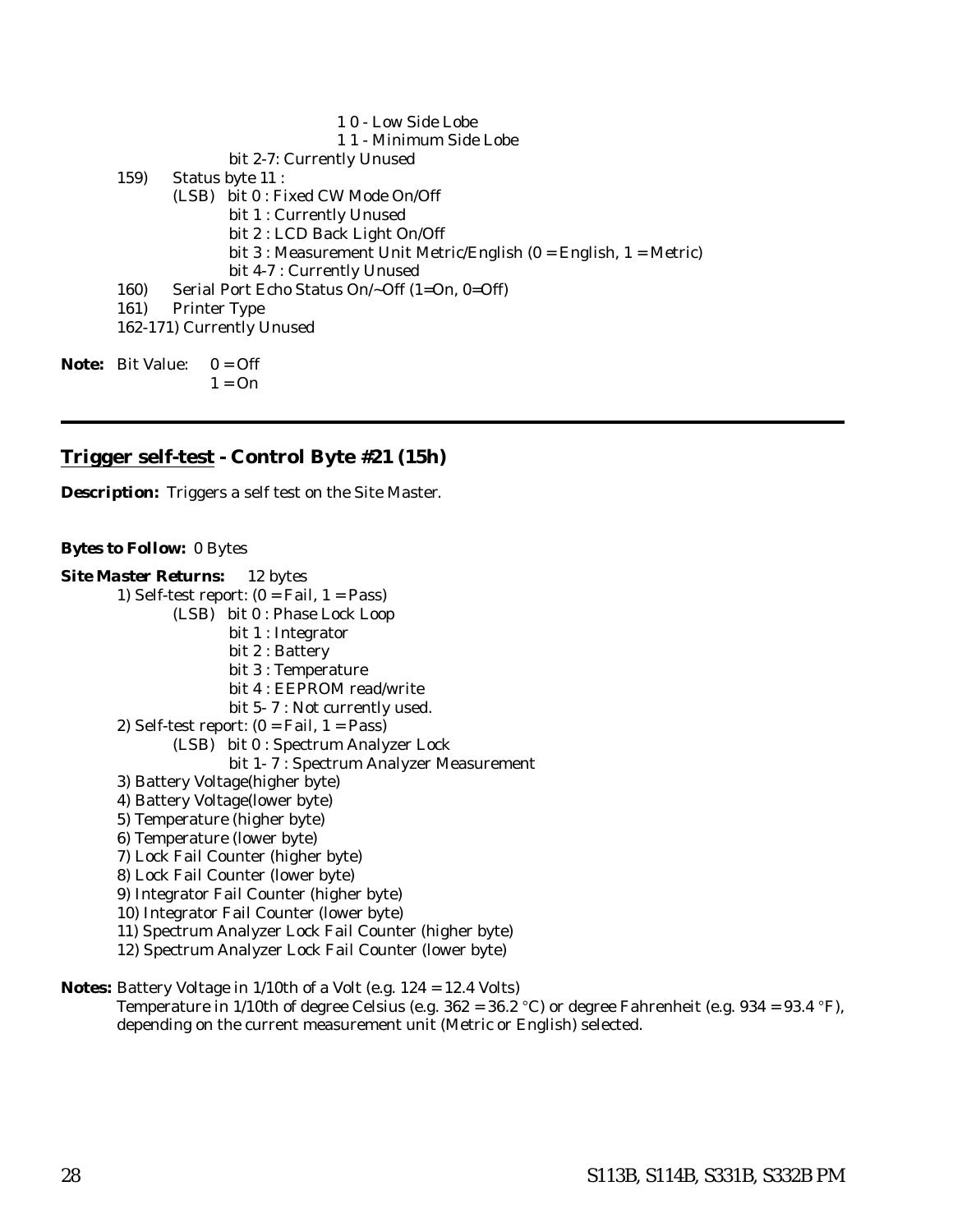# <span id="page-34-0"></span>**Read fail counters - Control Byte #22 (16h)**

*Description:* Reads the value of the Site Master Lock Fail Counter, Site Master Integrator Fail Counter, and the Spectrum Analyzer Lock Fail Counter.

#### *Bytes to Follow:* 0 bytes

*Site Master Returns:* 6 bytes (unsigned integer)

1) Site Master Lock Fail counter (higher byte)

2) Site Master Lock Fail counter (lower byte)

3) Site Master Integrator Fail Counter (higher byte)

4) Site Master Integrator Fail Counter (lower byte)

5) Spectrum Analyzer Lock Fail counter (higher byte)

6) Spectrum Analyzer Lock Fail counter (lower byte)

#### **Clear fail counters - Control Byte #23 (17h)**

*Description:* Resets the Site Master Lock Fail Counter, the Site Master Integrator Fail Counter, and the Spectrum Analyzer Lock Fail Counter.

#### *Bytes to Follow:* 0 bytes

*Site Master Returns:* 225 (FFh) Operation Complete Byte

#### **Query Trace Names - Control Byte #24 (18h)**

*Description:* Returns a list of all saved traces.

*Bytes to Follow:* 0 bytes

**Site Master Returns:** 3 + 41x number of saved traces 1-3) # of saved traces

for each trace:

#### 1-2) Trace Index

3) Measurement Mode (refer to Control Byte #3)

4-21) Date/Time as Unsigned Long Integer

26-41) Trace Name (16 bytes)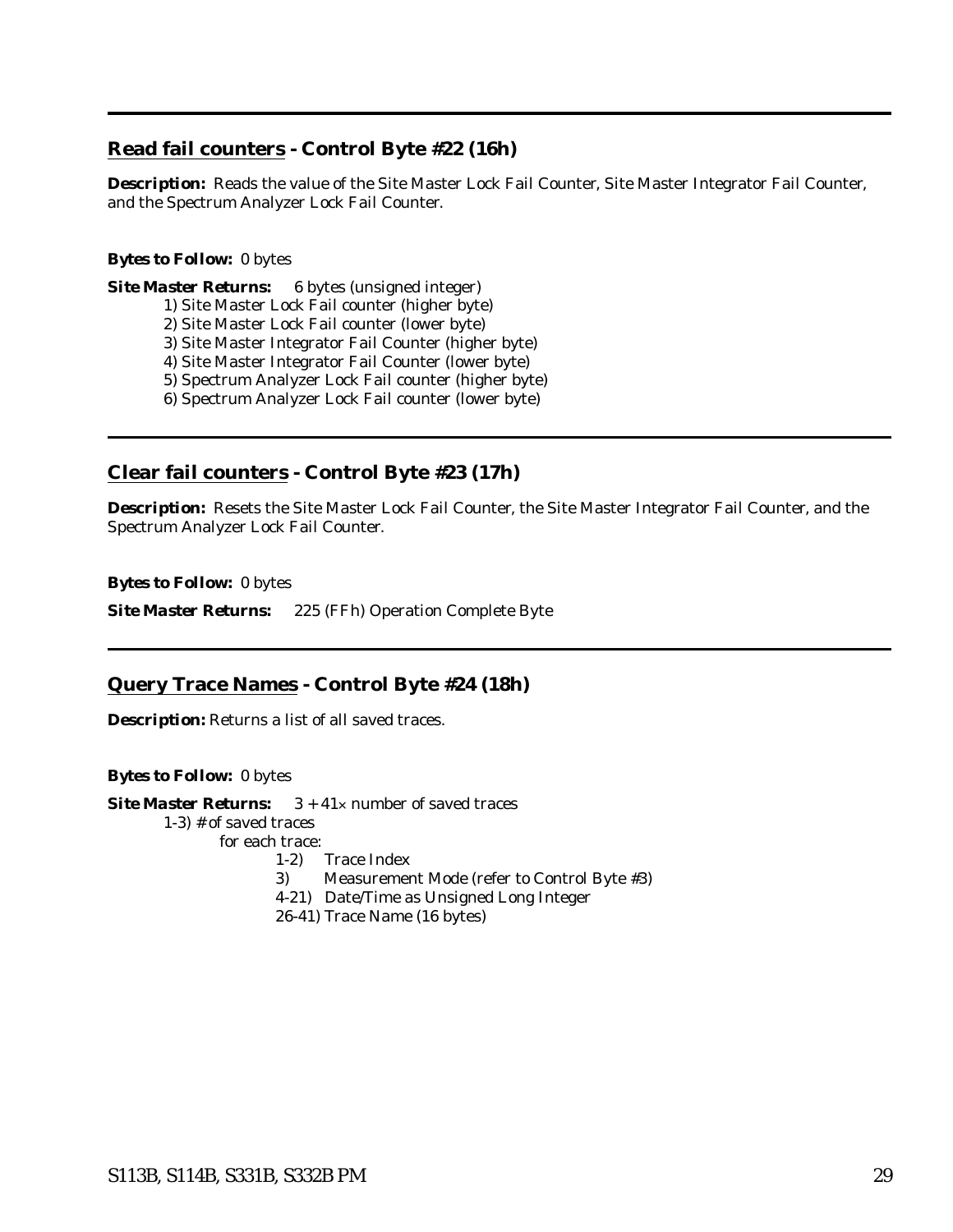# <span id="page-35-0"></span>**Delete Sweep Trace - Control Byte #25 (19h)**

**Description:** Delete single or all stored sweep traces in Site Master.

*Bytes to Follow:* 1 byte

0 - Delete all Traces

X - Delete Single Trace #X

*Site Master Returns:* 225 (FFh) Operation Complete Byte

# **Select Printer Type - Control Byte #30 (1Eh)**

*Description:* Select Printer Type

#### *Bytes to Follow:* 1 byte

0 - No Printer Selected 1 - Seiko DPU 411, 414 2 - HP Deskjet 340 3 - HP Deskjet 500, 500C, 540C 4 - HP Deskjet 670C, 672C, 692C 5 - HP Deskjet 870Cxi, 890C 6 - HP Deskjet 1120C 7 - HP Laserjet 6L, 6P, 4000 8 - NEC Superscript 760C

*Site Master Returns:* 225 (FFh) Operation Complete Byte

# **Select DTF Windowing - Control Byte #31 (1Fh)**

*Description:* Select DTF Windowing Methods.

DTF Windowing allows you to make a trade off between side lobe height and resolution.

#### *Bytes to Follow:* 1 byte

00h = Rectangular (finest resolution, highest side lobes) 01h = Nominal Side Lobe (balance between resolution and side lobes) 02h = Low Side Lobe 03h = Minimum Side Lobe

#### *Site Master Returns:* 255 (FFh) Operation Complete Byte 224 (E0h) Parameter Error : Invalid DTF Windowing Methods 238 (EEh) Time-out Error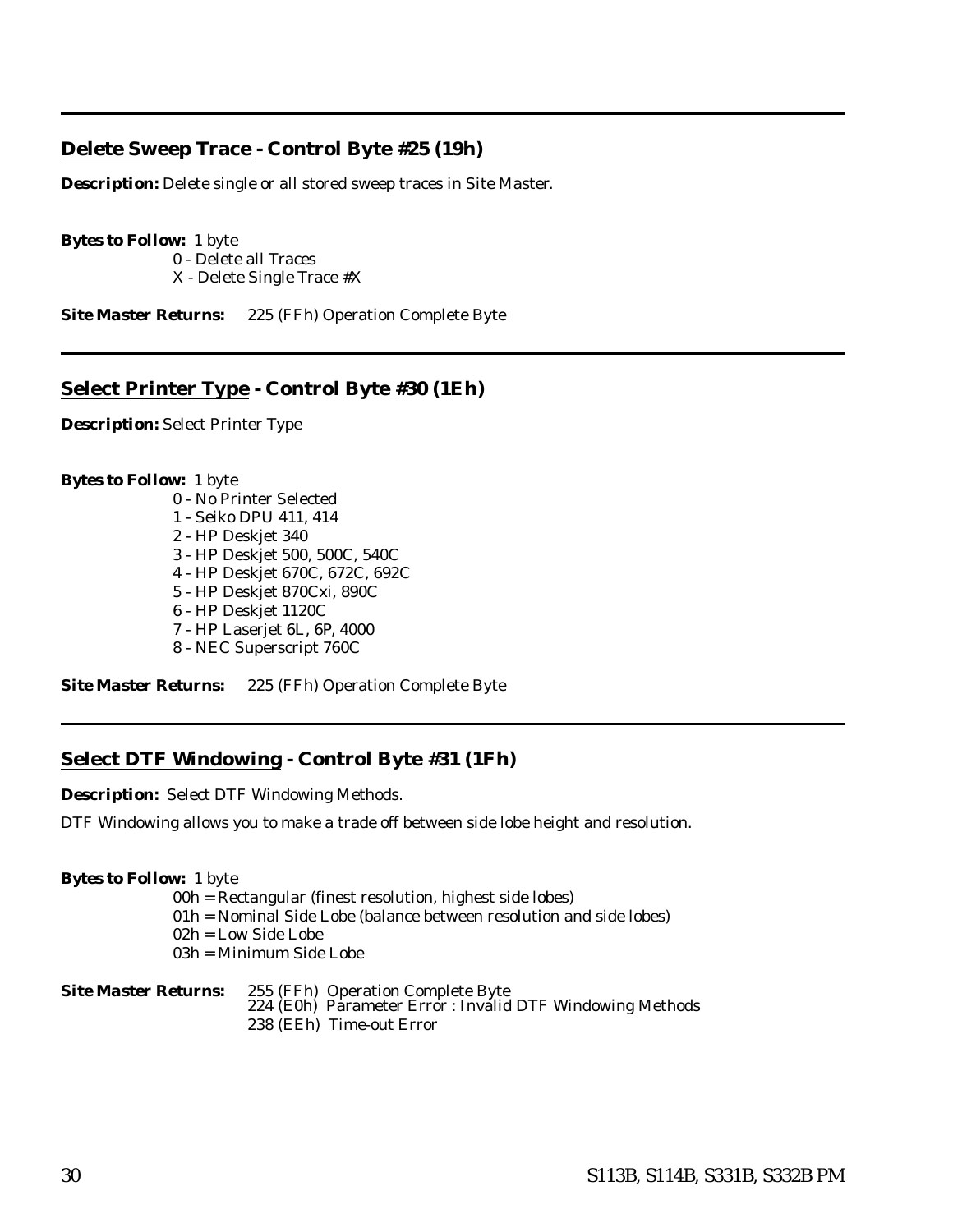# <span id="page-36-0"></span>**Set Trace Math - Control Byte #32 (20h)**

*Description:* Setup trace math operation and trace

*Bytes to Follow:* 2 bytes 1)Trace Math Operation (0 to 5)  $00h = \text{Off}$ 01h = Addition 02h = Subtraction

2) Trace to Perform Math Operation on (1 to 50)

| <b>Site Master Returns:</b> | 255 (FFh)  Operation Complete Byte<br>224 (E0h)  Parameter Error : Invalid Trace Operation |
|-----------------------------|--------------------------------------------------------------------------------------------|
|                             | 238 (EEh) Time-out Error                                                                   |

# **Query Power Level - Control Byte #39 (27h)**

*Description:* Return Power Level at Detector Port

This control byte contains all the information you need to determine just about anything about a power monitor measurement.

#### *Bytes to Follow:* 0 byte

| <b>Site Master Returns:</b><br>21 bytes                                        |
|--------------------------------------------------------------------------------|
| 1) Status Byte                                                                 |
| bit $0:$ Unit $(0 - \text{Watt}/\% , 1 - \text{dBm}/\text{dBr})$<br>(LSB)      |
| bit 2 : Relative Mode On/~Off                                                  |
| bit 3 : Offset Mode On/~Off                                                    |
| bit 4 : Zero Mode On/~Off                                                      |
| bit 5-7: Not currently used.                                                   |
| 2 - 5) Relative Mode Reference Power Level in dBm                              |
| 6 - 9) Offset Mode Offset in dB                                                |
| 10 - 13) Zero Mode Power Level in dBm                                          |
| 14 - 17) Absolute Power Level in dBm                                           |
| $18 - 21$ ) Power in dBm/dBr                                                   |
| <b>Notes:</b> You can query power level without setting power monitor mode ON. |

Absolute Power of –100 indicates a hardware failure (Power monitor mode unavailable or RF Detector not connected)

Power is in **one-thousandth** of dBm Relative power is in **one-thousandth** of dBr Offset is in **one-thousandth** of dB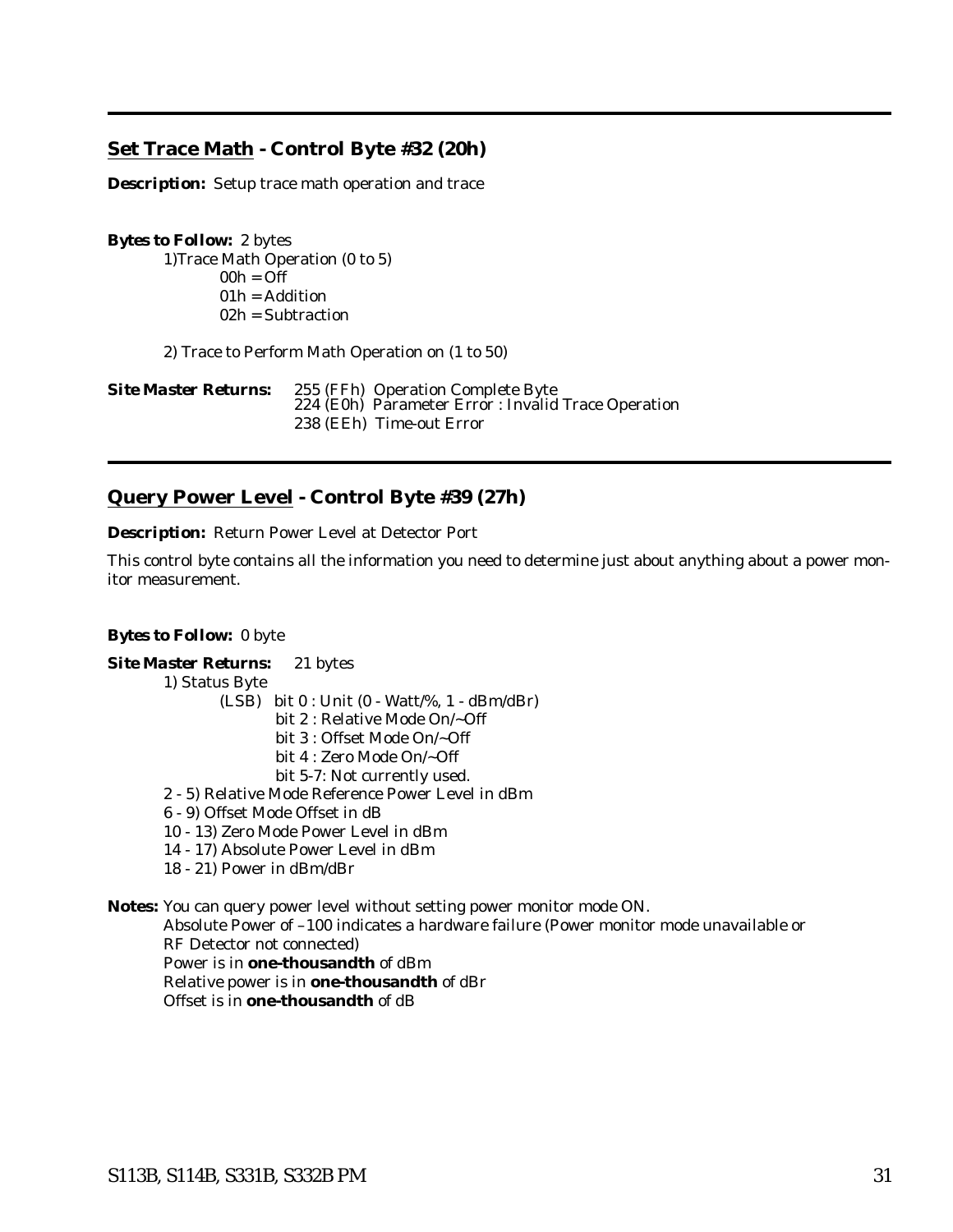# <span id="page-37-0"></span>**Set Power Monitor Unit - Control Byte #40 (28h)**

*Description:* Set Power Monitor unit to Watts or dBm

*Bytes to Follow:* 1 byte 00h = Watt (% if in relative mode) 01h = dBm (dBr if in relative mode)

*Site Master Returns:* 255 (FFh) Operation Complete Byte 224 (E0h) Parameter Error : Invalid power monitor unit 238 (EEh) Time-out Error

# **Relative Mode On/Off - Control Byte #41 (29h)**

*Description:* Enable or disable Power Monitor Relative Mode

*Bytes to Follow:* 1 byte  $00h =$ Off  $01h = On$  w/ trigger (use the current power level as a reference power level.) *Site Master Returns:* 255 (FFh) Operation Complete Byte 224 (E0h) Parameter Error : Invalid parameter 238 (EEh) Time-out Error

# **Offset Mode On/Off - Control Byte #42 (2Ah)**

*Description:* Enable or disable Power Monitor Offset Mode

*Bytes to Follow:* 5 bytes 1)  $On/-Off (01 = On, 00 = Off)$ 2-5) Offset Power Level in dB

*Site Master Returns:* 255 (FFh) Operation Complete Byte 224 (E0h) Parameter Error : Invalid parameter 238 (EEh) Time-out Error

**Note:** If you turn the Offset mode off, you must still send the other bytes. Bytes 2 - 5 will be ignored.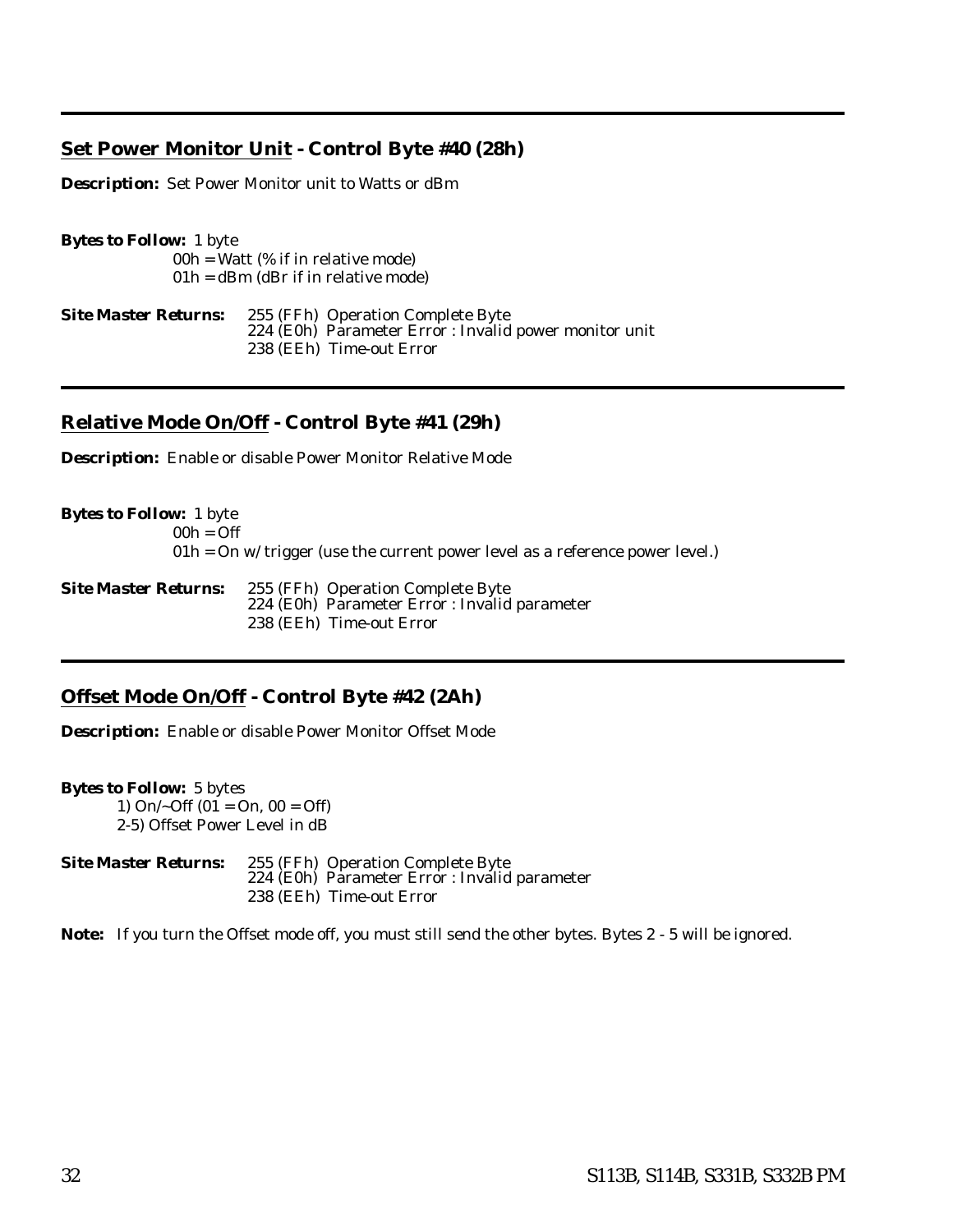# <span id="page-38-0"></span>**Zero Mode On/Off - Control Byte #43 (2Bh)**

*Description:* Enable or disable Power Monitor Zeroing Mode.

| <b>Bytes to Follow:</b> 1 byte |                                                                         |
|--------------------------------|-------------------------------------------------------------------------|
|                                | $00h = Off$                                                             |
|                                | $01h = On$ w/ trigger (current power level is referenced as $-80$ dBm.) |
| -----                          |                                                                         |

| <i><b>Site Master Returns:</b></i> | 255 (FFh) Operation Complete Byte<br>224 (E0h) Parameter Error : Invalid parameter |
|------------------------------------|------------------------------------------------------------------------------------|
|                                    | 238 (EEh) Time-out Error                                                           |

# **Trigger sweep - Control Byte #48 (30h)**

**Description:** Causes the Site Master to perform a sweep if it is in single sweep or serial port echo mode.

#### *Bytes to Follow:* 0 bytes

**Site Master Returns:** Sweep Complete Byte # 192 (C0h)

**Note:** If the Site Master is *not* in single sweep or serial port echo mode, sending the byte does nothing. This command is for local mode operation. If the Site Master is in remote mode, sending the byte does nothing.

# **Check Battery Status - Control Byte #50 (32h)**

*Description:* Returns smart battery status.

#### *Bytes to Follow:* 0 bytes

#### *Site Master Returns:* 17 bytes

- 1-2) Battery Status flags (Refer to Smart Battery Data Spec 5.1.2.1)
- 3-4) State of Charge (unsigned integer 0 to 100(%) Full)
- 5-6) Battery Voltage (unsigned integer 0 to 65535 in mV)
- 7-8) Battery Current (signed integer –32,768 to +32,7687 mA, positive = Charging)
- 9-10) Battery Average Current (signed integer –32,768 to +32,7687 mA, positive = Charging)
- 11-12) Average time to empty (unsigned integer 0 to 65535 minute)
- 13-14) Battery Charge Cycle Count (unsigned integer 0 to 65535 cycles)
- 15-16) Battery Capacity at Full Charge in mA Hours (unsigned integer 0 to 65535 cycles)
- 17) Unit under battery power  $(1 = Yes, 0 = No)$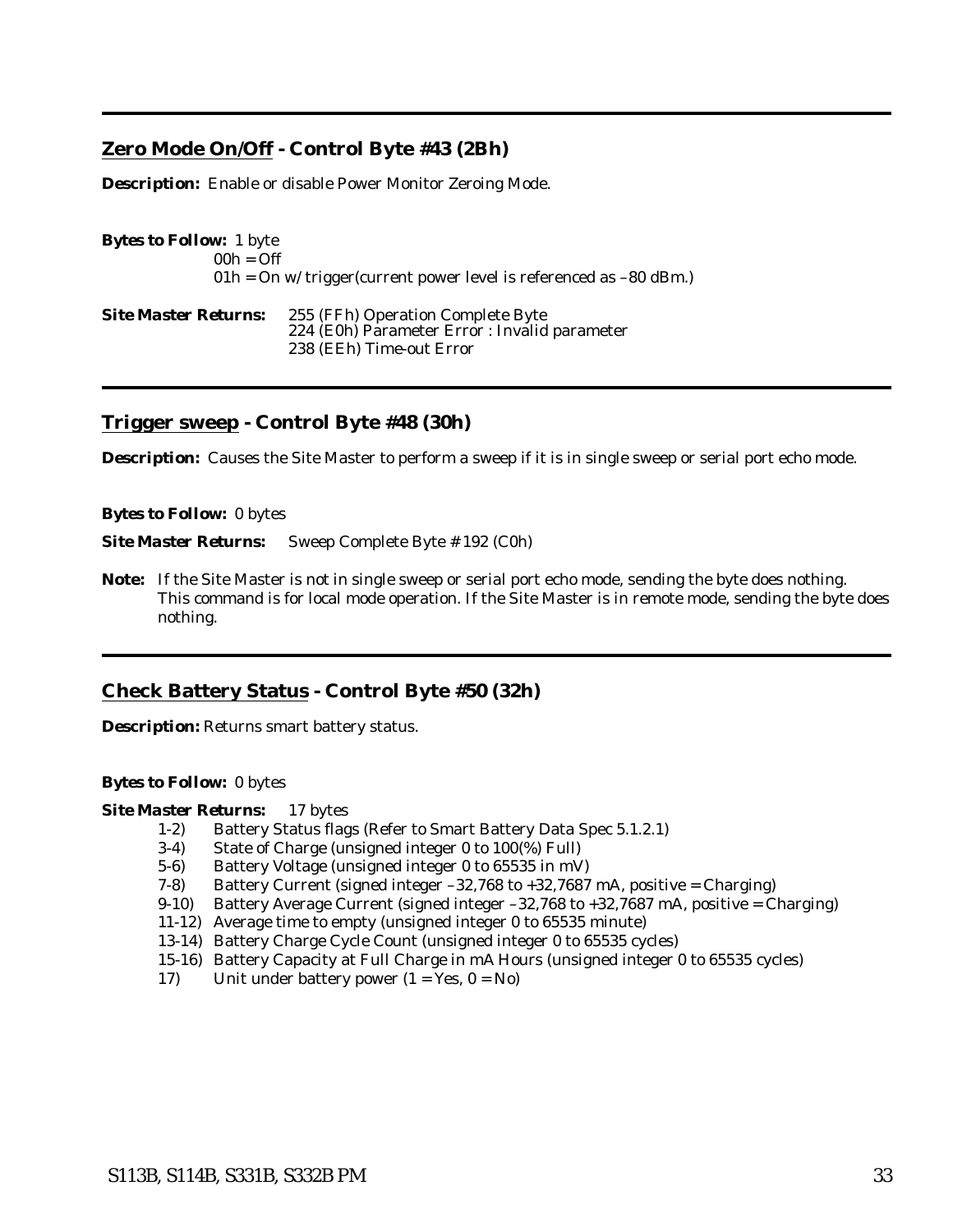# <span id="page-39-0"></span>**Automatically Save Runtime Setup - Control Byte #64 (40h)**

*Description:* Automatically save the runtime setup when exiting remote mode.

This flag must be set once per power cycle of the Site Master. It returns to its default when the unit is turned off. The default is (0), Do Not automatically save the runtime setup.

*Bytes to Follow:* 1 byte 1) Save runtime setup On/Off  $0 = \text{Off}$  $1 = On$ *Site Master Returns:* 255 (FFh) Operation Complete 238 (EEh) Time-out Error

# **Enter remote mode - Control Byte #69 (45h)**

**Description:** Enter remote mode then send model number and firmware version to the computer

#### *Bytes to Follow:* 0 bytes

*Site Master Returns:* 13 bytes

1-2) Model # (unsigned integer, 0x00 for Site Master) 3-9) Extended Model # (7 bytes in ASCII)

10-13) Software Version - 4 bytes (ASCII)

The computer sends Enter Remote mode byte #69 (45h) to the Site Master and waits for response.

Since the Site Master polls its serial port buffer at the end of each sweep, the computer must wait until the Site Master sends the return bytes before sending a new control byte. Otherwise, the new control byte overwrites the old one (saying enter remote) and the Site Master does not respond as expected.

Once in remote mode, the Site Master stops sweeping. A Remote Mode Indicator appears on the LCD.

The Site Master sends its model and software version numbers to the computer. The Site Master is now able to take multiple control bytes. It waits for the next control byte.

# **Enter Remote Mode Immediately - Control Byte #70 (46h)**

*Description:* Enter remote mode in the middle of a sweep, then send the model number and firmwave version to the computer.

#### *Bytes to Follow:* 0 bytes

*Site Master Returns:* 13 bytes 1-2) Model # (unsigned integer) 3-9) Extended Model # (7 bytes in ASCII) 10-13) Software Version - 4 bytes (ASCII)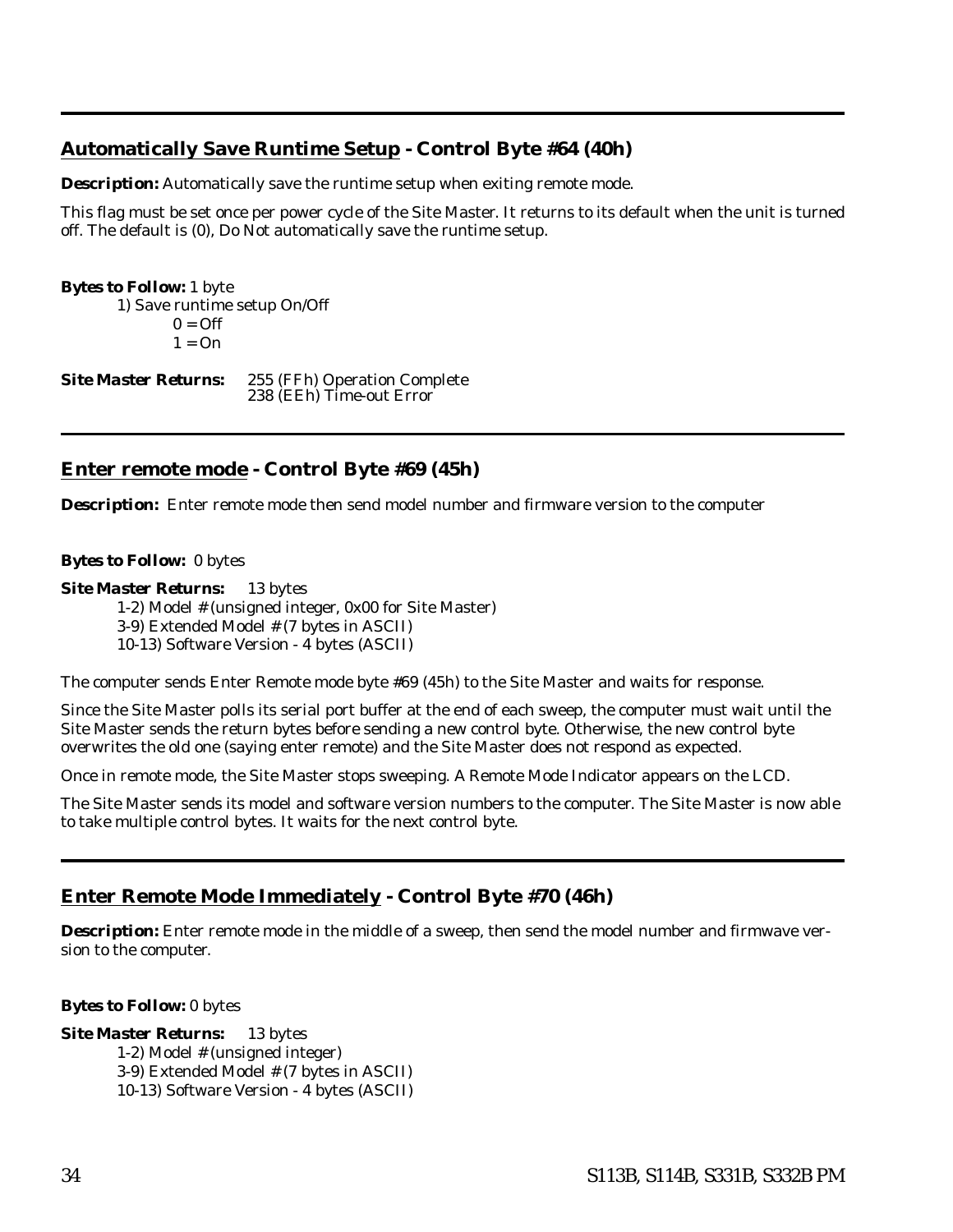<span id="page-40-0"></span>The computer sends Enter Remote Mode Immediately byte #70 (46h) to the Site Master and waits for a response. This control byte causes the unit to enter remote mode immediately. Note that this could result in incomplete sweep data. Use control byte #69 if complete data is required.

Once in remote mode, the Site Master stops sweeping. A Remote Mode Indicator appears on the LCD.

The Site Master sends its model and software version numbers to the computer. The Site Master is now able to take multiple control bytes. It waits for the next control byte.

# **Write Custom Cable - Control Byte #80 (50h)**

*Description:* Write a cable parameter in the custom cable list.

#### *Bytes to Follow:* 24 bytes

1) Cable List Index 2-16) Cable Description (string) 17) Propagation Velocity (highest byte) 18) Propagation Velocity 19) Propagation Velocity 20) Propagation Velocity (lowest byte) 21) Insertion Loss (highest byte) 22) Insertion Loss 23) Insertion Loss 24) Insertion Loss (lowest byte)

| <b>Site Master Returns:</b> | 225 (FFh) Operation Complete |
|-----------------------------|------------------------------|
|                             | 224 (E0h) Parameter Error    |
|                             | 238 (EEh) Time-out Error     |

# **Recall Custom Cable - Control Byte #81 (51h)**

*Description:* Query a cable in the custom cable list.

*Bytes to Follow:* 1 byte 1)Cable list index (1 - 49)

*Site Master Returns:* 23 bytes 1) Upper Bound of Custom Cable Index 2-16) Cable Description (string) 17) Propagation Velocity (highest byte) 18) Propagation Velocity 19) Propagation Velocity 20) Propagation Velocity (lowest byte) 21) Insertion Loss (highest byte) 22) Insertion Loss 23) Insertion Loss 24) Insertion Loss (lowest byte)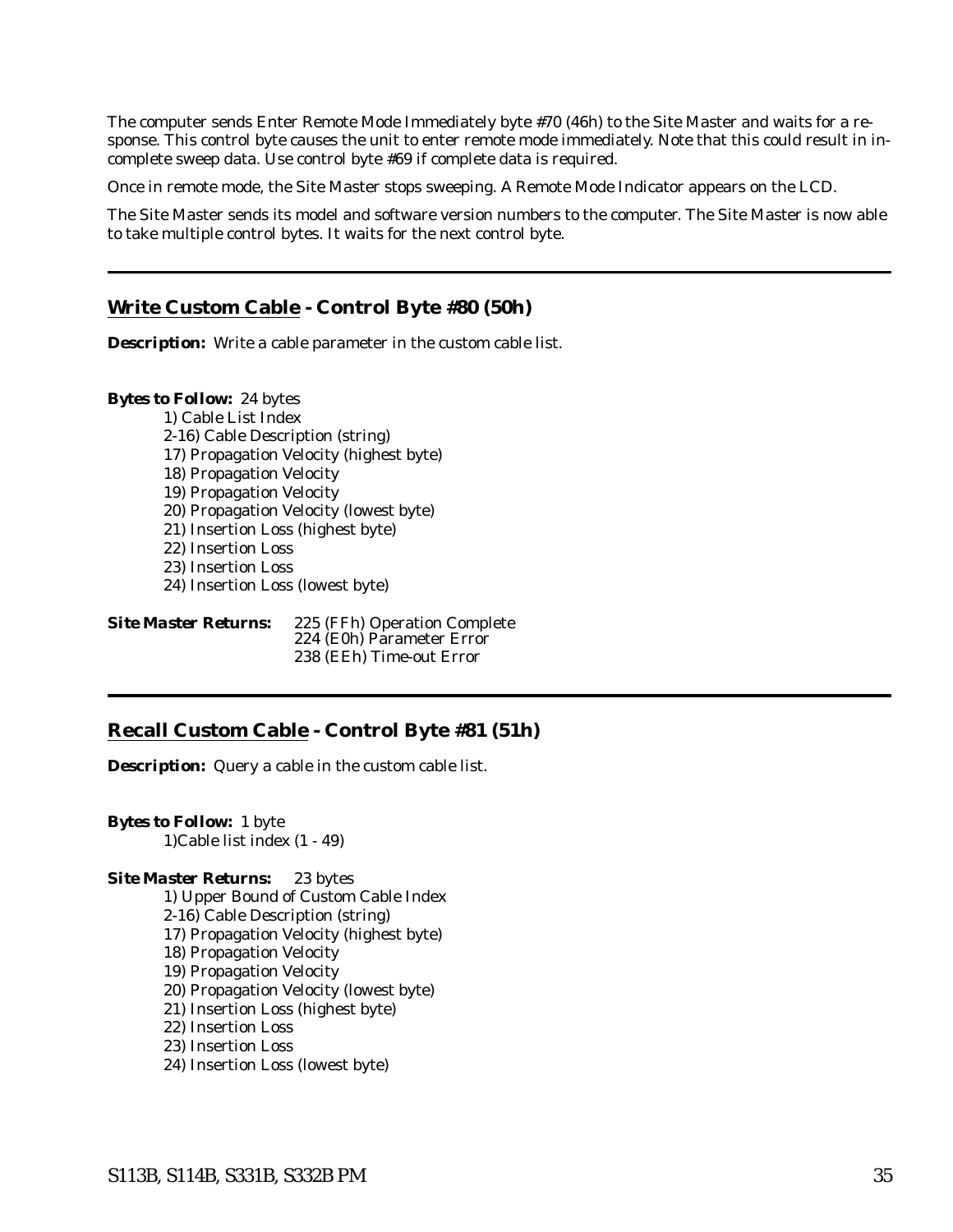# <span id="page-41-0"></span>**Measure OCC BW % of Power - Control Byte #96 (60h)**

*Description:* Measure OCC BW with % of Power method.

#### *Bytes to Follow:* 4 bytes

- 1) % of Power (highest byte)
- 2) % of Power
- 3) % of Power
- 4) % of Power (lowest byte)

#### *Site Master Returns:* 16 bytes

- 1-4) OCC BW
- 5-8) Measure % of Power
- 9-12) Low Frequency OCC BW
- 13-16) High Frequency OCC BW

**Note:** In 100<sup>th</sup> of %, 9123 = 91.23%

# **Measure OCC BW dB Down - Control Byte #97 (63h)**

*Description:* Measure OCC BW with dB down method.

#### *Bytes to Follow:* 4 bytes

1) dB down (highest byte) 2) dB down 3) dB down 4) dB down (lowest byte)

#### *Site Master Returns:* 16 bytes

- 1-4) OCC BW
- 5-8) Measure dB down
- 9-12) Low Frequency OCC BW
- 13-16) High Frequency OCC BW

**Note:** In  $100^{th}$  of dB,  $1234 = 12.34$  dB

# **Set Spectrum Analyzer Frequency - Control Byte #99 (63h)**

*Description:* Sets the Spectrum Analyzer frequency range.

#### *Bytes to Follow:* 8 bytes

- 1) Start Frequency (highest byte)
- 2) Start Frequency
- 3) Start Frequency
- 4) Start Frequency (lowest byte)
- 5) Stop Frequency (highest byte)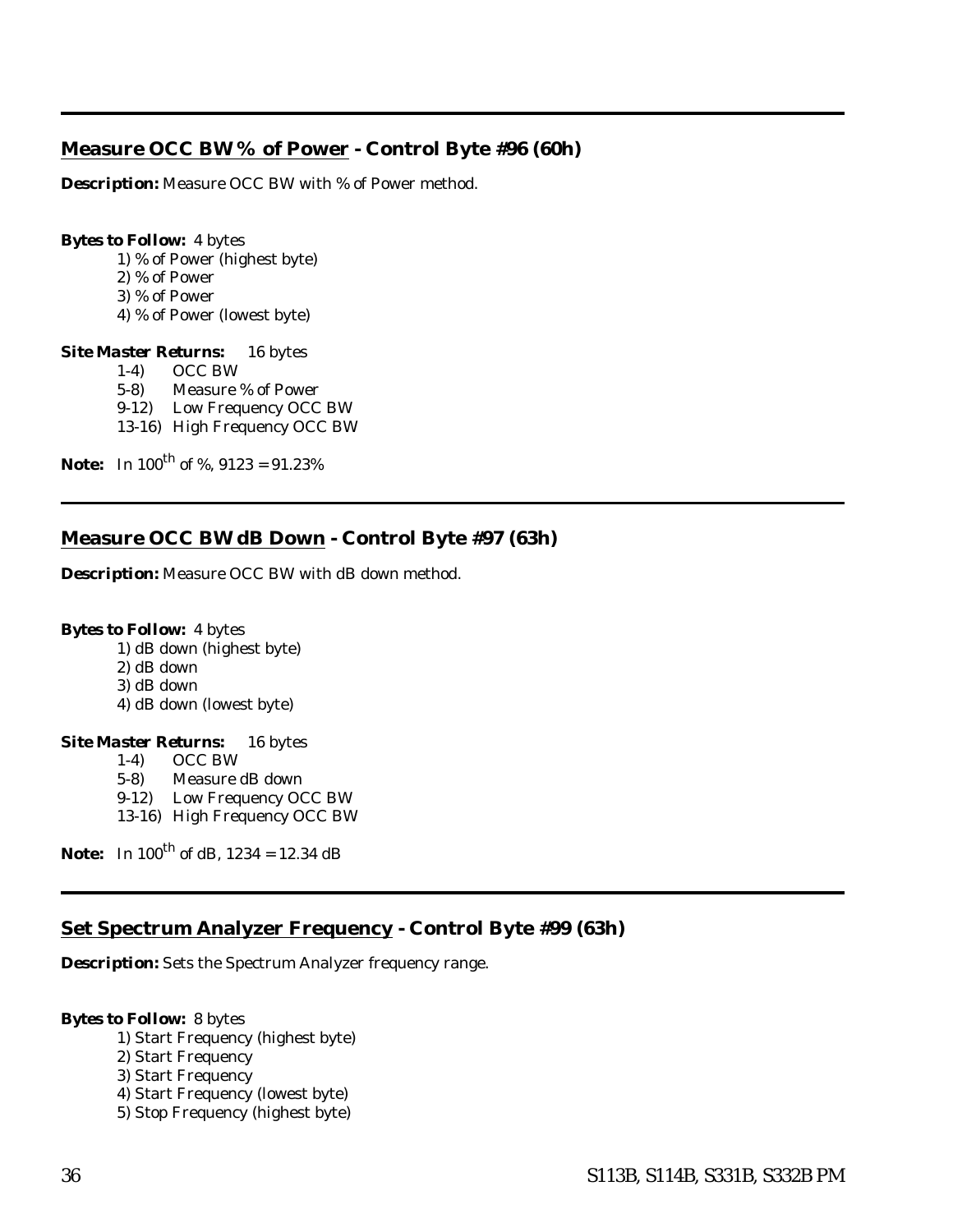<span id="page-42-0"></span>6) Stop Frequency 7) Stop Frequency 8) Stop Frequency (lowest byte)

*Site Master Returns:* 255 (FFh) Operation Complete Byte 224 (E0h) Parameter Error : Invalid frequency range 238 (EEh) Time-out Error

**Notes:** Start and stop frequencies are given in terms of 1 Hz steps. (e.g. 100.3 MHz would be sent as  $100030000 = 1,000,300,000$  Hz)

### **Set Spectrum Analyzer Center Freq./Span - Control Byte #100 (64h)**

**Description:** Sets the Spectrum Analyzer center frequency nd frequency span.

#### *Bytes to Follow:* 8 bytes

- 1) Center Frequency (highest byte)
- 2) Center Frequency
- 3) Center Frequency
- 4) Center Frequency (lowest byte)
- 5) Frequency Span (highest byte)
- 6) Frequency Span
- 7) Frequency Span
- 8) Frequency Span (lowest byte)

| <b>Site Master Returns:</b> | 255 (FFh) Operation Complete Byte<br>224 (E0h) Parameter Error : Invalid frequency range |
|-----------------------------|------------------------------------------------------------------------------------------|
|                             | 238 (EEh) Time-out Error                                                                 |

**Notes:** Center frequencies and frequency spans are given in terms of 1 Hz steps. (e.g. 100.3 MHz would be sent as  $100030000 = 1,000,300,000$  Hz)

# **Set Spectrum Analyzer Scale - Control Byte #101 (65h)**

*Description:* Sets the graph boundaries.

Ref Level will be the "top" scale of the graph, and there are a total of 10 divisions, so the bottom scale can be determined by: Ref Level -  $10 \times dB/div$ .

#### *Bytes to Follow:* 8 bytes

1) Ref Level (highest byte) 2) Ref Level 3) Ref Level 4) Ref Level (lowest byte) 5) dB/div (highest byte) 6) dB/div 7) dB/div 8) dB/div (lowest byte)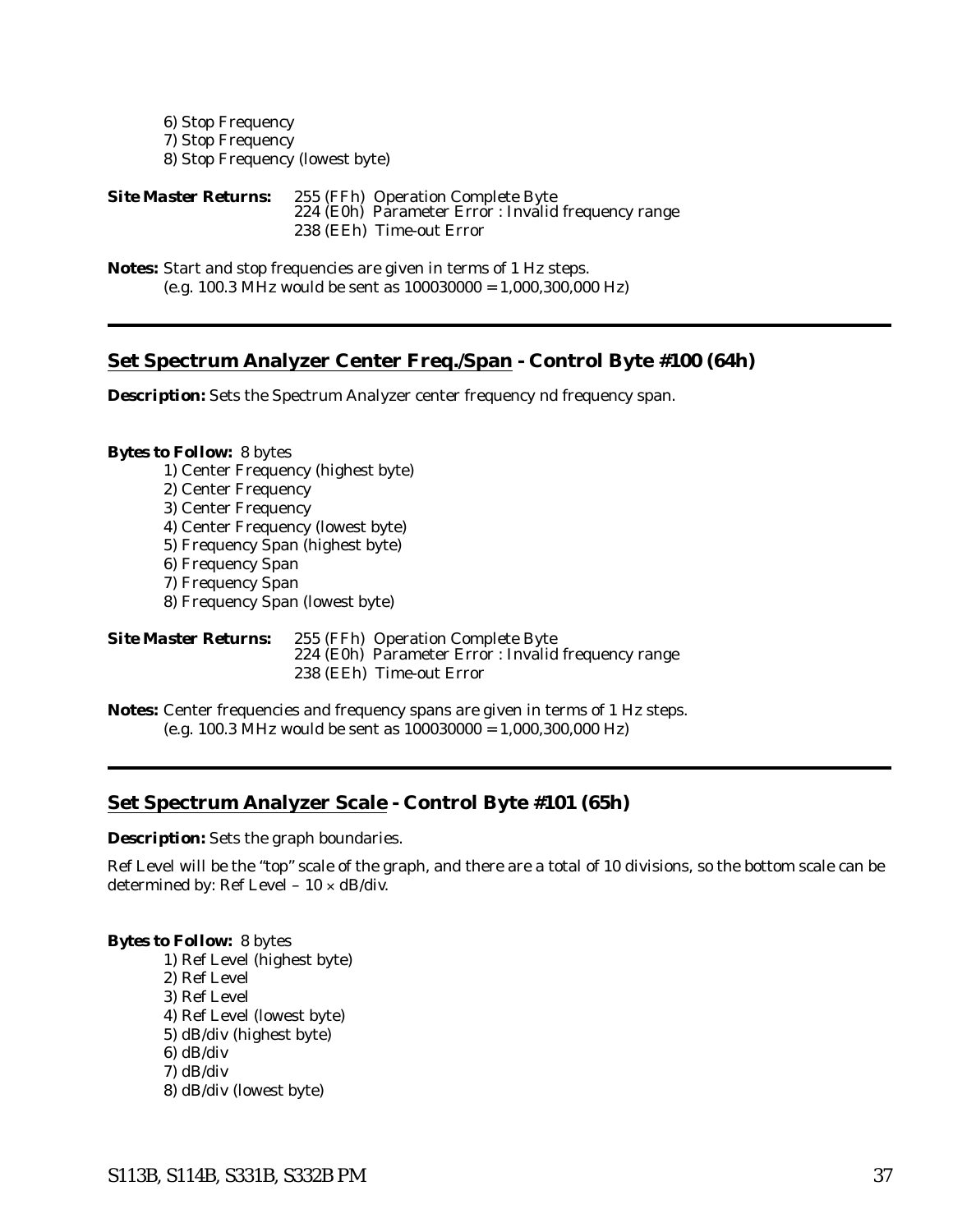<span id="page-43-0"></span>*Site Master Returns:* 255 (FFh) Operation Complete Byte 224 (E0h) Parameter Error : Invalid scale range 238 (EEh) Time-out Error

**Notes:** Parameters are sent in  $1000^{\text{th}}$  of a dB  $(-12.34 \text{ dB} = -12340)$ Ref Level is sent as: (Ref Level)  $\times$  1000 + 270,000 (0 dB = 270,000, 20 dB = 290,000,  $-120$  dB = 150,000)

#### **Set Spectrum Analyzer Marker - Control Byte #102 (66h)**

*Description:* Sets an individual Spectrum Analyzer marker.

#### *Bytes to Follow:* 5 bytes:

1) Marker Number (01h = marker 1, 02h = marker 2, 03h = marker 3, 04h = marker 4) 2) Marker Line On/ $\sim$ Off (01h = On, 00h = Off) 3) Marker Delta  $On/-Off$  (01h = On, 00h = Off) 4) Marker Value (higher byte) 5) Marker Value (lower byte) *Site Master Returns:* 255 (FFh) Operation Complete Byte

224 (E0h) Parameter Error : Invalid marker, marker status, or marker position

238 (EEh) Time-out Error

**Note:** Marker value is between 0 and 399.

# **Set Spectrum Analyzer Limit - Control Byte #103 (67h)**

*Description:* Sets the position and On/Off Status of the Limit Line.

#### *Bytes to Follow:* 7 bytes:

- 1) Limit Number (for units with multiple limits, 1 for Site Master)
- 2) Limit Line  $On/-Off$  (01h = On, 00h = Off)
- 3) Beep at Limit  $On/-Off$  (01h = On, 00h = Off)
- 4) Limit Value (highest byte)
- 5) Limit Value
- 6) Limit Value
- 7) Limit Value (lowest byte)

#### *Site Master Returns:* 255 (FFh) Operation Complete Byte 224 (E0h) Parameter Error : Invalid limit, limit status, or limit value 238 (EEh) Time-out Error

**Notes:** Parameters are sent in  $1000^{\text{th}}$  of a dB  $(-12.34 \text{ dB} = -12340)$ 

```
Ref Level is sent as: (Ref Level) \times 1000 + 270,000 (0 dB = 270,000, 20 dB = 290,000,
-120 dB = 150,000)
```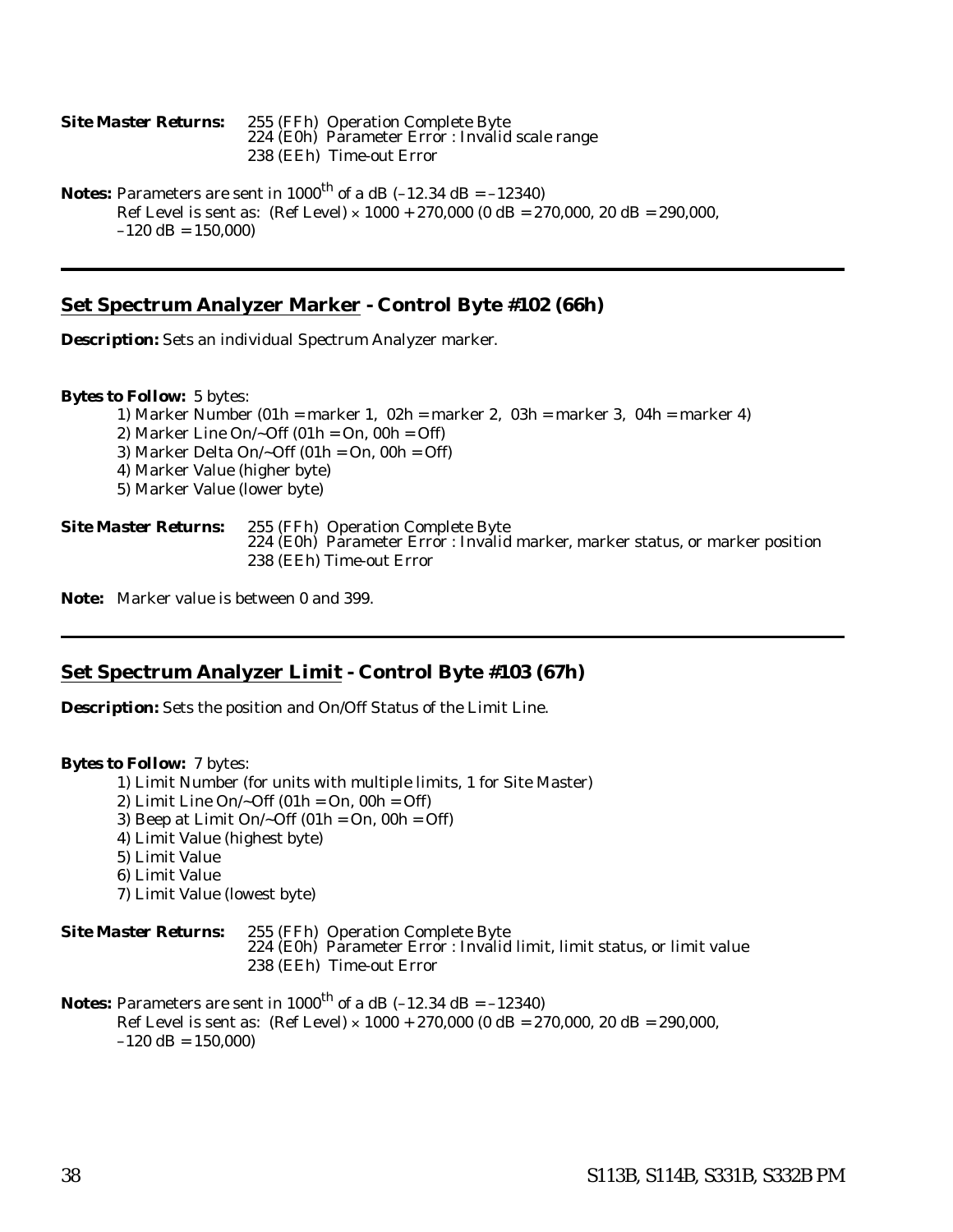# <span id="page-44-0"></span>**Set Spectrum Analyzer Max Hold - Control Byte #105 (69h)**

*Description:* Sets the max hold settings on the Spectrum Analyzer.

*Bytes to Follow:* 1 byte 00h = Max Hold Off 01h = Max Hold On

*Site Master Returns:* 255 (FFh) Operation Complete Byte 224 (E0h) Parameter Error : Invalid parameter 238 (EEh) Time-out Error

#### **Set Spectrum Analyzer Resolution Bandwidth Freq - Control Byte #106 (6Ah)**

**Description:** Set the resolution BW frequency for the Spectrum Analyzer.

*Bytes to Follow:* 1 byte 00h = 10 kHz resolution BW  $01h = 30$  kHz resolution BW 02h = 100 kHz resolution BW 03h = 1 MHz resolution BW *Site Master Returns:* 255 (FFh) Operation Complete Byte

| эне мамет кешіні. | zoo (FFII) Operation Complete Dyte<br>224 (E0h) Parameter Error : Invalid parameter |
|-------------------|-------------------------------------------------------------------------------------|
|                   | 238 (EEh) Time-out Error                                                            |

# **Set Spectrum Analyzer Video Bandwidth Freq - Control Byte #107 (6Bh)**

*Description:* Set the video BW frequency for the Spectrum Analyzer.

*Bytes to Follow:* 1 byte 00h = 3 kHz video BW 01h = 10 kHz video BW 02h = 30 kHz video BW 03h = 300 kHz video BW

| Site Master Returns: | 255 (FFh) Operation Complete Byte<br>224 (E0h) Parameter Error : Invalid parameter |
|----------------------|------------------------------------------------------------------------------------|
|                      | 238 (EEh) Time-out Error                                                           |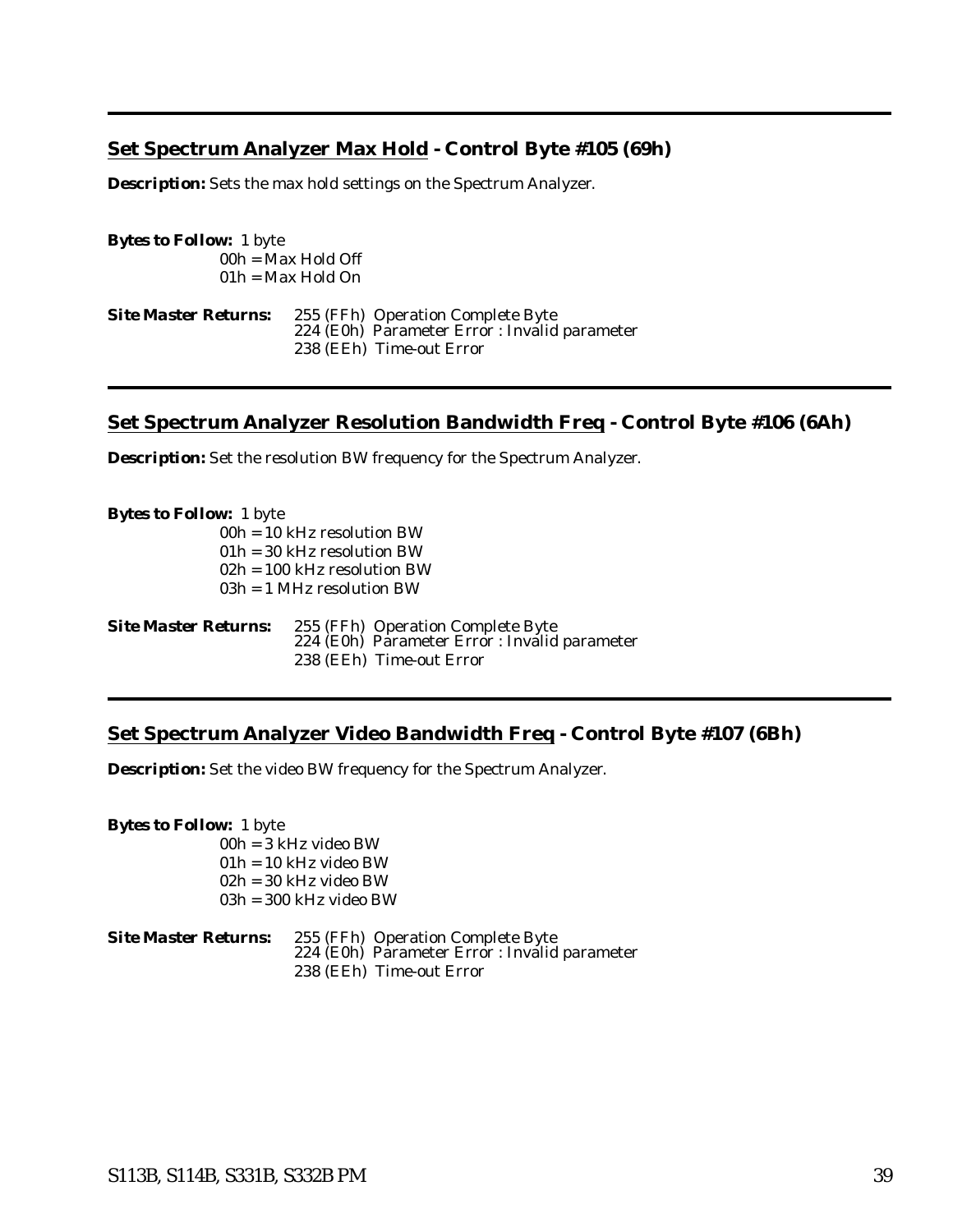# <span id="page-45-0"></span>**Set Spectrum Analyzer Sweep Mode - Control Byte #108 (6Ch)**

*Description:* Sets the sweep mode for the Spectrum Analyzer.

*Bytes to Follow:* 1 byte 00h = Single Sweep 01h = Continuous Sweep

*Site Master Returns:* 255 (FFh) Operation Complete Byte 224 (E0h) Parameter Error : Invalid parameter 238 (EEh) Time-out Error

# **Set Spectrum Analyzer Marker to Peak - Control Byte #109 (6Dh)**

*Description:* Sets the specified marker to the peak value of the sweep.

*Bytes to Follow:* 1 byte Marker Number (1 - 4)

| <i><b>Site Master Returns:</b></i> | 255 (FFh) Operation Complete Byte<br>224 (E0h) Parameter Error : Invalid Marker |
|------------------------------------|---------------------------------------------------------------------------------|
|                                    | 238 (EEh) Time-out Error                                                        |

# **Set Spectrum Analyzer Marker to Center - Control Byte #110 (6Eh)**

**Description:** Sets the center frequency equal to the frequency of the specified marker.

*Bytes to Follow:* 1 byte Marker Number (1 - 4)

*Site Master Returns:* 255 (FFh) Operation Complete Byte 224 (E0h) Parameter Error : Invalid Marker 238 (EEh) Time-out Error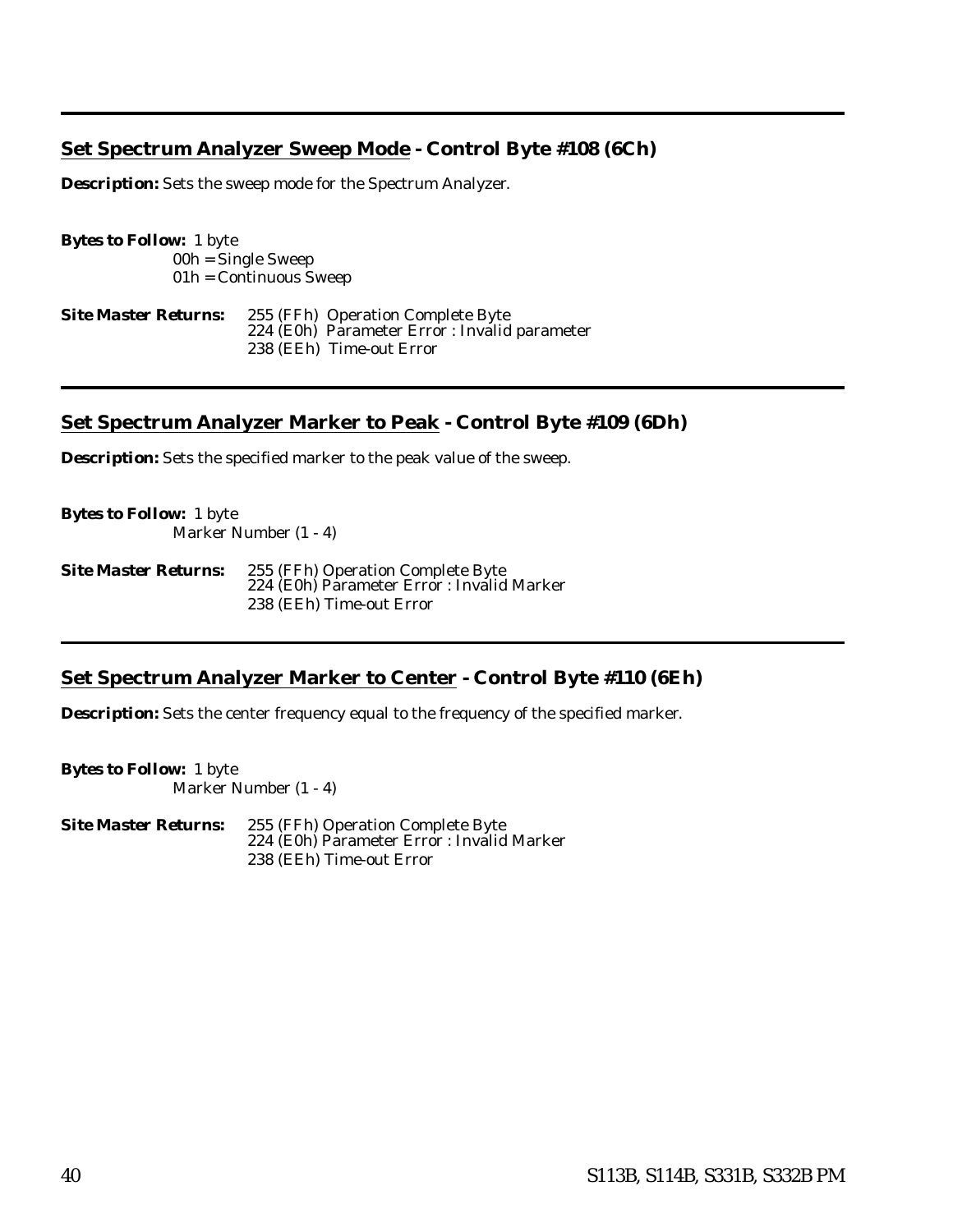# <span id="page-46-0"></span>**Exit remote mode - Control Byte #255 (FFh)**

*Description:* Site Master exits remote mode

#### *Bytes to Follow:* 0 byte

*Site Master Returns:* 1 byte 1) Confirm flag FFh

The computer sends a serial stop byte #255 (FFh) to the Site Master. Site Master returns a confirm flag (FFh). The Site Master resumes sweeping, either continuously or singly.

You may also press the "ESCAPE" key on the Site Master key pad to exit from remote mode (given that the serial communication is still in sync). In this case, the Site Master does not return a confirm byte to the serial port.

#### *When exiting remote mode, system parameters changed during remote mode are used immediately.*

*System parameters changed during remote mode are not written to the non-volatile EEPROM. You may want to save the change to the run-time setup (saved setup location 0, which holds the power-on defaults) or one of the nine saved setups(saved setup location 1-9). See control byte #18 (12h) for details.*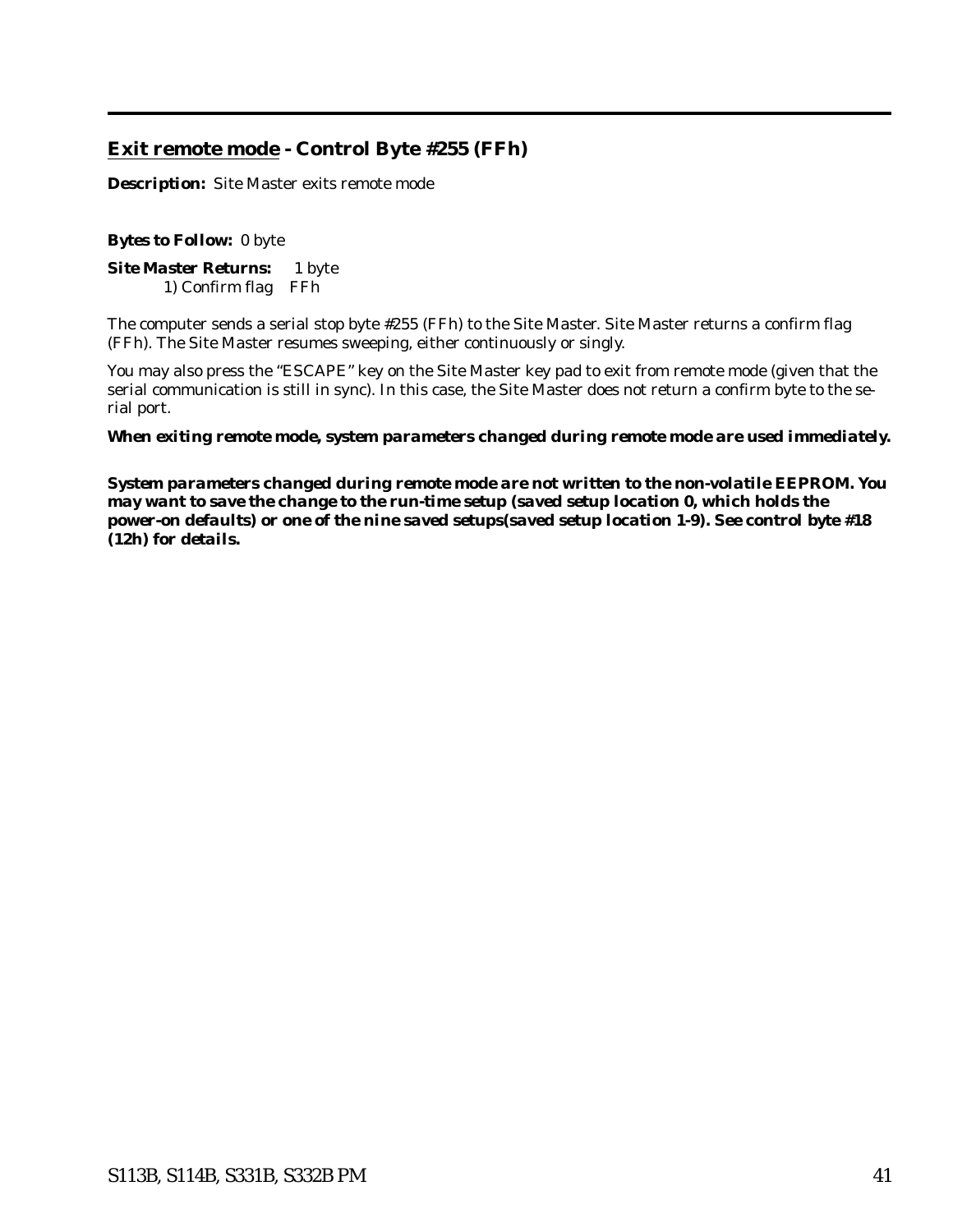# **Parameter Definitions**

<span id="page-47-0"></span>

| <b>Parameter</b>                                   | # of Bytes       | <b>Step</b>              | <b>Example / Description</b>                                                                                                                                                     |
|----------------------------------------------------|------------------|--------------------------|----------------------------------------------------------------------------------------------------------------------------------------------------------------------------------|
| Frequency                                          | 4 bytes unsigned | 1 Hz                     | 1000.3 MHz = $1000300000$                                                                                                                                                        |
|                                                    |                  |                          |                                                                                                                                                                                  |
| (RL, CL)<br>Scale                                  | 2 bytes unsigned | 1/1000 dB                | $51.3$ dB = 51300                                                                                                                                                                |
| (SWR)                                              | 2 bytes unsigned | 1 / 1000 (ratio)         | $65.53 = 65530$                                                                                                                                                                  |
| (SPA)<br>(dB/div)                                  | 4 bytes unsigned | 1/1000 dB                | $8 dB + 8000$                                                                                                                                                                    |
| (SPA)<br>(ref level)                               | 4 bytes unsigned | $1/1000 + 270,000$       | $20 dB = 20,000 + 270,000 = 290,000$                                                                                                                                             |
| Limit<br>(RL, CL)                                  | 2 bytes unsigned | 1/1000 dB                | $51.3$ dB = $51300$                                                                                                                                                              |
| (SWR)                                              | 2 bytes unsigned | 1 / 1000 (ratio)         | $65.53 = 65530$                                                                                                                                                                  |
| (G/IL)                                             | 2 bytes unsigned | 1/100 dB                 | $100 dB = 0$<br>$120 dB = 22000$                                                                                                                                                 |
| <b>Markers</b><br>(Frequency &<br>Distance Marker) | 2 bytes unsigned | 1 sweep point            | Marker values are given in relative position on the<br>graph.<br>The lowest value is 0; the highest value is the number<br>of data points - 1. Spectrum Analyzer maximum is 399. |
| <b>Distance</b>                                    | 4 bytes unsigned | 1 / 100,000 m/ft         | $12.34 m = 1234000$                                                                                                                                                              |
| Relative<br>Propagation<br>Velocity                | 4 bytes unsigned | 1/100,000                | $0.837 = 83700$                                                                                                                                                                  |
| Cable Loss                                         | 4 bytes unsigned | 1/100,000 dB             | $-0.345$ dB/m = 34500                                                                                                                                                            |
|                                                    |                  |                          |                                                                                                                                                                                  |
| Gamma                                              | 4 bytes signed   | 1 / 1000 (ratio)         | Gamma value is the ratio of magnitude of reflected<br>signal over the magnitude of incident signal.                                                                              |
| Phase                                              | 4 bytes signed   | 1/10 degree              | Phase value is the difference in phase between the<br>incident and reflected signal.                                                                                             |
| Power Monitor:<br>dBm/dBr                          | 4 bytes signed   | 1/1000 dBm<br>1/1000 dBr | $51.3$ dBm = $51300$<br>$10.4$ dBr = $10400$                                                                                                                                     |
| Lock Fail<br>Counter                               | 2 bytes unsigned | 1 error count            | $234$ fails = $234$                                                                                                                                                              |
| Integrator Fail<br>Counter                         | 2 bytes unsigned | 1 error count            | 123 fails = $123$                                                                                                                                                                |